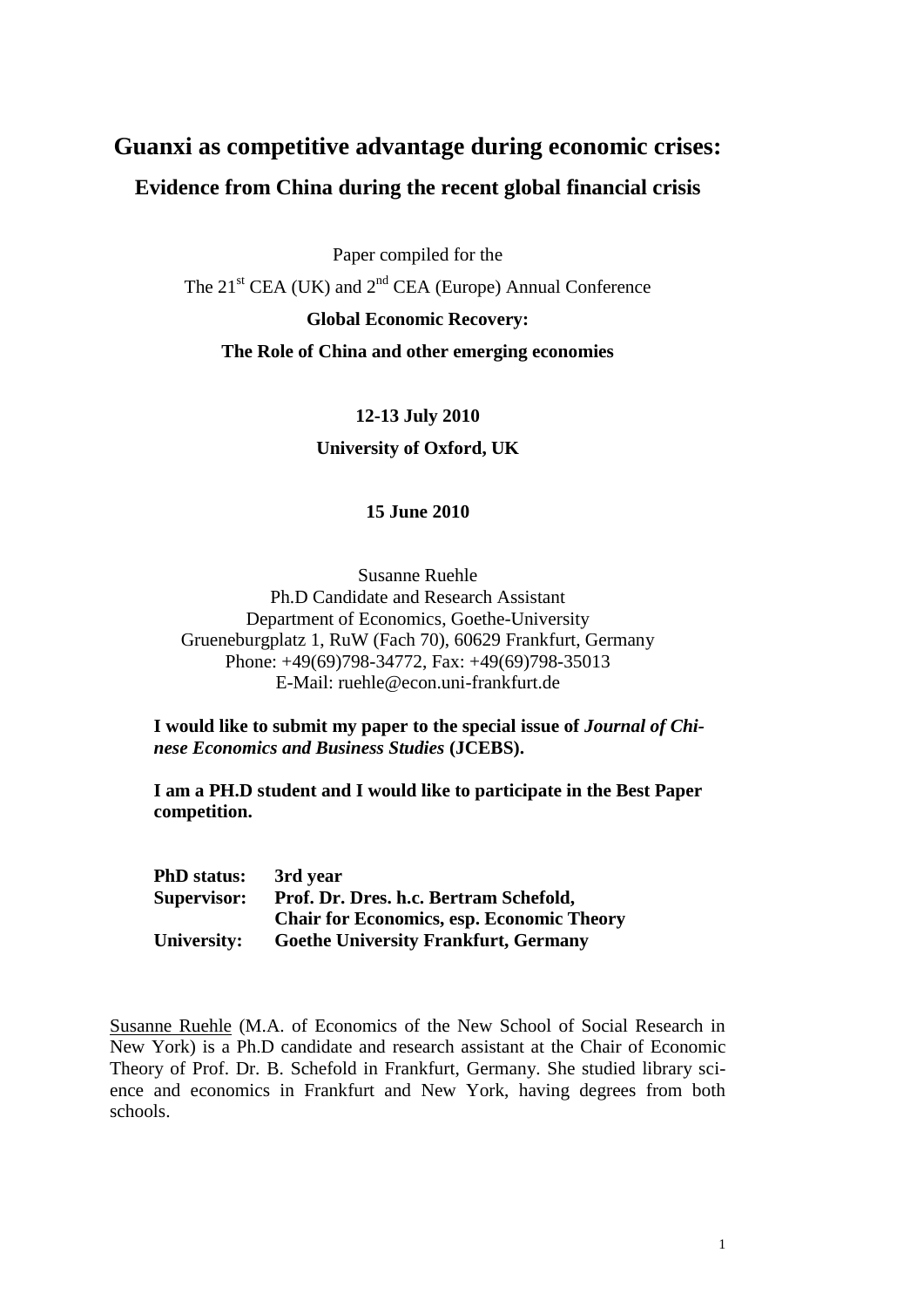#### **Abstract**

Since 1978 China developed an economic system that heavily draws on Guanxi for its success. This so-called Guanxi-Capitalism still has to prove its stability which includes its ability to survive economic crises. This paper will provide evidence that personal connections are a strong instrument to overcome recessions. This will be underlined with a case study of Wenzhou, the first province to heavily privatize and one of the areas most severely hit by the economic crisis. As official data is not yet available on a broad basis, evidence from newspapers will be provided, to give an insight to what happens in Wenzhou in particular and China in general. It will be shown that in China it is not the corporation that survives, but rather Guanxi and thus the Chinese variety of Capitalism proves not only to be more sustainable than is believed in the conventional view but even more successful than Western economic systems.

Keywords: China; guanxi; private sector, capitalism, networks, Wenzhou, global financial crisis

# **Content**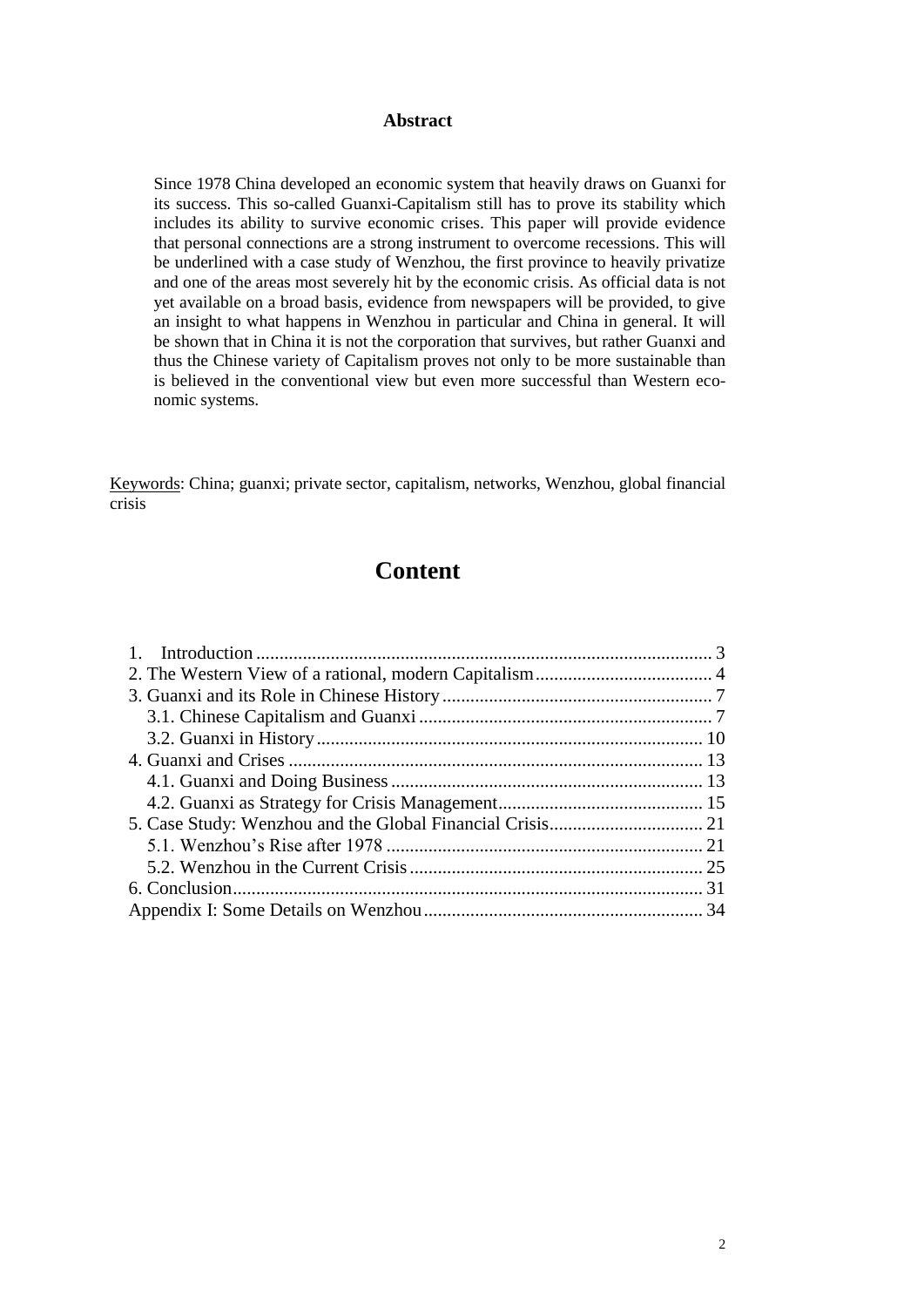## <span id="page-2-0"></span>**1. Introduction**

*"Although the force of global capitalism is sure to exert strong pressures for convergence among the institutional configurations of capitalist systems, it is unlikely to generate homogeneous institutional arrangements...Indeed, diverging structuring conditions, pathdependent institutional development, and transforming national events will continue to generate different patterns of national capital-* $\limsup$ <sup>"</sup>.<sup>1</sup>

 Since China opened up to the global market in 1978, it formed an economic system that in the literature is often called Guanxi or network Capitalism. It presents a specific type of Capitalism, and is embedded in the cultural environment of post-1978 China. It is described as being constituted of a different set of institutions than Western type Capitalism, especially relying on personal connections to facilitate business, comprising a way of doing business "Chinese style". It is often doubted that this version of Capitalism will be sustainable and many believe that over time it will transform into a system that converges to the usual contractual market institutions found in the West. Once the economy develops into a mature capitalistic society with its own functioning set of legal institutions and secured property rights, the necessity of maintaining Guanxi connections for being successful in business will come to an end. This line of argument also perceives Guanxi as less efficient and more time and money consuming than the Western contractual institutions. Western Capitalism is conceived as inevitably leading to a system with large-scale enterprises under efficient rational management that is independent of specific individuals and their personal connections.

 In contrast, this paper argues that it is possible to achieve economic success with a variety of Capitalism based on a different set of institutions, depending on history and culture. In particular, Chinese Guanxi-Capitalism strongly depends on individuals and their personal connections. It will be shown that especially in times of crises it is the persona of the entrepreneur embedded in his networks that will help his company survive. Guanxi is not only a powerful instrument to overcome the challenges of an economy in transformation, but also proves to be ex-

 $<sup>1</sup>$  (McNally 2006, 17).</sup>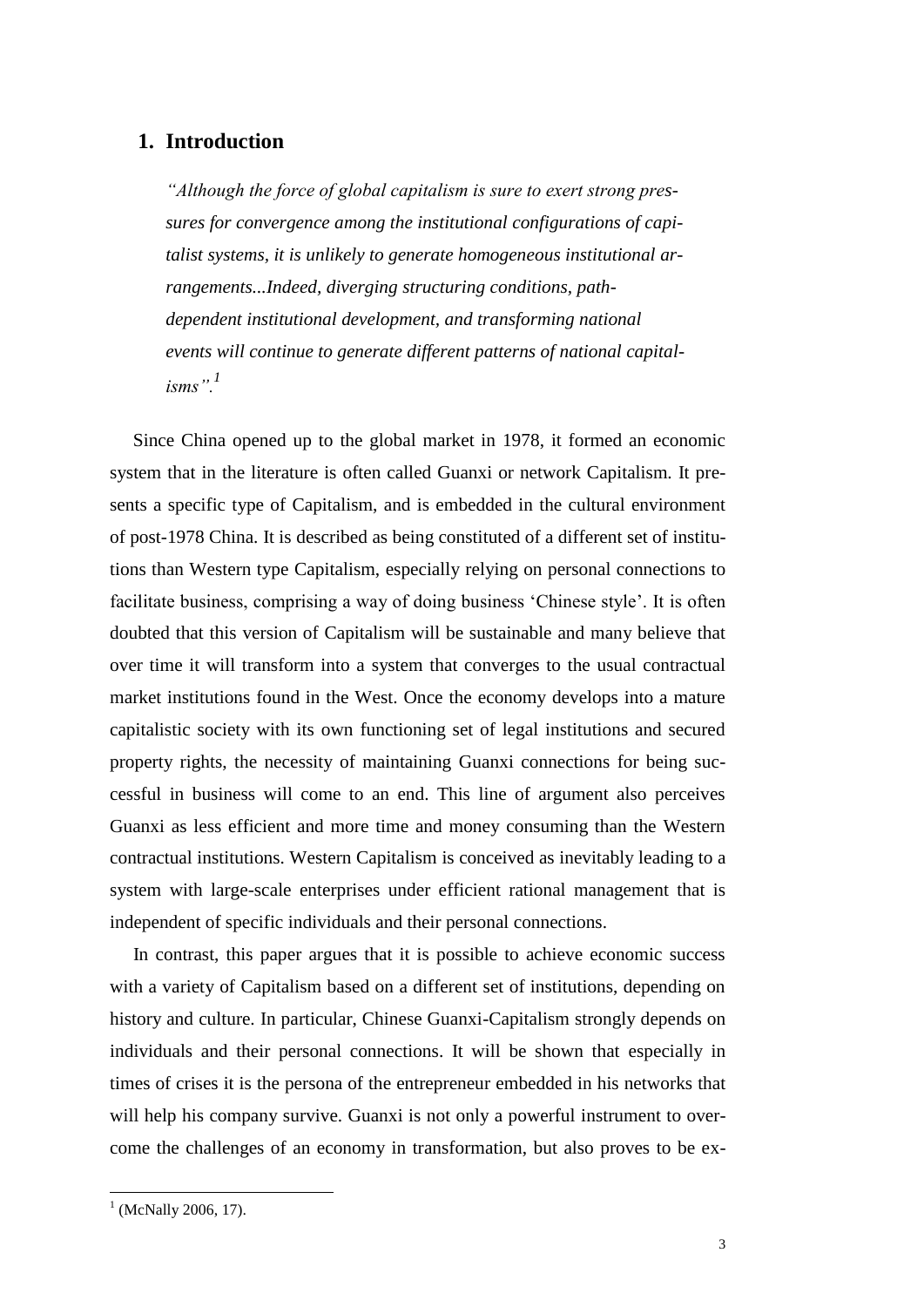tremely adaptable and powerful in situations of crises as networks are often more durable than actual enterprises. To prove that it is not a transitional but permanent form of economic system, Guanxi-Capitalism has to show its stability and therefore its ability to survive (economic) crises. With a particular emphasis on the reaction to the current economic crisis, the question concerning the means of network connections bridging times of economic downturns will be raised.

 This paper is therefore organized as follows: first, an outline of the "Western view" of convergence of economic systems over time and growing irrelevance of personal connections will be given. After that Guanxi-Capitalism as a specific variety of Capitalism with its own distinctive set of institutions will be described. This will be underlined with an example of Wenzhou, the first province to heavily privatize and one of the areas most severely hit by the economic crisis. Statistical data will be complemented with more anecdotal evidence from newspapers, to give more in-depth insight to what happens in Wenzhou in particular and China in general and how Guanxi as an instrument to overcome crises is involved. It will be shown that in China it is not the corporation that survives, but rather Guanxi and thus the Chinese variety of Capitalism proves to be more sustainable than is believed in the conventional view.

## <span id="page-3-0"></span>**2. The Western View of a rational, modern Capitalism**

At the beginning of the  $20<sup>th</sup>$  century, Max Weber described the relatively new developing economic system in Europe. Of course, other authors also presented extensive work on the subject, most prominently probably Karl Marx.<sup>2</sup> However, this paper draws on the arguments of Max Weber and Werner Sombart, whose rationale are most valuable for my purpose. Weber defined Capitalism as "present wherever the industrial provision for the needs of a human group is carried out by the method of enterprise" and "a rational capitalistic establishment" as "one with capital accounting". The spirit of Capitalism for him described "the attitude which seeks profit rationally and systematically".<sup>3</sup> Max Weber assumed that it is the nature of modern Capitalism to impose a unique institutional structure on the existing traditional society to develop, with obsolescent cultural idiosyncrasies being

<sup>&</sup>lt;sup>2</sup> (Marx 1970 [1887]).<br><sup>3</sup> (Weber 1976 [1930], 64).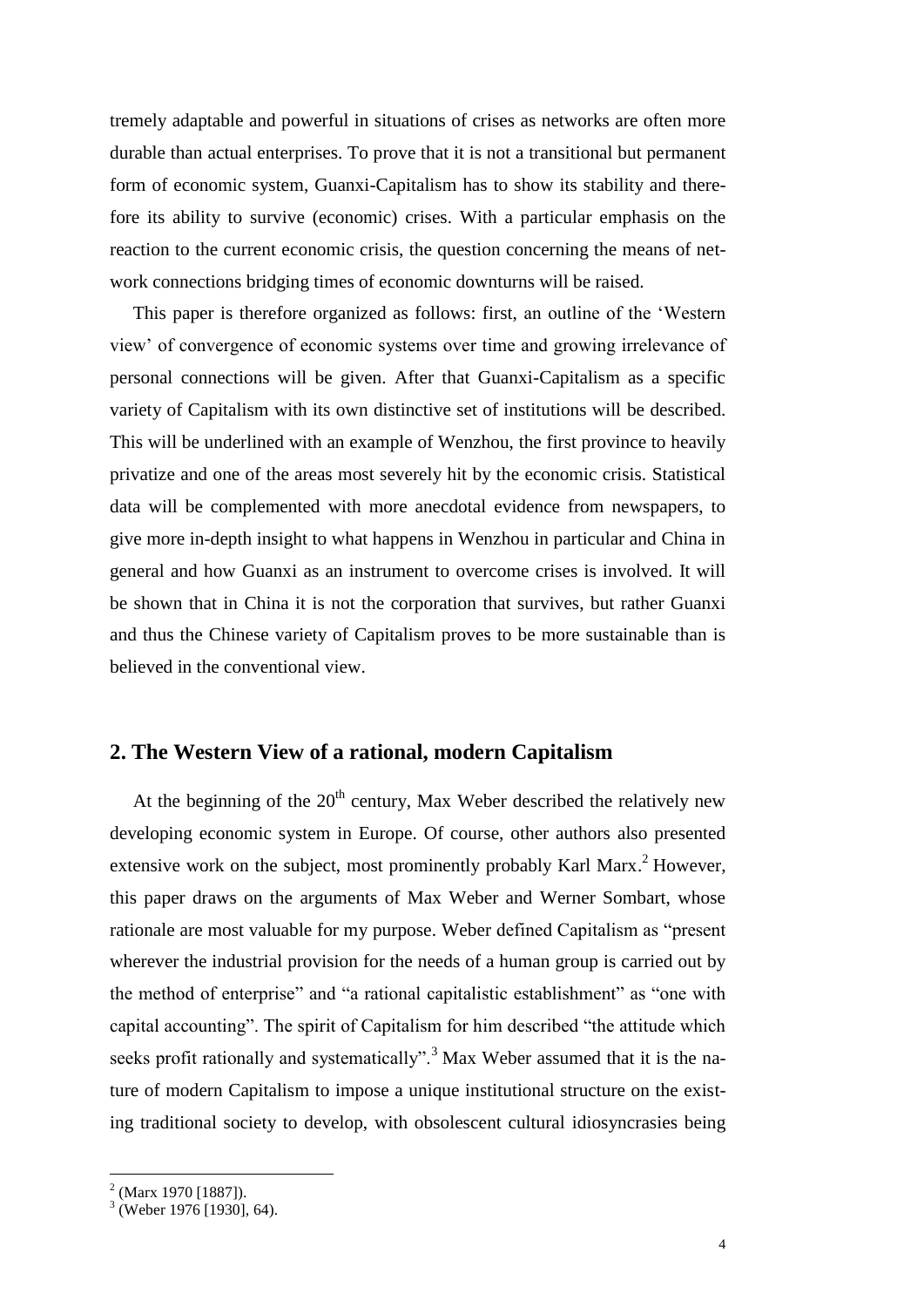replaced. A market economy arose where instead of an economic life embedded into society, social institutions served as mere accessories to the economic system. The economy became an autonomous system which was dominated by a rational spirit based on efficiency and profitability and at least similar institutions no matter where it arose. 4

 Max Weber believed that Capitalism will inevitably lead to a rising bureaucratisation and rationalisation, which does not leave space for outdated socio-cultural structures like small family businesses. Enterprises will grow in size and those large-scale enterprises will be put under efficient rational management and thus become increasingly independent of specific individuals. Impersonal bureaucratic authority replaced the traditional, personal authority. Additionally, "administrative staff should be completely separated from ownership of the means of production or administration".<sup>5</sup>

Similarly, around the same time, Werner Sombart $<sup>6</sup>$  described the change of</sup> attitude towards the conduct of business during the process of industrialization. In the beginning of industrialization a good citizen had to show a certain morally defined behaviour towards the outside world, including the behaviour in doing business, whereas in a mature capitalistic system the spheres of private life and business are separated. Traditionally, only a morally sound lifestyle would lead to success in doing business in creating trust in the persona of the entrepreneur. Only a person who overall exhibits moral behaviour can also be trusted in a business context.<sup>7</sup> Sombart shared Weber's view that to be successful in a capitalistic environment it is necessary for corporations to grow. Specific business principles are necessary for an absolute rationality that helps to extinct the "old bonds of tradition and morality that held capitalism in check in its earliest stages".<sup>8</sup> Sombart regards the level of profits as the sole sensible objective of a capitalistic enterprise that cannot consider morality but has to be unscrupulous in the choice of its means and a completely detached from any moral considerations.<sup>9</sup> This is complemented by the establishment of transaction with the help of contracts and by the juridification of hitherto unofficial norms and thus the emergence of the state as regulative

<sup>4</sup> (Weber, Henderson and Parsons 1947, 338f.).

<sup>&</sup>lt;sup>5</sup> (Weber, Henderson and Parsons 1947, 331).

 $6 \text{ In (Sombart, 1987 [1908-1927])}$  he also emphasises the importance of rationality and a certain, bourgeois spirit for modern Capitalism.

<sup>7</sup> (Sombart 1978 [1930], 121f.).

<sup>8</sup> (Sombart 1978 [1930], 357, 184).

<sup>&</sup>lt;sup>9</sup> (Sombart 1909, 708ff.; 1978 [1930], 185).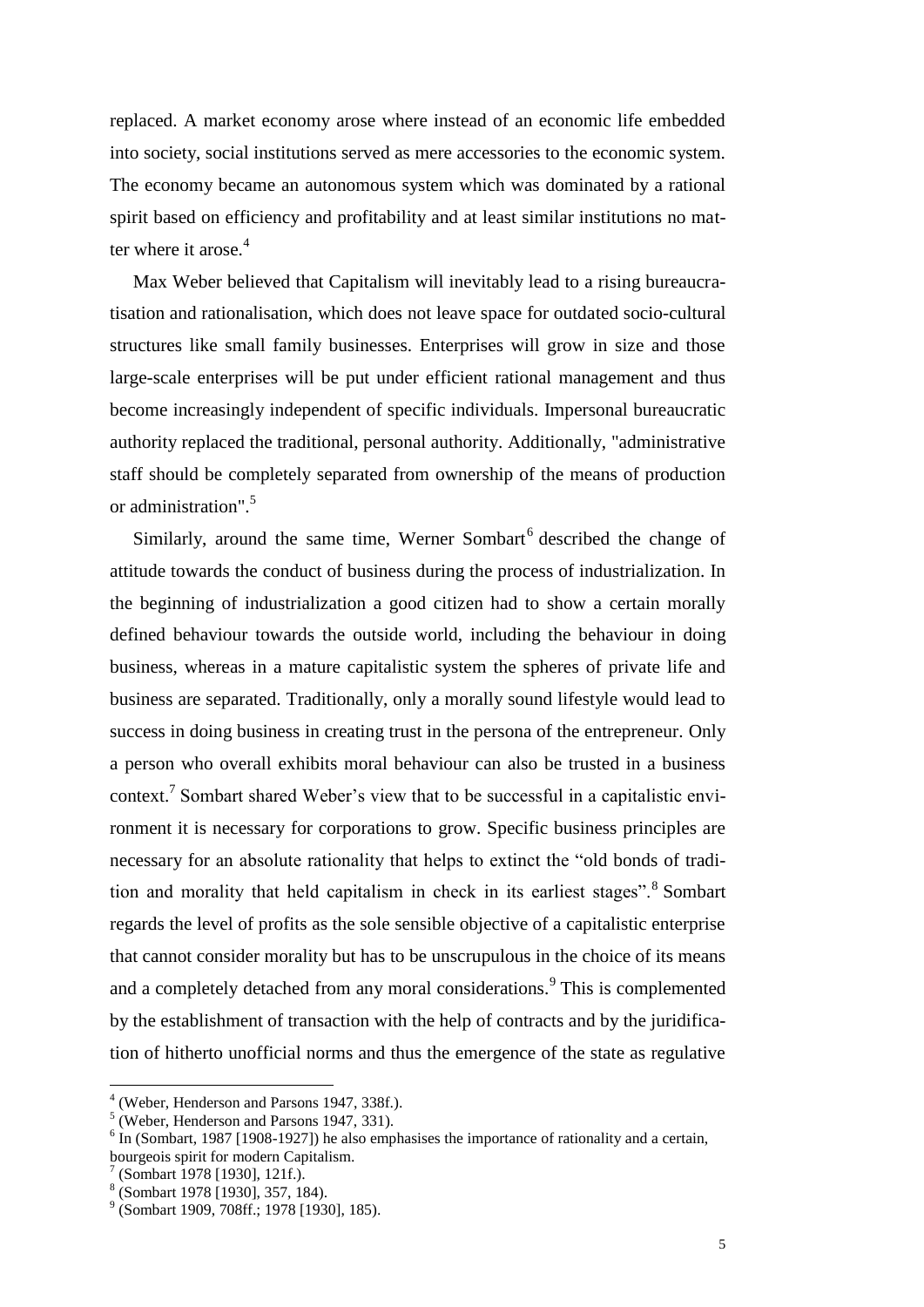authority. The West has a long tradition of contracts, originating from Roman law, which regulates the relationships between individuals (ius est ad alios).<sup>10</sup>

 Weber and Sombart describe the separation of private and business behaviour and the creation of a specific set of manners for entrepreneurs as necessary for the development of a mature Western capitalistic system. In this environment, it is not the individual personality of an entrepreneur that is important for doing business, but merely his actions in the process of business transactions. The private concerns of a businessman is not of interest any more, thus if he has a morally dubious character is not relevant. This is regarded as totally separate from his actions as entrepreneur and underlies different rules.<sup>11</sup>

 Due to the increasing professionalization, the organization of a corporation becomes dissociated from the character of managers and entrepreneurs but is subject to other imperatives. "Commercial honesty" equals "contract morality" and thus, "status has given place to contract" and "economic relationships" lost their "personal touch".<sup>12</sup> Once a corporation is established, it is not the owner and not even the manager that is recognized as important factor to evaluate a company. It is the enterprise itself and even more so its reputation and its products that counts, the individuals behind the successful management of a firm might not even be known or are exchangeable.<sup>13</sup> This means that "business relations in the West are more technical and company orientated with early recognition of the possible need for contractual formality".<sup>14</sup> The maximization of profit does not depend on the personality and connections of one specific individual but are replaced by contractual relations. The Western way of doing business is regarded as the only efficient and (transaction) cost minimizing one. "In the West, deals have to be secured through formal contractual arrangements that can be enforced through law if necessary [but] can incur high transaction costs. Due to the Western orientation to such arrangements, the reduction in transaction costs achievable through a formalized system of trust such as provided by Guanxi is not recognized." <sup>15</sup> Local economies will always be standardized after the doctrine of "individual maximization, rational-legal principles and private accumulation. […] Older forms are seen

 $10$  (Tilly 1995, 41).

 $11$  (Sombart 1909, 709; 1978 [1930], 187).

<sup>12</sup> (Sombart 1978 [1930], 122).

<sup>13</sup> (Sombart 1978 [1930], 186ff.).

 $^{14}$  (So and Walker 2006, 7).

 $15$  (So and Walker 2006, 17).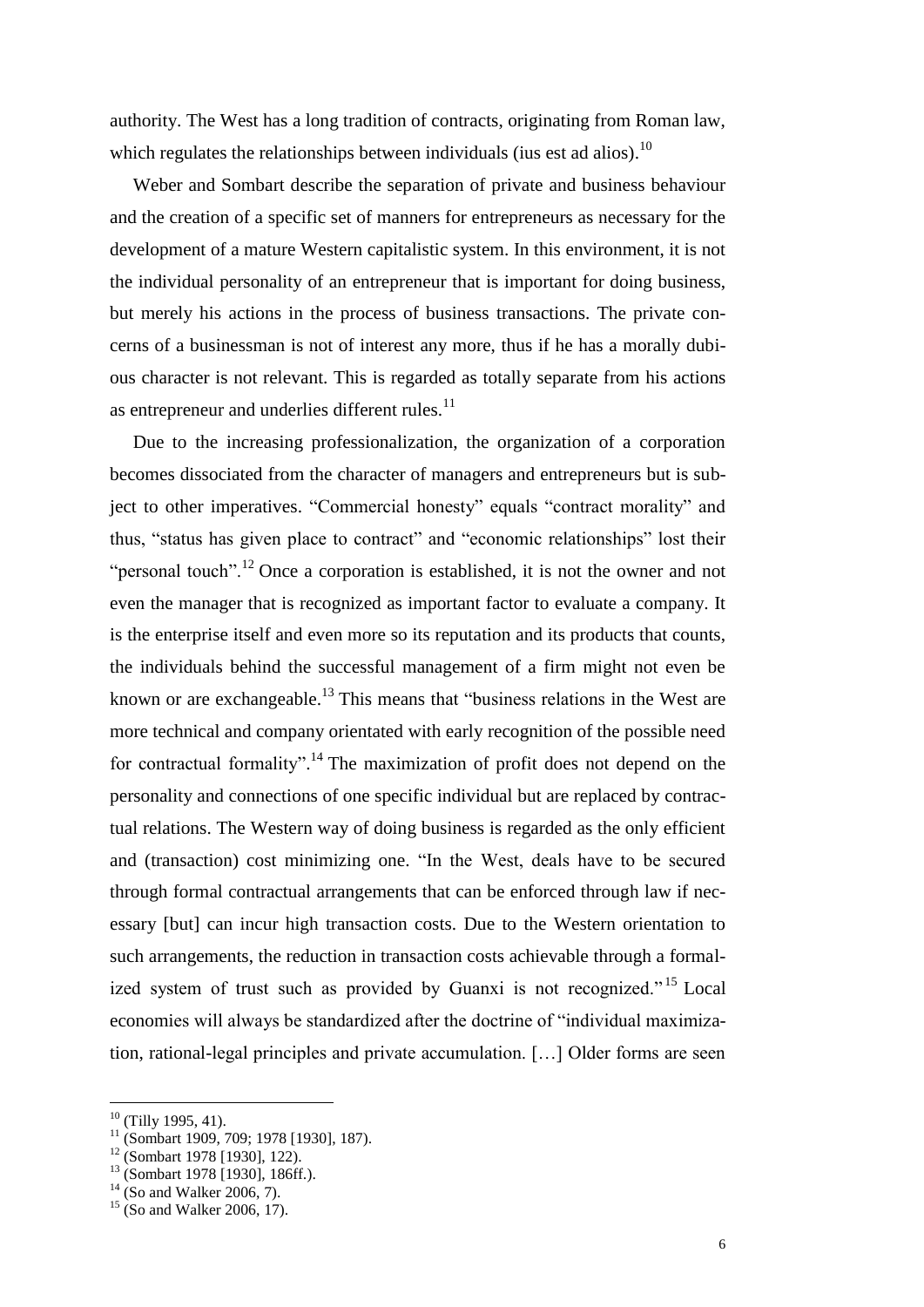to present no challenge to the all-encompassing and overriding logic of Capitalism, whose development is predetermined".<sup>16</sup>

 So, from a Western point of view the idea of a specific Chinese Capitalism can only be a temporary phenomenon that in the long run will converge to the usual contractual relations conducted by large-scale enterprises. This is also believed by some Chinese authors who claim that "the personalized transactional pattern […] will continually and expediently be transformed into the nonpersonalized transactional pattern".<sup>17</sup>

In contrast, in the next chapter it will be shown that Weber"s thesis of an inevitable bureaucratization cannot be uphold. The flexible accumulation of the 21<sup>st</sup> century Capitalism hinges not only on huge multinational corporations but has also "achieve[d] a new competitive edge by abandoning hierarchical, capitalintensive bureaucratic enterprises for flexible smaller subcontracting firms".<sup>18</sup> An alternate embodiment of Capitalism depending on personal networks is not merely a temporary feature of an economy in transformation but a stable type of Capitalism.

## <span id="page-6-0"></span>**3. Guanxi and its Role in Chinese History**

#### <span id="page-6-1"></span>**3.1. Chinese Capitalism and Guanxi**

 While Western Capitalism required that the feudal institutions be destroyed to create an institutional environment perfectly suited for capitalistic production, it is quite different for China. After 1978, traditional institutions were revived, and the (re)construction of a private sector and entrepreneurship parallel to the state and collective sector by means of personal networks, with the (extended) family as core organisational unit, led to a success which is largely unequalled in history. In contrast to many East European countries, this transformation from command to market economy, and thus to Capitalism, was achieved very smoothly.

 The Chinese expression for personal networks is Guanxi. Guanxi describes the dynamics of constructing personal relationships within networks and is a central feature of Chinese society. Personal connections between individuals consist in granting favours, receiving services or in gift-giving. It has to include *Gănqíng*

<sup>&</sup>lt;sup>16</sup> (Yang 2000, 481).

 $17$  (Jinchuan 2004, 54).

<sup>&</sup>lt;sup>18</sup> (Yang 2000, 481).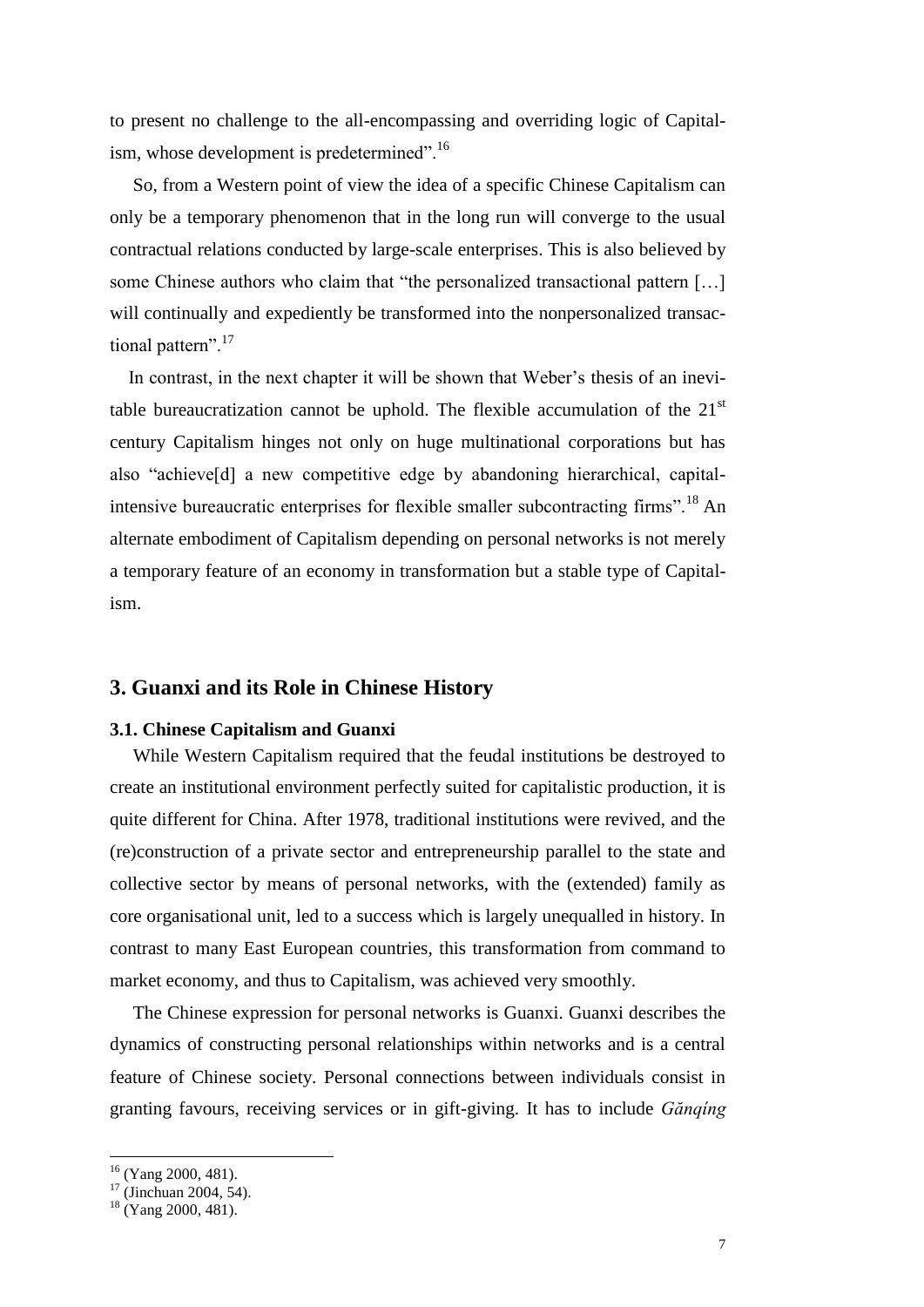("feeling") even in hierarchical relations, which reflects the depth of emotion within a relationship.<sup>19</sup> The gift-giving relations of Guanxi have their own rules and depend on the (social) status of giver and receiver. Gifts connect people outside the family by the concept of reciprocity.<sup>20</sup> Another important concept is that of face (*miànzi*, 面子) and favour: *Rénqíng* (人情 reciprocity, empathy) which means feelings found in friendship, family and kin relationships but also "favour", etiquette and custom.<sup>21</sup> It is the source of ritual  $(li, \n\text{#})$ , which is also part of the Chinese expression *liwu* (礼物, "gift"). Included in *Rénqíng* are also long-term "debts" established by receiving a gift, enduring even generations. Failing to repay those debts causes loss of moral and social face.<sup>22</sup> *Réngíng* is not equivalent to private, secret emotions but is a public socially structured phenomenon with clearly identified mutual obligations. <sup>23</sup> Beside the notion of reciprocity, obligation and indebtedness, also trust is essential for personal relationships.<sup>24</sup> The meaning of trust in the Chinese context differs from the Western understanding of the term. In the West, trust is "often placed on a system or organization in order to reduce the reliance of personal integrity and guarantee". It reflects the willingness "to rely on another party because of confidence in their credibility, competence and reliability". It depends on the law to bind a contract, whereas in China default is prevented by a person's reputation.<sup>25</sup> The Chinese version of trust is referred to as *Xìnyòng (*信用 use or usefulness of trust, but also credit). "It refers to credibility, integrity, trustworthiness or the reputation or character of a person and in business circles it refers to a person"s credit rating".<sup>26</sup> Possessing *Xìnyòng* and being trusted means that a certain behaviour is anticipated and thus, that the rules of *Rénqíng* are followed. $27$  Thus, it is a cultural concept with strong ethics, and serves also as "a means for disciplining not only others but also oneself".  $^{28}$ 

 Guanxi is built on pre-existing links to people with whom a shared identity exist, like those from the same regional origin, classmates, co-workers, or people

<sup>19</sup> (Jacobs 1979, 243-253, 259).

 $20$  (Joy 2001, 240).

<sup>21</sup> See (Hwang 1987) for an extensive discussion of face and *Rénqíng.*

<sup>22</sup> (Wang, Siu and Barnes 2008, 820; Hwang 2006, 277).

 $23$  (Herrmann-Pillath 2000, 118).

 $24$  (Yang 1994, 63, 67, 122; Wank 1999, 264).

 $25$  (Wang, Siu and Barnes 2008, 820, 823).

 $26$  (Kiong and Kee, 1998, 85).

 $27$  (Wang, Siu and Barnes, 2008, 823).

 $28$  (Hu 2007, 60f.).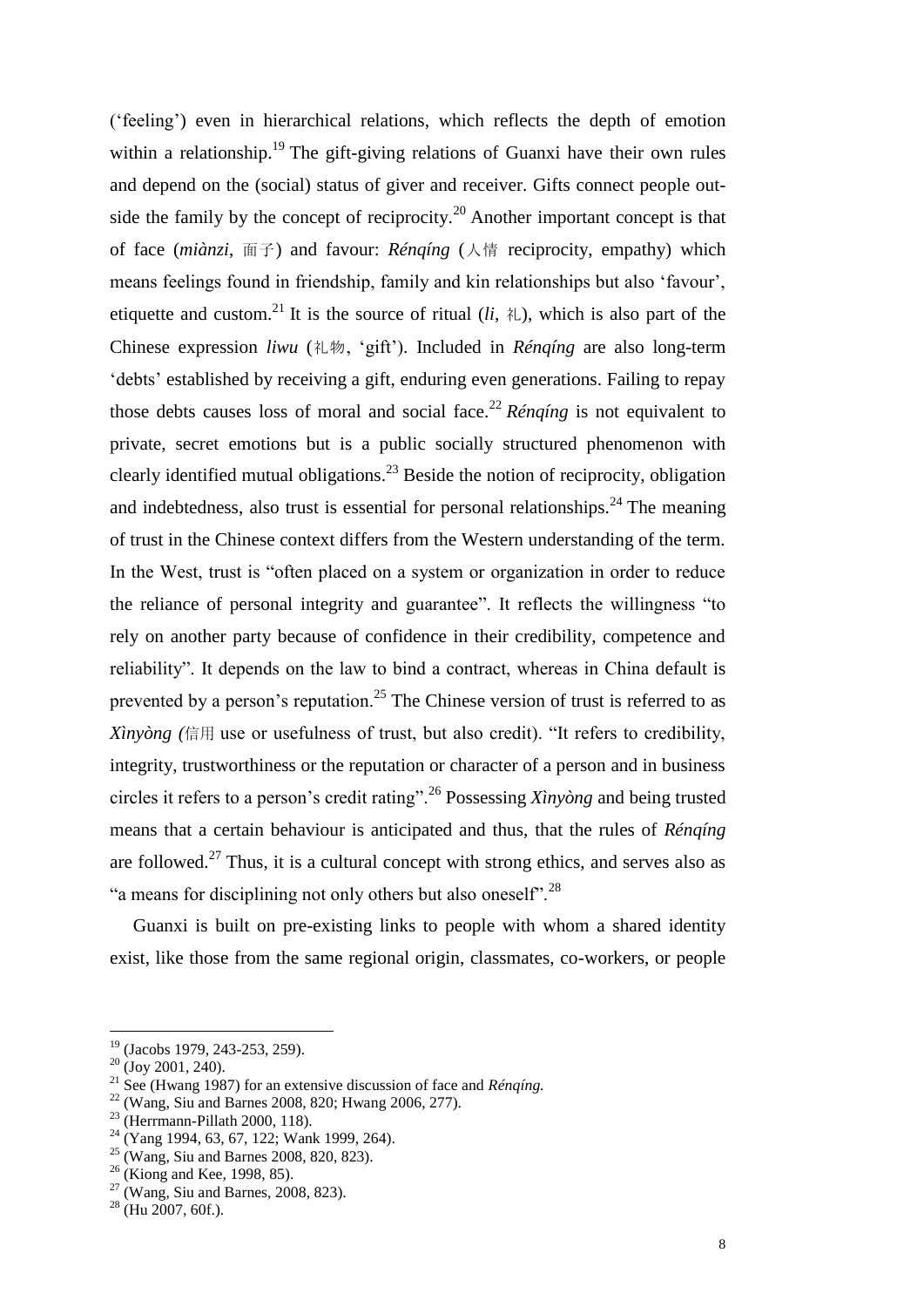known from the military or university, creating fictive quasi-kin-relationships.<sup>29</sup> These Guanxi relations are also so-called *,tong*-relationships' (同, alike, similar and co-, as in co-worker,  $\Box \ddot{\mathbf{F}}$ , tóngshì).<sup>30</sup> These networks can also be described as "concentrical Guanxi circles", extending from the family as core reference point to extended zones.<sup>31</sup> Guanxi is a process of inventing and re-inventing relationships as ongoing "social engineering".<sup>32</sup>

 Guanxi is embedded in most functions of everyday life, including political alliances, recreational and economic activities.<sup>33</sup> To Chinese "human life is a complex web of relations with the world, relations with the mind and relations to others".<sup>34</sup> There is no separate network of connections for business relations. More than that, "it seems that the Chinese are not used to compartmentalizing the different roles that they have with others and so treat the other person according to the requirement of the current role".<sup>35</sup> This goes as far as not developing Guanxi with a particular person at all to avoid the mutual commitment because "it is not possible to behave in very different ways when acting in different roles in relation to the same person".<sup>36</sup>

In contrast to Werner Sombart's thinking, there is no separate morality and different rules for business in China. Business affairs and private life are not detached, with no separate behaviour for each sphere. In (So and Walker 2006) a manager of a large Chinese company describes that "one of the primary differences in the Chinese and Western ways of doing business could be traced to the fact that in the West business developed its own culture separate from private or personal culture, with a different set of rules and a character of its own. In the Chinese context there is no separate morality for business. There are no separate rules that divide the conduct of business from that of personal affairs, in which the key factor is proper human relations. A successful business relationship between Chinese companies begins with the establishment of a personal bond between the principal managers of the companies and is based thereafter on the careful main-

 $29$  (Whyte 1996, 12).

<sup>30</sup> (Chen and Chen 2004, 311).

 $31$  (Peng 2004, 1049).

 $32$  (King 1991, 69).

<sup>33</sup> (Mauss 1966, 1-3, 36f., 76-78; see also Yan 1996, 8f.).

<sup>&</sup>lt;sup>34</sup> (Zhu 2007, 1505).

 $35$  (So and Walker 2006, 4).

 $36$  (So and Walker 2006, 5).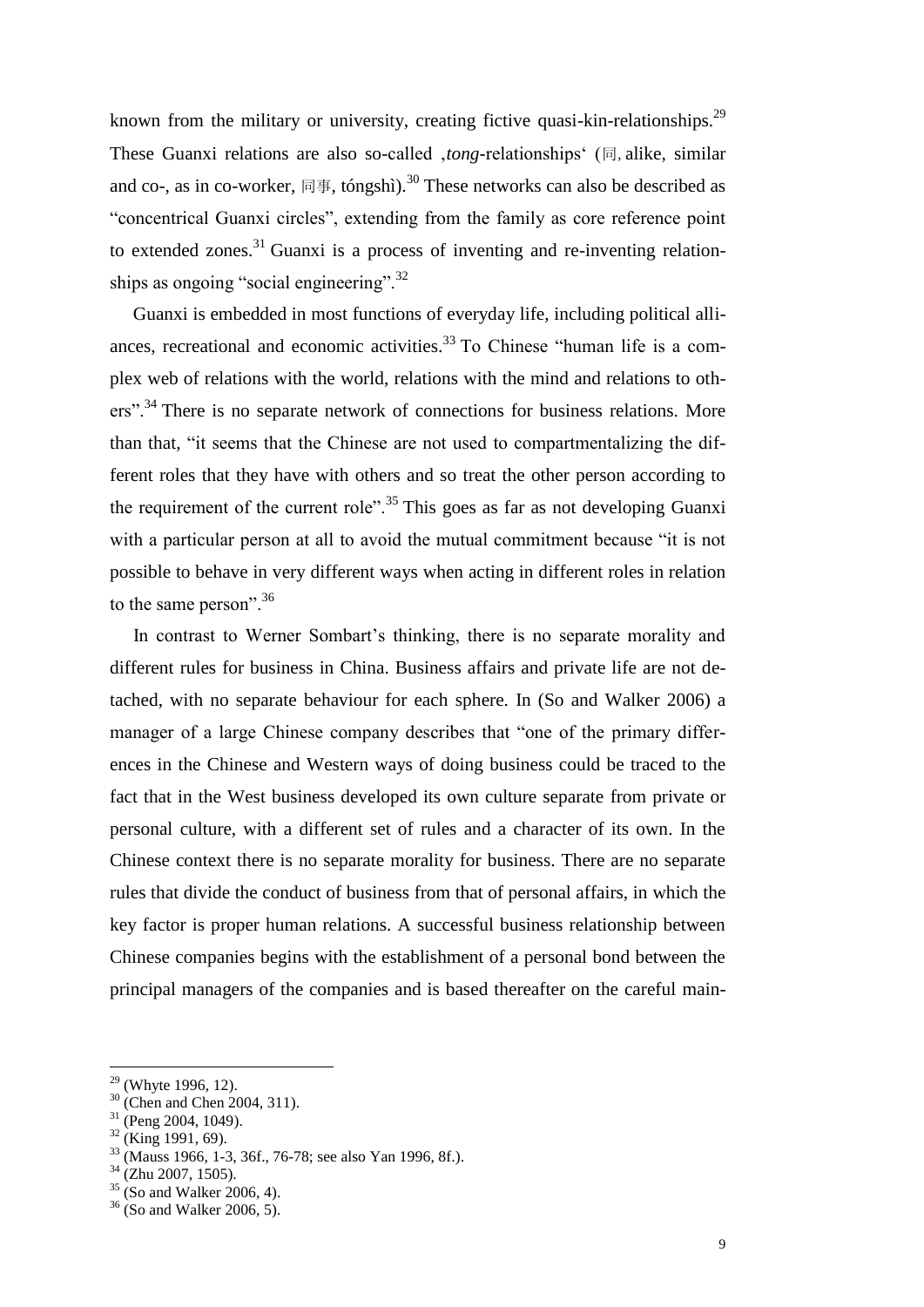tenance of these personal ties".<sup>37</sup> Certain rituals and etiquette have to be employed that reflect the social status of a person within a nexus of personal relations.<sup>38</sup> However, although it is mostly the family which is particularly important for starting a business, if people are seen as family-like and if they can be trusted because long-term relationships exist, it is possible to found enterprises or share resources with them.<sup>39</sup> The networks with non-kin based on *Gănqíng* are the seed from which private entrepreneurship stems. Still, the core group, even of larger enterprises, are often family members or good friends.<sup>40</sup>

#### <span id="page-9-0"></span>**3.2. Guanxi in History**

 The establishment of privately-owned capitalistic enterprises within a socialist system raises a wide range of problems. During reforms due to the "pragmatic mindscape" of the Chinese people, a "regional decentralization and fiscal federal- $\sim$  ism" led local governments to promote economic development.<sup>41</sup> Each region had its own experiments and structural learning processes which strongly depended on the tolerance and openness of local cadres. Below, Wenzhou will be taken as case study to exemplify this.

 The economic reforms in general were made possible by the revitalization and creation of institutions to expand, regulate, and channel economic transactions especially and foremost in the private sector. They developed in areas where State-Owned Enterprises (SOEs) were less dominant and thus complemented the institutions existing in the planned economy for the allocation of goods and services. The (re-)newed institutions were a response to the organizational problems arising in agriculture, industry, and commerce in the course of reforms. The central government gave space to local governments in finding their own way of dealing with the reform process, than choosing the most successful structures to expost legitimize the actions in introducing legal structures and corresponding laws for enforceable rights, supporting individual autonomy.<sup>42</sup> This development is enforced by the central government that gave supremacy to local officials who influenced the local development. They were often motivated to strongly support local economic growth often not complying with central state regulations. An "ar-

 $37$  (So and Walker 2006, 4).

<sup>38</sup> (Wank 1999, 264).

<sup>&</sup>lt;sup>39</sup> (Yang 1988, 409, 411).

 $40$  (Krug 2002, 139f.).

 $41$  (Zhu 2007, 1507).

 $42$  (Holbig 2002, 41).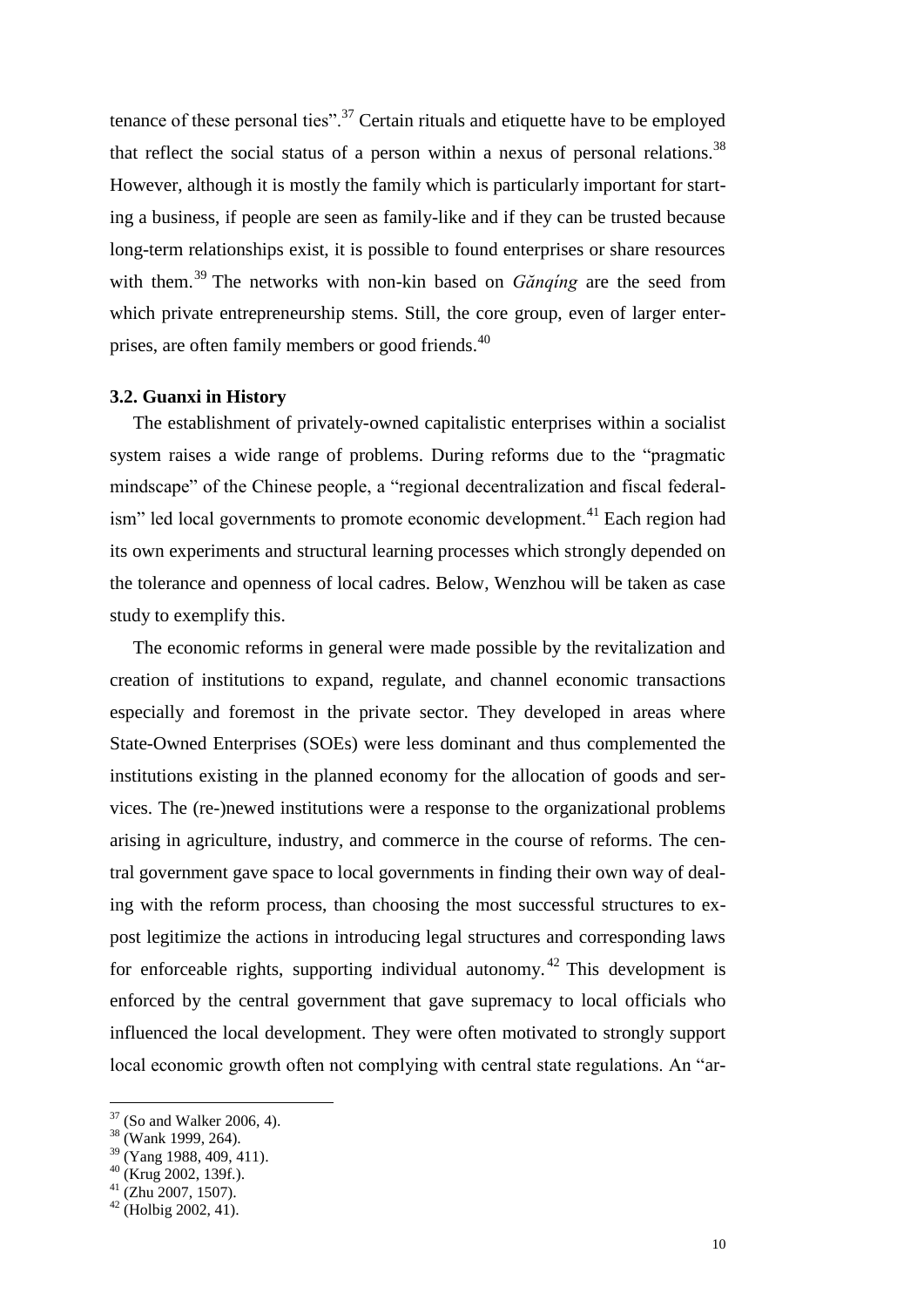ray of essentially private ownership forms emerged […] with the knowledge and support of sub-provincial local officials but well ahead of the regulations and laws designed to govern them".<sup>43</sup> Private entrepreneurs collaborate with government officials, "creating and benefiting from a web of bureaucracy-business alliances. While this can be traced back to the pre-communist years, the reform and open policy did not eliminate but deepened this Chinese tradition".<sup>44</sup> As local officials are often embedded into local networks, many felt compelled to protect the newly established private sector and vice versa individuals sought this protection. As a result, the Chinese legal system "has been characterized by policy experimentation, leading to informal and spontaneous legal developments, which then are legally clarified and codified".<sup>45</sup> This meant in practice that "business involves not so much doing what is explicitly legal but rather doing what is not expressly forbidden"<sup>, 46</sup>

 Hence, in contrast to the Western belief that secured property rights need to exist for sustained growth, the establishment of private enterprises despite unclear or stable specification proved once again the "ambiguity [that] is the imperatively important feature of Chinese mindscape".<sup>47</sup> The obscure ownership structures of collective enterprises, specifically the TVEs, are an example that this pragmatism or uncertainty acceptance is an important feature of Chinese culture. As (Casson, 1993 notes: "Some cultures emphasize the importance of theory; it is important to understand the situation before acting, they maintain, and such understanding can only be provided by a theory of some kind. Other cultures are more pragmatic; they suggest that it is sufficient to know that, on the basis of experience, a certain course of action produces good results in certain circumstances without knowing exactly why this is the case".<sup>48</sup> This tolerance toward ambiguity is an important Chinese virtue and a fuzzy chaotic status is interpreted as something from where "creativity can emerge".<sup>49</sup>

 $43$  (Whiting 2001, 145).

 $44$  (Zhu 2007, 1510f.).

<sup>&</sup>lt;sup>45</sup> (McNally 2006, 27ff.). <sup>45</sup> (China Reform Foundation. 2001 China Reform Foundation. 2001. The obstacle and supply of institutions. Shanghai: Far East Press., quoted in Zhu 2007, 1508).

 $46$  (Wank 1999, 252).

 $47$  (China Reform Foundation. 2001. The obstacle and supply of institutions. Shanghai: Far East Press, quoted in Zhu 2007, 1508).

<sup>48</sup> (Casson 1993)

<sup>49</sup> (Zhu 2007, 1508).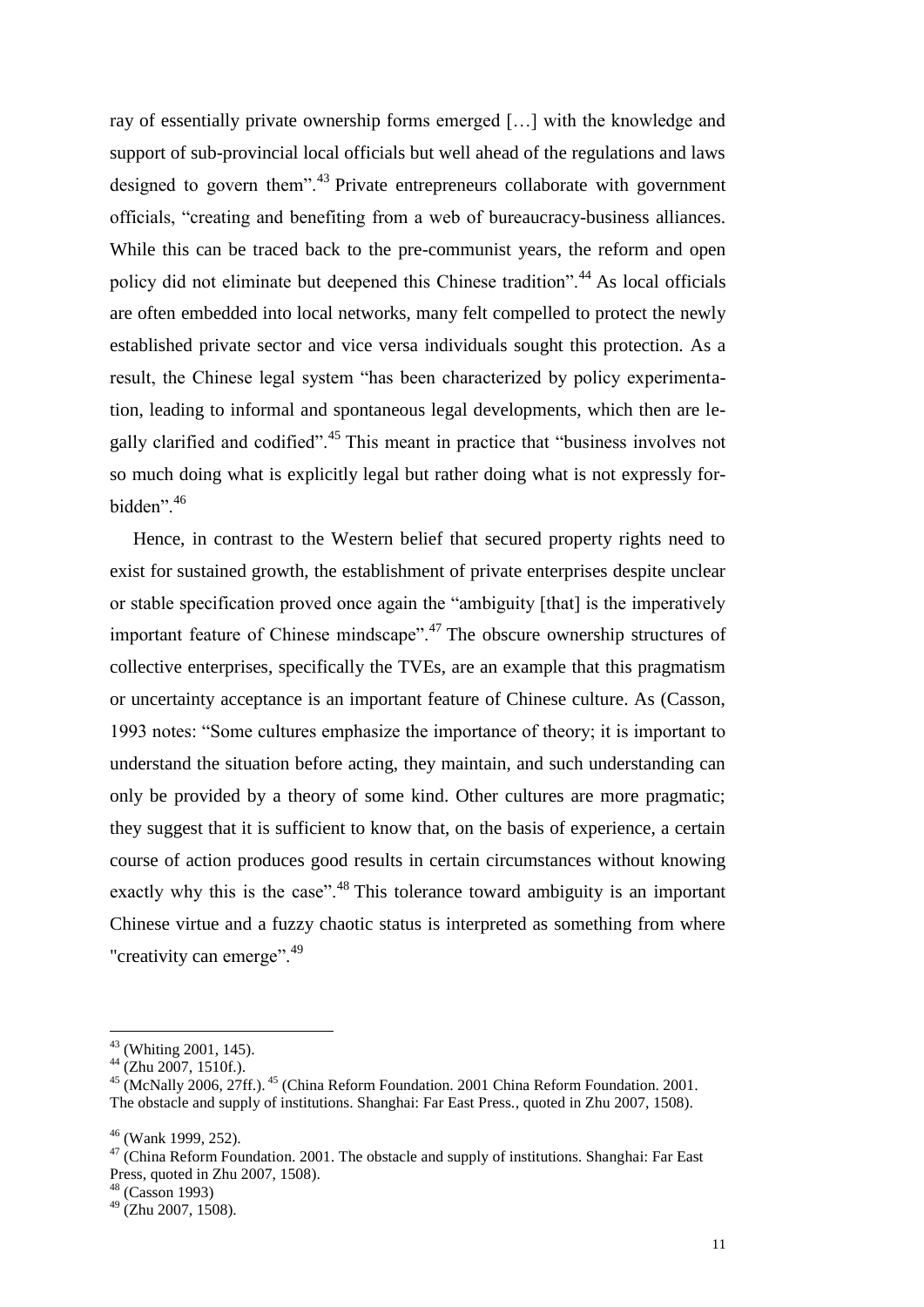Another aspect of the specific Chinese mindset is their ethic of entrepreneurship. This can be regarded as another important reason for the extreme growth of private companies once the country opened up. An entrepreneur is defined as "small-scale capitalist who attempts to parlay small capital into big earnings", investing "one's resources [...] in a long-term quest to improve the material wellbeing and security of some group to which one belongs and with which one identifies"<sup>50</sup> and thus, "collective well-being rather than individual satisfaction" is emphasized.<sup>51</sup> Thus, the entrepreneurial ethic is not short-term but future-oriented, neither is it merely for individual benefit. The group towards which those efforts are directed is mostly one"s family and friends. To set up an enterprise during reforms was not done because of personal career considerations but first and foremost to secure long-term benefits to your network, the family in particular. So, Chinese entrepreneurs are more than capitalist "economic men" just greedy for money and materialist gain but rather concerned about long-term security.<sup>52</sup>

 The particular problems found in the Chinese economy after their entrance in the global market were most efficiently faced with the re-utilization of the Chinese family, family enterprises and personal networks as a means to do business the Chinese way. The achievement orientation made families strive towards a "societal marketization"<sup>53</sup>, which explains the mushrooming of private family-owned businesses and the hidden privatization of collectives. Past institutions were adapted and revived, also bridging the gap left by the breakdown of social order caused after the Cultural Revolution. This can also be interpreted as a "restoration of older Chinese relationships"<sup>54</sup> which formed new institutions based on traditional values. These institutions assisted in finding a unique way of business practises, creating a specific Chinese Capitalism based on Guanxi. Private enterprises worked according to the principles of the market economy, but still found their own way of doing business in those instable and risky circumstances.<sup>55</sup>

 On the whole, a kind of collective memory enabled the emergence of a private sector in reviving traditional long-known institutions. The collective times seemed to have built-up urge for more autonomy which then erupted in massive entrepre-

<sup>50</sup> (Harrell 1985, 216).

 $51$  (Li and Li 2007, 45).

<sup>&</sup>lt;sup>52</sup> (Harrell 1985, 217).

 $53$  (Nee 1996).

<sup>54</sup> (Fukuyama 1995, 94).

<sup>55</sup> (Krug 2002, 131ff.; Gold 1985, 674).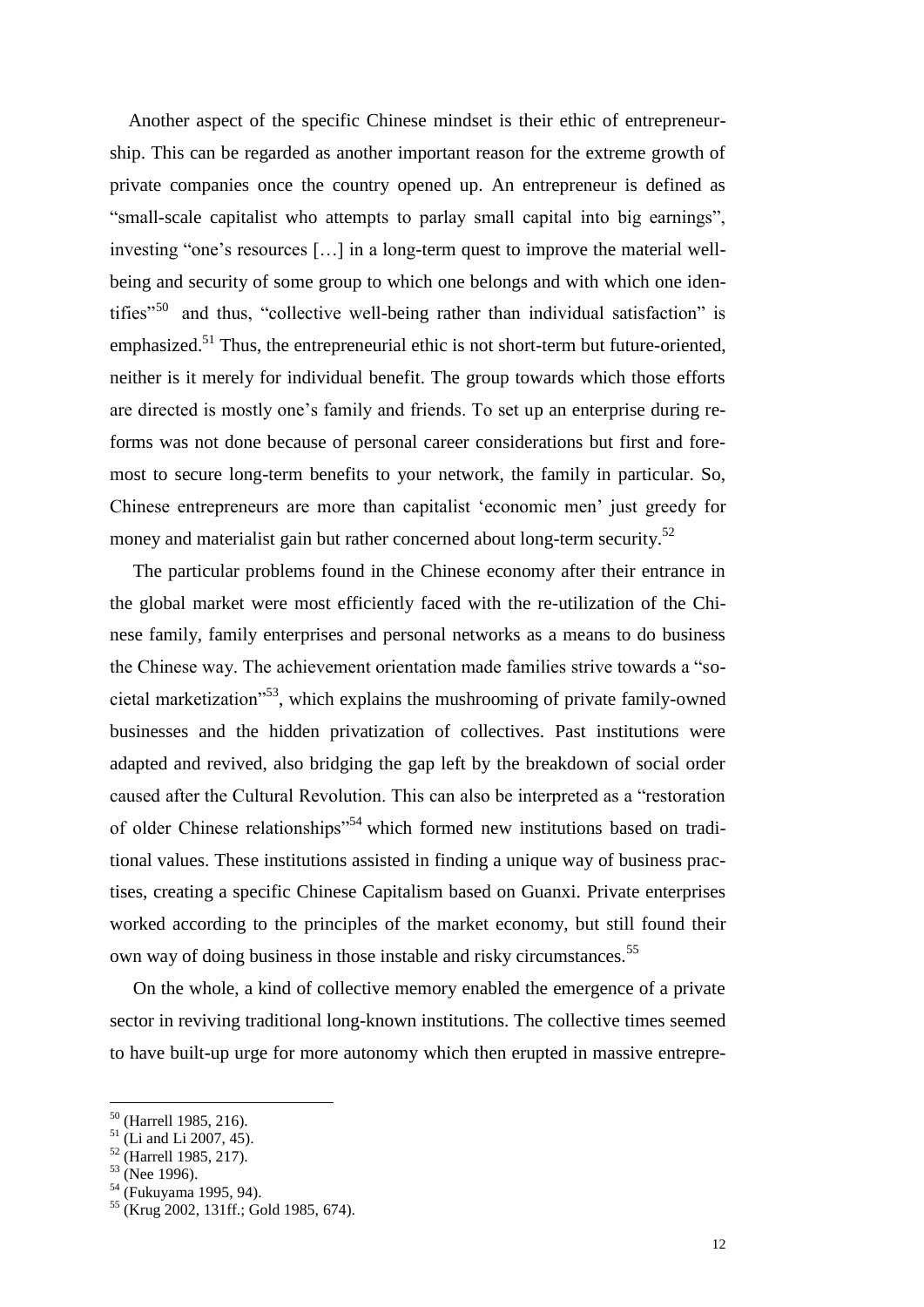neurial endeavours, especially in rural areas. Entrepreneurial instincts were preserved and could flourish with the institutions provided by economic reforms.<sup>56</sup>

## <span id="page-12-0"></span>**4. Guanxi and Crises**

#### <span id="page-12-1"></span>**4.1. Guanxi and Doing Business**

 The logic of a Capitalism just emerging within a socialist society, which still has gaps in its legal system and lacks capitalistic institutions, has been met be Chinese entrepreneurs with institutions known from their past. This did not lead to a Western style private sector consisting of enterprises established in a rational, exact procedure, but based on Chinese networks which are built up and maintained with the help of gift-giving, in the form of ample banquets, gifts and personal favours. Especially in rural areas this had been always practised to create and maintain personal connections. "In the past, we didn't have contracts in blackand-white; no legal documents were involved. A gentlemen"s agreement will do. [...] For the Chinese traders, the main thing is integrity, credibility".<sup>57</sup> Informal ways of securing contracts based on mutual trust is preferred to contracting and "chatting among firm owners is the main channel for a firm to collect information on market conditions [and] technology".<sup>58</sup>

 As a consequence, Guanxi often takes place in unofficial places like restaurants, at home or in nightclubs because business partners and customers prefer to do business on the basis of already existing relations. <sup>59</sup> In contrast to the often difficult negotiations in joint venture investments of Chinese state enterprises and foreign companies, investments based on Guanxi without relying on legal contracts are established much faster.<sup>60</sup>

 Increasingly, also Western companies under non-Chinese leadership engage in Guanxi to facilitate business. During the last year, dozens of studies in management journals were published with anecdotes from and guidelines for Western business managers in China to enhance their knowledge on Chinese culture and business practises, thereby reducing it to a purely instrumental phenomenon.<sup>61</sup> "As any China veteran will tell you, it is the key to everything […]. Fortunes have

<sup>56</sup> (Whyte 1995, 1015).

<sup>57</sup> (Kiong and Kee 1998, 84).

<sup>58</sup> (Li and Li 2007, 40f.).

<sup>59</sup> (Yang 2002, 461f.; 1999, 104f.).

<sup>60</sup> (Granovetter 1985, 490).

 $61$  (Ai 2006, 105; similarly Siu and Bao 2008, 80).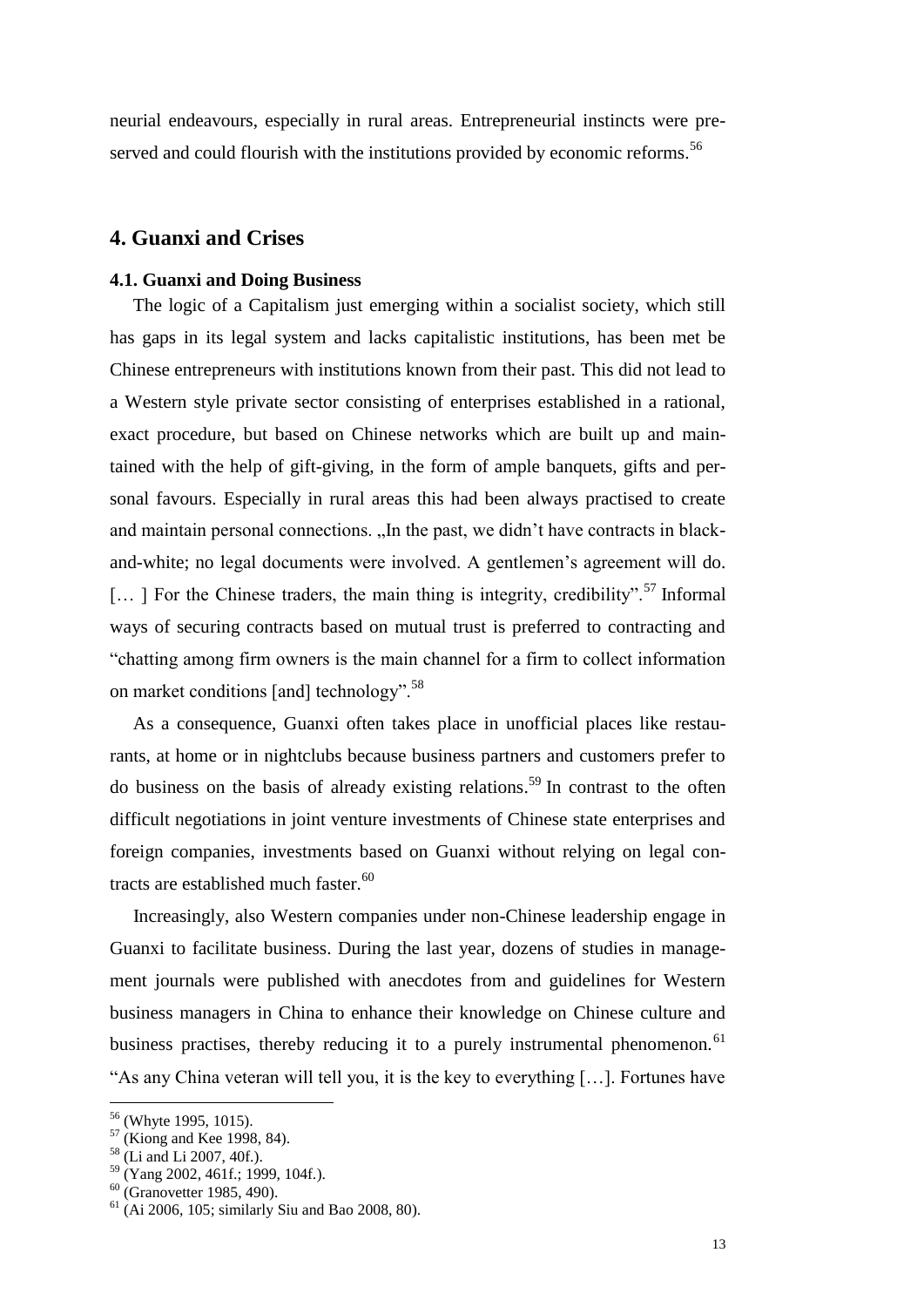been made and lost based on whether the seeker has good or bad Guanxi, and in most cases a positive outcome has meant knowing the right government official, a relationship nurtured over epic banquets and gallons of XO brandy […] Cracking the Guanxi code still takes hard work and perseverance. […] What's more, Chinese businesspeople are more experienced and globally savvy than they were just a few years ago. They're looking for business connections who can help them expand outside China or get their company listed on a foreign exchange."<sup>62</sup>

 In the West, the market depends on an elaborate legal system to enforce contracts, whereas the Chinese system depends on reputation and trust. Contrary to Western convictions, this does not increase transaction costs, but rather reduce them due to transactions taking place within flexible, but permanent networks within long-term relationships. It takes time to build up these networks but once established, they facilitate business, although admittedly also limit the system"s capacity to grow. $63$ 

 However, it is essential to note that Guanxi is more than a purely instrumental business phenomenon. Some authors<sup>64</sup> argue that because of the legal institutions newly introduced by the state, Guanxi is not necessary anymore. Rather, while fading away in some areas due to the appearance of legal institutions which replaced it, it simultaneously found "new territory to colonize".<sup>65</sup> All in all, those changes did not reduce the extent of usage of Guanxi. The gift-economy still coexists with the new form of commodity economy, having significance for commercial transactions, because it helps to save money and to facilitate economic transactions, in bypassing state institutions.<sup>66</sup> Guanxi reveals a resistance to and a mistrust of formal organizations in sidestepping official ways of, for example, obtaining supplies or credits. Large networks help small enterprises to get access to more resources, even in unstable political and economic surroundings, therefore supporting their flexibility and the ability to adapt.<sup>67</sup> This is for example used to obtain bank loans or supplies from unofficial sources, to make sure that in the competitive economy of China a firm can keep up with the market, raise its profit and build up good connections to officials. Networks are seen as long-term strate-

 $62$  (Wang 2007; cited from Balfour 2007, 84f.).

 $63$  (Lovett, Simmons and Kali 1999, 232).

<sup>&</sup>lt;sup>64</sup> See for example (Guthrie 1998; King 1991).

<sup>65</sup> (Yang 1994, 167).

<sup>&</sup>lt;sup>66</sup> (Yang 2002, 463).

<sup>67</sup> (Fukuyama 1995, 106).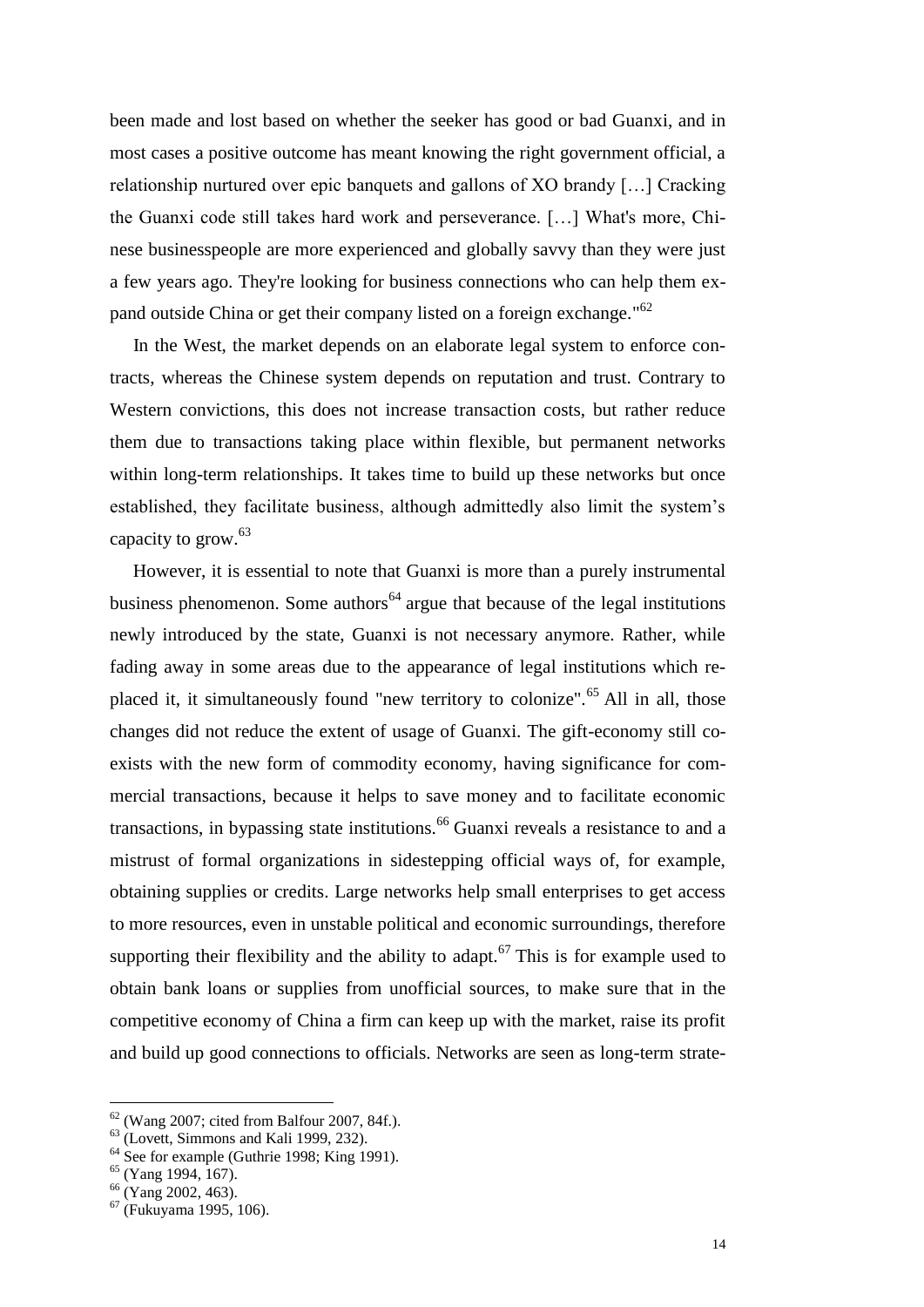gic alliances to access information and resources over indefinite periods of time. It is therefore within the logic of this system that contracts are of less use as they are based on a "discrete transaction paradigm, which has a clear beginning when an agreement is finalized and a clear ending by performance".<sup>68</sup> Entrepreneurs "pay more attention to the cultivation of friendship rather than simply maximising their profit".<sup>69</sup>

 By and large, personal connections build on trust proved to be essential for doing business in China during economic reforms.<sup>70</sup> Hence, "social relationships built on gift exchange provide a substitute form of trust that can improve the profitability of investment and reduce the risk of arbitrary bureaucratic interference that is not in the interests of the investors".<sup>71</sup> It mobilizes cultural values such as obligation and reciprocity to pursue "both diffuse social ends and calculated instrumental ends", substituting for the not yet existing and complementing already existing market mechanisms.<sup>72</sup>

 This system is put to the test by the current economic crisis. The reaction of networks to this severe economic situation can be a proof for their ability to soften the impact on small private enterprises, as will be analysed below. If handled successfully, it could serve as an indicator that Chinese Capitalism is a sustainable system to organize an economy.

## <span id="page-14-0"></span>**4.2. Guanxi as Strategy for Crisis Management**

Modern Western Capitalism has since the  $19<sup>th</sup>$  century proved to successfully survive economic crises (and more than that, crises seem to be inherently connected to the capitalistic system). To be a sustainable type of Capitalism, the same has to be true for the Chinese network version.

 At the beginning of the transition to a market economy in China, due to the yet lacking legal and institutional environment, entrepreneurs overcame those obstacles in establishing good relations with local cadres. They founded "red hat enterprises", which means nothing else than to be registered as collective (hence wearing red caps) but being privately-run in reality. These collective enterprises, in the

 $<sup>68</sup>$  (Lovett, Simmons and Kali 1999, 236).</sup>

 $69$  (Li and Li 2007, 45).

<sup>70</sup> (Hamilton et al. 1990, 108).

<sup>71</sup> (Smart 1993, 398).

 $72$  (Yang 1994, 35).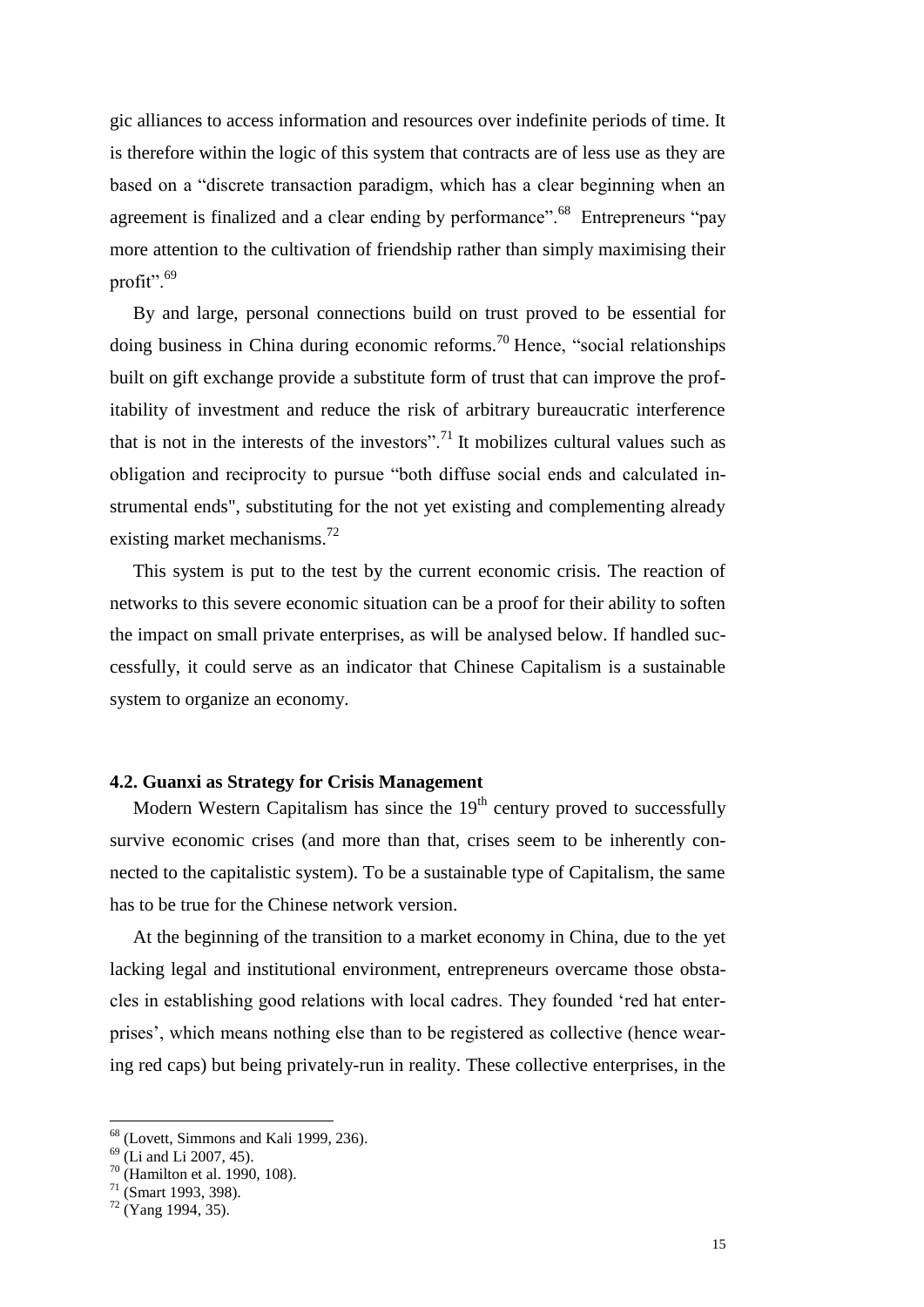beginning often in form of cooperative shareholdings (gǔfèn hézuò, 股份合作) contained the advantages of collective ownership, such as easier access to bank loans and reduced tax rates, but at the same time allowed the entrepreneur to have control over the firm's assets but "no guarantees of their rights as owners".<sup>73</sup> Still, these firms were highly dependent on the tolerance of the local government, had to share their profits with them or were else at risk that local authorities break their promise to protect the private property. The existence of red hat enterprises shows the mistrust of entrepreneurs in more formal arrangements and official government protection. At the same time, dense networks serve protective powers if cadres become too greedy and predatory.<sup>74</sup> Having to maintain strong ties to local officials can be interpreted "as evidence of poorly enforced legal property rights and an obstacle to the formation of a more complete market economy", which is the view mostly found in mainstream economics approaches.<sup>75</sup> Opposed to that David L. Wank understands this as "reasonably coherent strategies of entrepreneurs designed to produce stable expectations".<sup>76</sup> These networks actually seem to turn out as the most efficient and rational institutions able to deal with the specificities found in China.

 During reforms, regulations and tax laws changed quickly and due to the decentralized character of the Chinese state, each province created its own set of rules.<sup>77</sup> This is something that resonates with conditions familiar from Chinese history. Over the most part, China was ruled by an emperor and his laws had to be implemented by local officials, of whom many were prone to corruption. This exposed people to official exploitation and caused them to distrust official institutions.<sup>78</sup> But also today, local authorities discriminate against entrepreneurs and put pressure on them to obtain "power shares" as "backstage bosses" of their firms.<sup>79</sup> In return, officials would provide information on supplies and resources or enable access to state bank loans. The property rights of these arrangements were always very ambiguous and remained fuzzy, and thus helped to bypass discrimination against legally private firms.<sup>80</sup> Close connections to local administration not only

<sup>73</sup> (Whiting 2001, 121f., 145, 162).

<sup>74</sup> (Zhu 2007, 1510f.; Peng 2004, 1057f.).

 $75$  (Wank 1999, 248).

<sup>76</sup> (Wank 1999, 249).

 $77$  (Krug and Mehta 2004, 54f.).

 $78$  (Kiong and Kee 1998, 91f.).

<sup>79</sup> (Liu 1992a, 305f.)

<sup>80</sup> (Zhu 2007, 1508; Wank 1999, 252).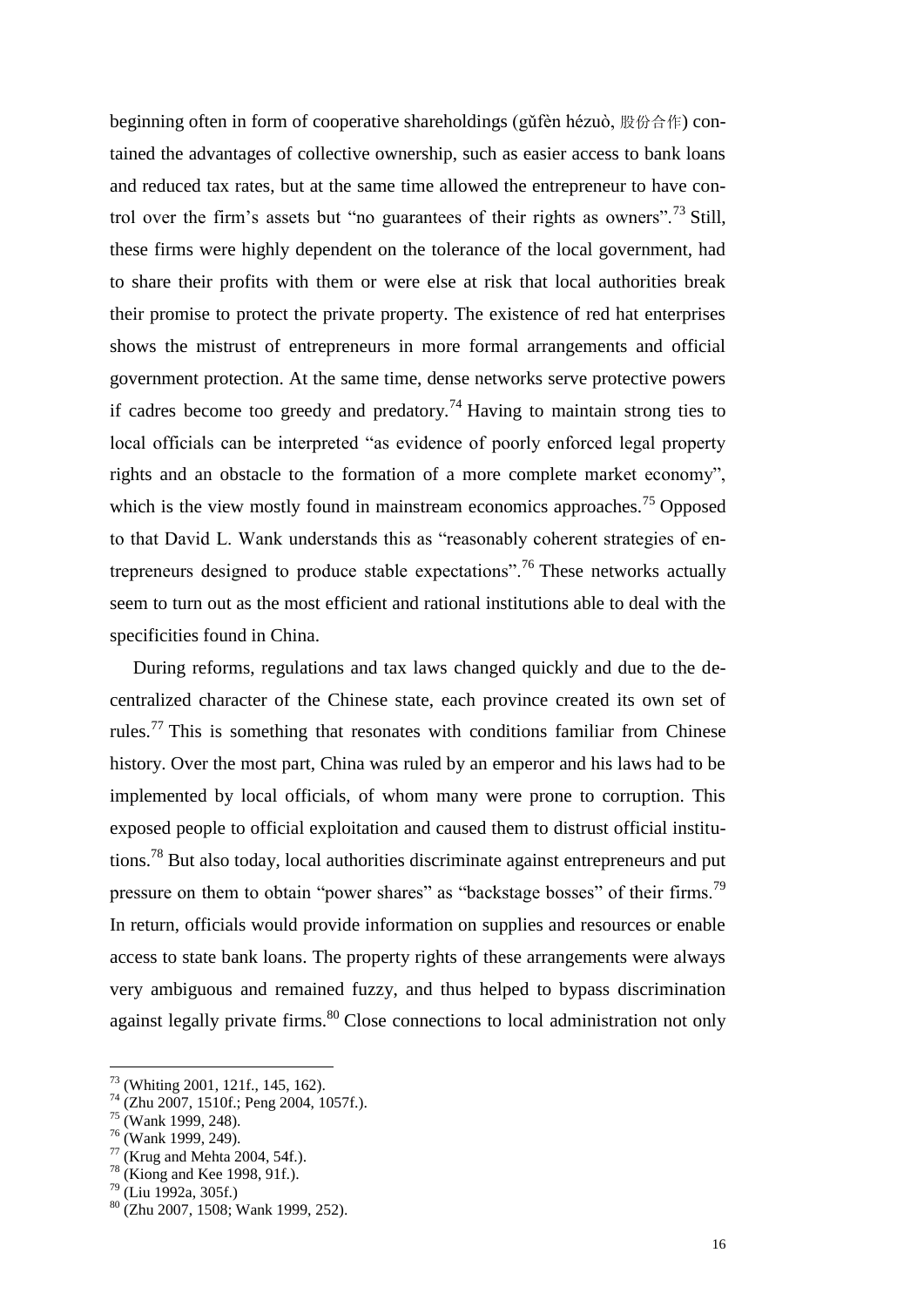facilitated to start up businesses, they also caused the entrepreneurs to anticipate the influence of the local government on their enterprise and structure the production in a way so to secure profits to their families and networks and also to minimize the impact of politicians on business. This issue became even more pressing once the private firm grew in size, as with increasing profits officials seek to get more influence on the enterprise and obtain part of the surplus.<sup>81</sup>

 During the last 30 years the central government enacted all sorts of laws, also protecting property rights and establishing impartial courts. $82$  The degree to which those laws are implemented on the local level again strongly depends on the character of local cadres. As courts are still viewed as easily to manipulate and therefore corrupt and the concept of universal rights and individual jurisdiction are perceived as alien and imported from the West, solving problems within ones networks based on mutual obligations is considered far more effective.<sup>83</sup> Networks are not only able to support their members but also to enforce sanctions upon them. This incorporates the fear of losing "face" and evokes the feeling of shame and loss of reputation. Not only are networks considered more effective, the recourse to the formal courts are often also viewed as failure to solve the problem through the network and at the same time not be able to follow the etiquette of society. The only exception for this is if the court is geographically distant to the place where ones business is located and if the person taken to court is not part of one"s network.<sup>84</sup>

 As a result, this institutional setting encouraged entrepreneurs to diversify their product portfolio and invest in multiply sectors. This is due to the risk of so-called "ad-hoc taxation"<sup>85</sup> or confiscation of profits and physical assets by local cadres. Private entrepreneurs had no control over the amount and level of "management

 $81$  (McNally, Guo, and Hu 2007, 15f.).

 $82$  A document issued on 13 May 2010 by the China's State Council "Several Opinions of the State Council on Encouraging and Guiding the Healthy Development of Private Investment" promotes the private sector. It states that private capital is allowed to establish financial institutions and encourages investments in infrastructure and basic industries. Also, it "require[s] the competent governmental departments across the nation to pay enough attention to the work on encouraging and guiding the healthy development of private capital, spare no time to work out specific measures and build favourable policy environment and public opinion atmosphere for the sound development of private investment". See http://www.chinaipr.gov.cn/news/government/654035.shtml, original document in Chinese available under http://www.gov.cn/zwgk/2010-05/13/content\_ 1605218.htm, accessed 8 June 2010.

<sup>&</sup>lt;sup>83</sup> (Peng 2004, 1050): "A noble man would sacrifice self-interest to honour his obligations, whereas a commoner would forsake his obligation to serve his self-interest."

<sup>84</sup> (Wank 1999, 264ff.).

 $85$  (Krug and Mehta 2004, 55).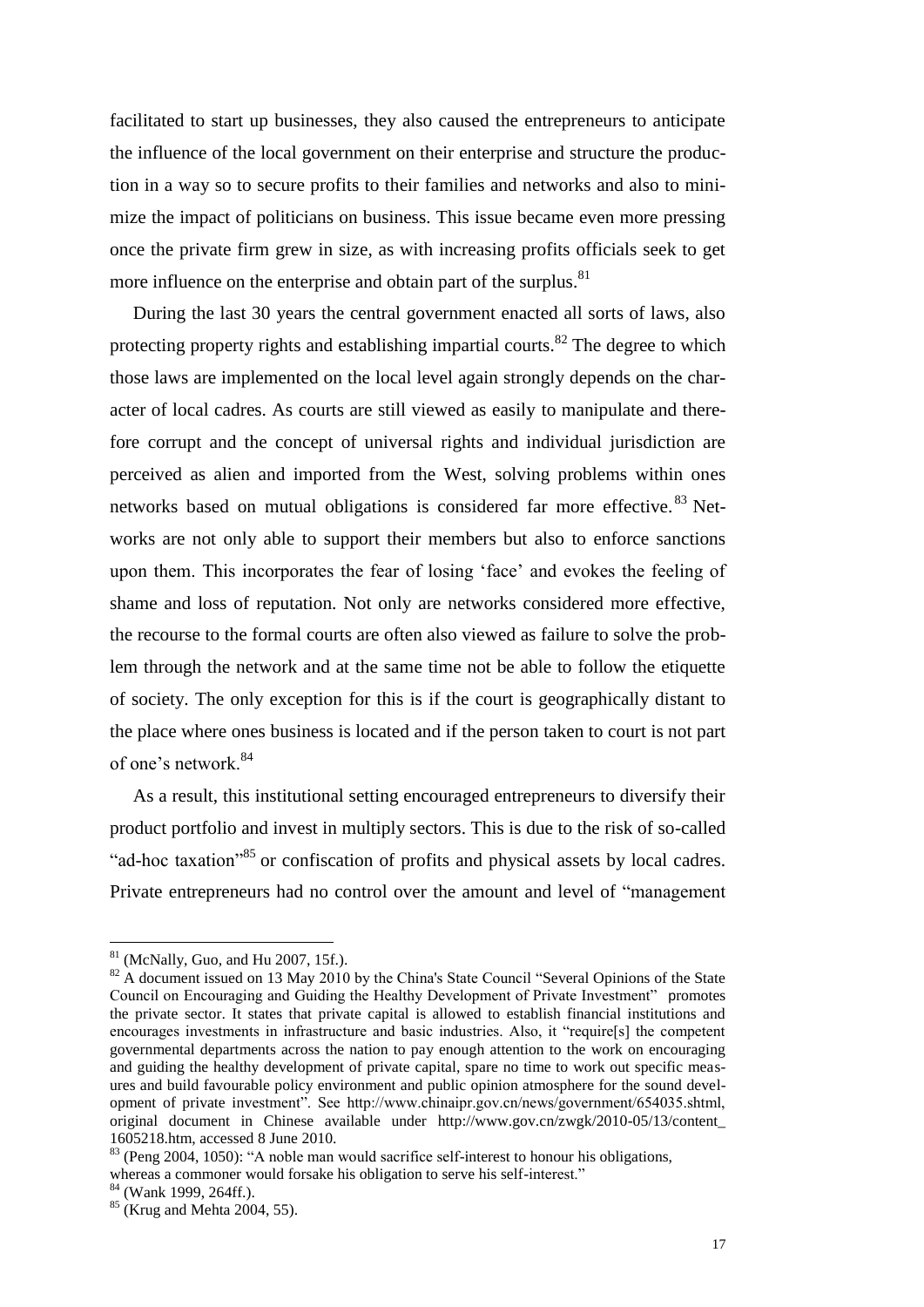fees" and no possibility to protest against them.<sup>86</sup> This and other not ex ante anticipated changes in the political climate favours flexibility in production. Already during the mid-1980s, entrepreneurs reacted in creating a whole set of different production options, or producing in diverse industrial sectors or different localities. Also, they do not let their company grow over a certain size – they rather set up a new business that produces different products or in a different province. Another feature of this is to lease out part of the enterprise to subcontractors, which further confuses the ownership of an enterprise and its subunits. $87$  This contradicts the Western belief that personal relations are less efficient and more costly than contracts, leading to an "undercapitalization" and to firms being unable to grow over a certain size. Chinese entrepreneurs have a tendency to extend their networks rather than following Western corporate strategies. Apart from the reasons already given, setting up new businesses gives also family members or other members of one"s network the chance to be manager of their own firm. Entrepreneurs formed "informal cooperatives among relatives and friends engaged in small-scale industry", allowing and attenuating the exposure to discrimination and other limitations on private investment.<sup>88</sup> This generated business groups (*qiye jituan* 企业集团) which contained substantial capital although each member firm remained small.<sup>89</sup> Efficiency when applied to Guanxi thus has a broader meaning. It is less rationalistic and "extends beyond a strictly economic consideration".<sup>90</sup> This promotes "organizationally diffuse" groups of collaborating firms "connected by particularistic ties of kinship" and gives more security to the entrepreneur to reinvest.<sup>91</sup> The reciprocal and mutual supporting relations of the co-operating businesses allow resorting to "considerable economies of scale, and the networks of both large and small firms can be extended".<sup>92</sup>

 This mode of production prevents the drain of capital and enables (but also forces) the entrepreneur to be extremely flexible. As supplies cannot always be secured on usual ways (meaning, without personal connections) this adds to the importance of investing in as many different products as possible to achieve the maximum profit. To achieve this, not only a certain organization of the enterprise

<sup>86</sup> (Whiting 2001, 147).

<sup>87 (</sup>Wank 1999, 254).

<sup>88</sup> (Whiting 2001, 147).

<sup>89</sup> (Wank 1996, 837).

 $90$  (Kiong and Kee 1998, 93).

 $91$  (Wank 1999, 267).

 $92$  (McNally 2006, 41).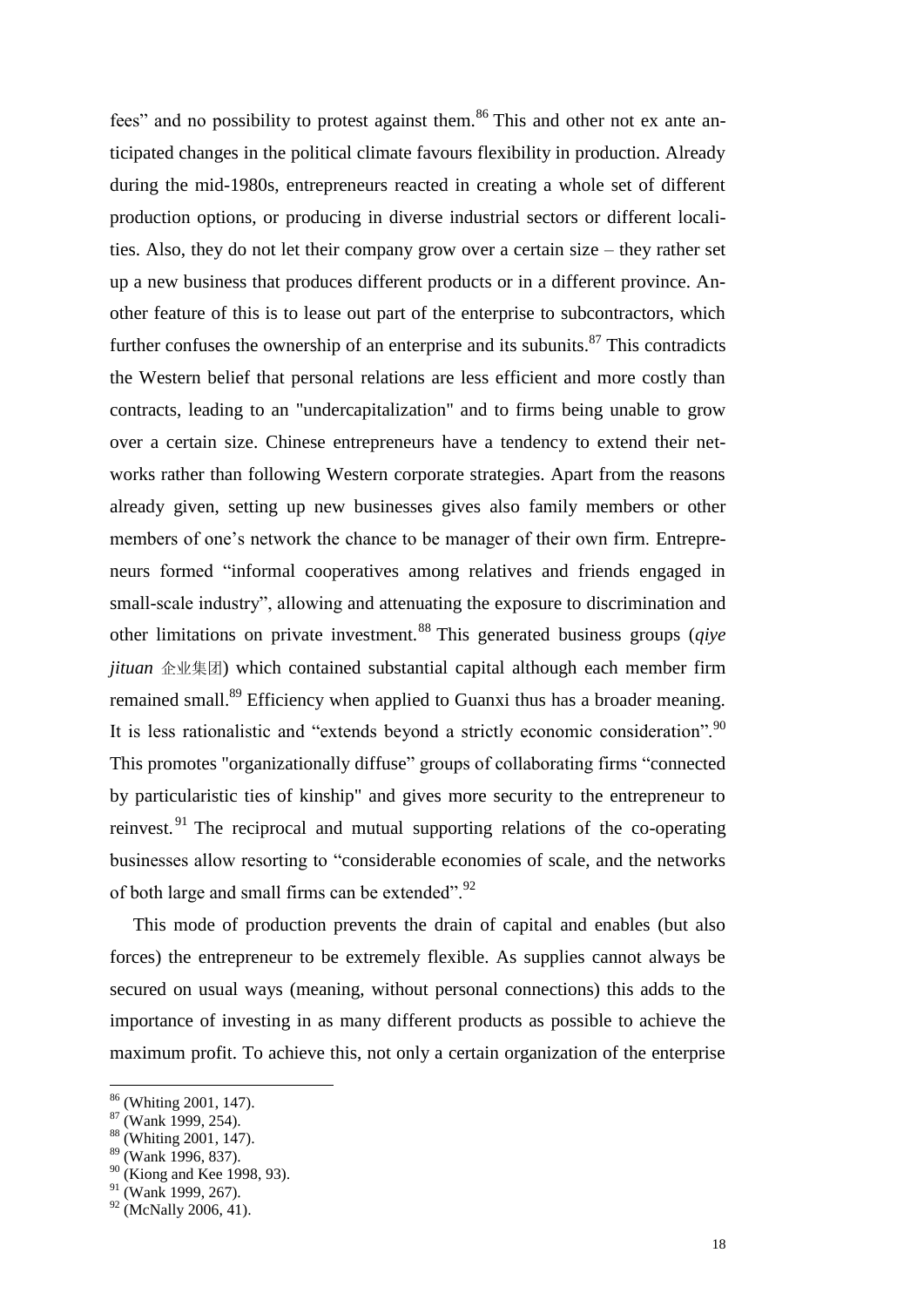is necessary, but even more so personal connections. As a consequence, the notion of core competence, one of the most important features of the Western understanding of conducting business is not really applicable to many privately-owned firms as it is not a relevant factor when considering further investments. "For the most part, a firm is known, not by what is produces, but by who stands behind it, and that individual will seize on any profitable [...] opportunity which presents itself, with scant regard for any core competence the firm may, or may not, have"<sup> $93$ </sup>

 This again reinforced the strengths of personal ties which not only are needed but are also the most helpful tool in such an economic environment.<sup>94</sup> Having no formalized bureaucratic system, these firms connected over networks are highly flexible, low-cost producers. More than that, they thrive in a market that requires fast reactions to changes in demand. Additionally, the emergence of niche markets and the need of flexible specialisation favoured the small-sized Chinese family enterprises. Multinational corporations increasingly subcontracted to small and medium enterprises, therefore Chinese firms could gain market shares for lowend, labour-intensive products, trading across borders with the help of networks.<sup>95</sup> Instead of "putting all eggs in one basket", Chinese entrepreneurs invest in diverse branches and products, thus, in times of crises they can move resources to activities and locations promising the most profit, being able to leverage gains and losses, thereby also discovering new markets and investments.<sup>96</sup>

 All in all, Guanxi "is a connection between people, not firms. Even if an individual is running a number of separate companies, the counter-party considers itself as still trading with the same entity, the person with whom he has Guanxi. He could not have different relationships with each company".<sup>97</sup>

 As can be seen, this is the complete opposite to the Western notion of doing business. Even considered the relatively large amount of transaction or sunk costs does not prevent this system to be extremely successful. Also, "entrepreneurs […] concentrate their investment on transferable assets. And the single most transferable asset which entrepreneurs have is themselves and their social capital in the form of the ability to mobilize allegiances". These assets cannot be confiscated by

 $93$  (Krug and Mehta 2004, 58f.).

 $94$  Cf. (Jinchuan 2004, 51ff.)

<sup>&</sup>lt;sup>95</sup> (Lever-Tracy 2002, 512).

<sup>&</sup>lt;sup>96</sup> (Lever-Tracy 2002, 519).

 $97$  (So and Walker 2006, 7).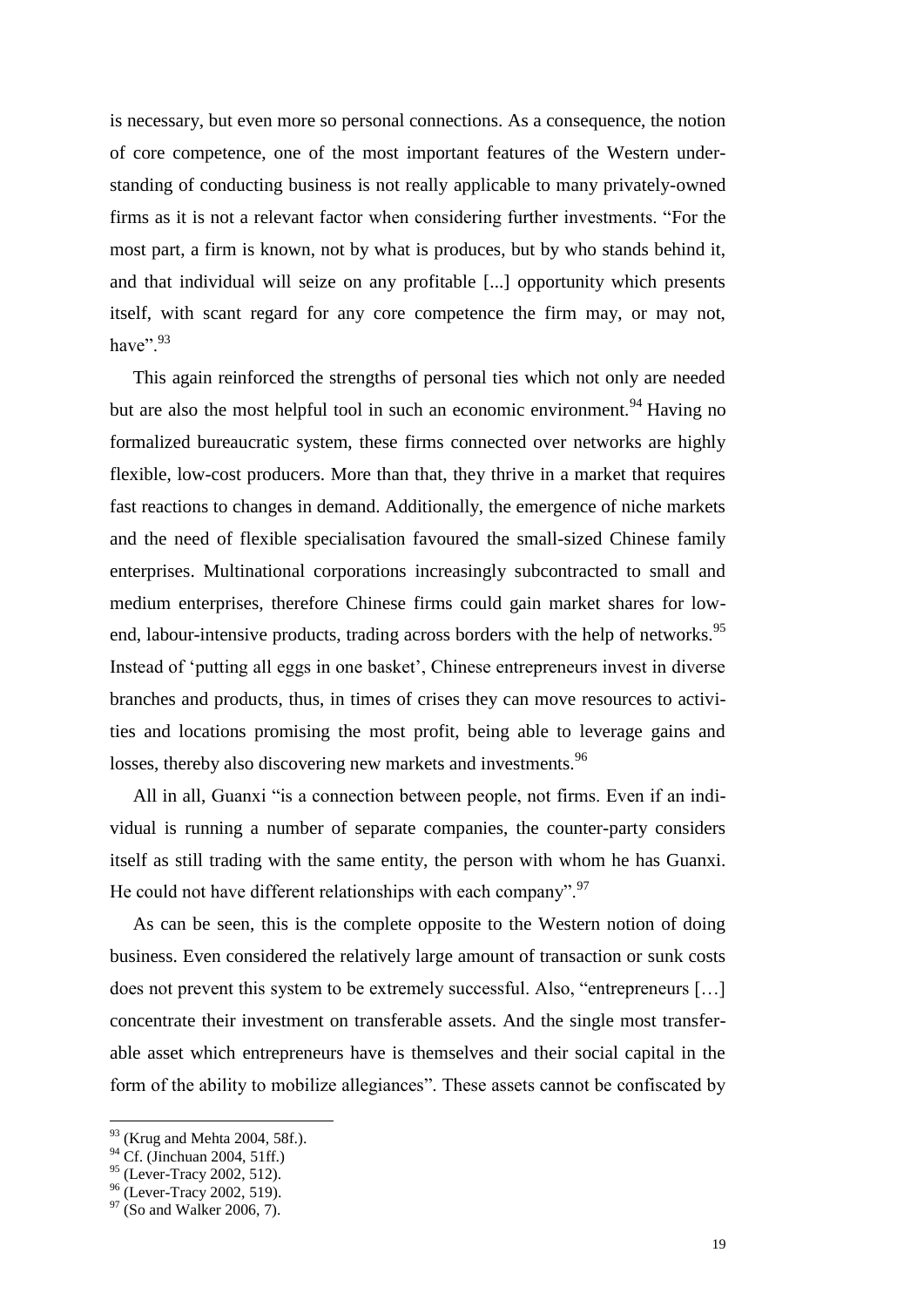local cadres and can be applied to as many different business opportunities as necessary to be successful. "It is the ability of the entrepreneur to form alliances, and the subsequent rents from co-operation, which are crucial to the establishment and on-going profitability of firms".<sup>98</sup>

 Useful in times of prosperity and growth, the flexibility to move quickly from on sector or location to another derived from the small units of production turns out to be also a valuable asset during economic crises. Having relations to people with command over financial assets or supplies and distribution possibilities saves not only "transaction costs" but can secure survival in economically difficult times. As Barbara Krug writes, there are four aspects networks provide: first, facilitating access to insider information; second, social and political sanctioning to make up for a missing or inadequate legal system, thereby providing contractual security; third, ensuring "that an entrepreneur can fail once yet return for a second attempt, but also forming a buffer against failure in the first instance"; fourth, acting "as a form of collective memory, ensuring that a single failure need not be constituted simply as one individual"s loss of investment but as an experience which others can learn from".<sup>99</sup>

 Also, concluding transactions is more flexible when done with the help of Guanxi. It is more flexible than contracts because when doing business with people in ones network it is easier to find compromises or giving new chances, especially if otherwise one of the business partners would have to default. "When there are problems, we can always talk it through. With Europeans, it's quite different. We work with many multinational companies…They are not flexible. They won't compromise and let you go [if you need to make adjustments]. They don't share our mutual understanding. The Europeans go according to the books and rules". 100

 In other words, "risks are borne by the individuals and not absorbed by an external agency like a bank; neither is the contract between them bound by an external body, as in a legal institution".<sup>101</sup> Still, the advantages of Guanxi in contrast to formal contracts, which in the West are considered as mandatory prerequisites for

<sup>98</sup> (Krug and Mehta 2004, 59).

 $99$  (Krug and Mehta 2004, 60f.).

 $^{100}$  (Kiong and Kee 1998, 82, 86).

 $^{101}$  (Kiong and Kee 1998, 88).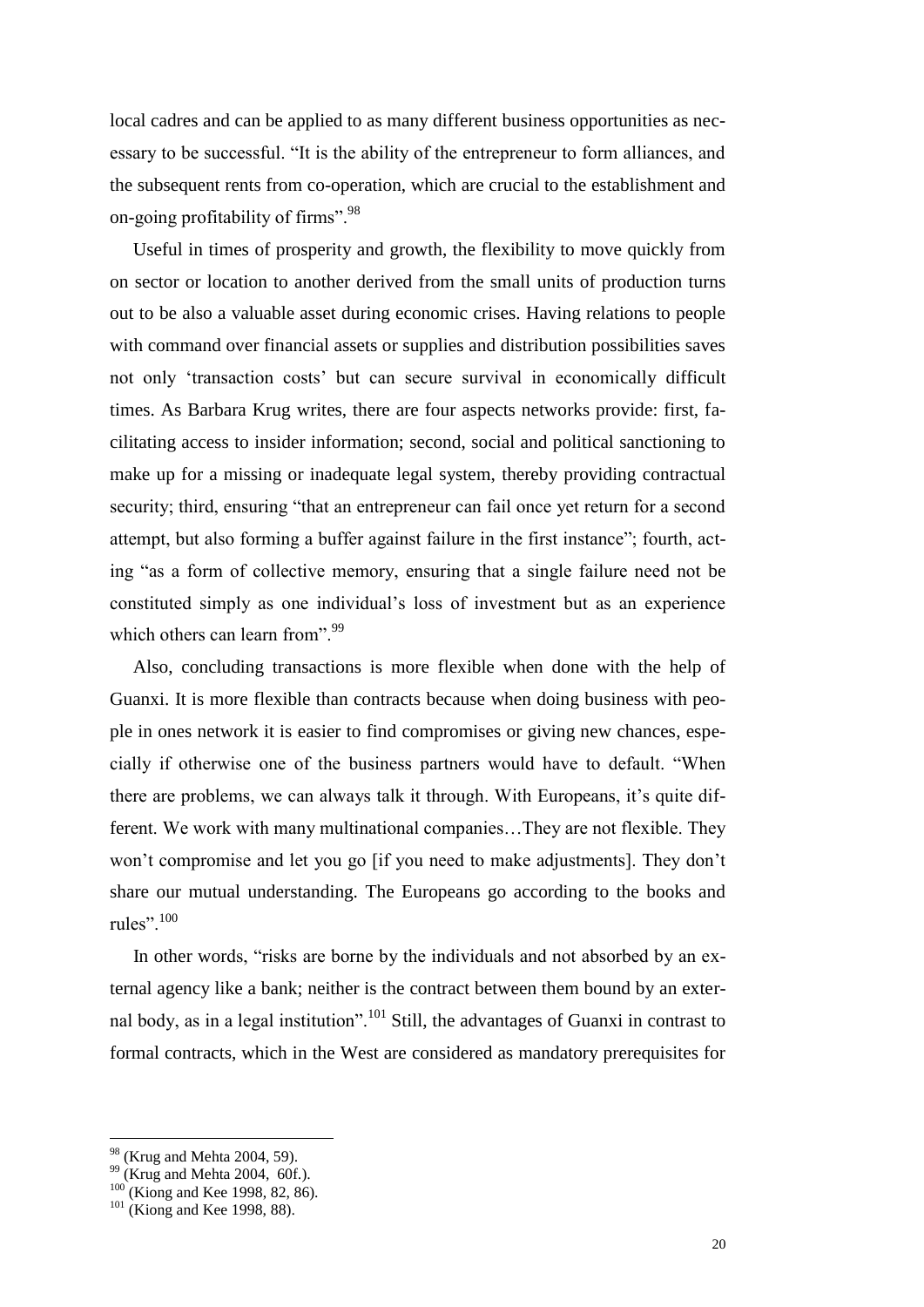doing business because only those that can be enforced through law, are not recognized by "the West".<sup>102</sup>

#### <span id="page-20-0"></span>**5. Case Study: Wenzhou and the Global Financial Crisis**

#### <span id="page-20-1"></span>**5.1. Wenzhou's Rise after 1978**

*"Moonlight reaches the waterfront pavilion first,* 近水楼台先得月*". 103*

Wenzhou<sup>104</sup>, the "quintessential capital of China's network Capitalism"<sup>105</sup>, was one of the first municipalities to heavily privatize and industrialize after 1978, after being impoverished and endowed with only few SOEs during the Mao era. However, it has a long tradition as a commercial city, a high population density, and a lack of arable land in the region, and thus has always attracted tradesman and merchants. The population of Wenzhou also resisted the collectivization during the 1950s and the collective sector remained weak throughout the communist era. In contrast, "private petty commerce and handicraft production" prevailed underground and were "quick to emerge "above ground" in the more permissive atmosphere of the reform era".<sup>106</sup> The decision of the Chinese central government to give a high degree of autonomy to impoverished areas such as Wenzhou after 1978 contributed to this development. Peasants quickly established small familyrun enterprises, thereby going back to pre-communist practises. Entrepreneurship has a long tradition in Wenzhou and together with the lack of state investment in communist times due to its proximity to Taiwan and weak government control due to Wenzhou's geographic isolation, this led to a the creation of a "plethora of enterprises...coalescing into vast business networks".<sup>107</sup>

 This generated an economic growth that earned a nationwide reputation and was named *Wenzhou model*. <sup>108</sup> Wenzhou will therefore be used as illustration for a Guanxi-based economy proper. It will be analysed how successful this environment can react to crises in general and to the current crisis in particular.

 $102$  (So and Walker 2006, 17).

<sup>&</sup>lt;sup>103</sup> (Whiting 2001, 215, fn. 83).

<sup>&</sup>lt;sup>104</sup> For more information on Wenzhou's location and history, see Appendix I and (Liu 1992b), as well as (Whiting 2001).

<sup>&</sup>lt;sup>105</sup> (McNally 2006, 42).

 $^{106}$  (Whiting 2001, 31f.).

<sup>107</sup> (McNally 2006, 42; Herrmann-Pillath 2002, 161, 165).

<sup>108</sup> (Encyclopædia Britannica 2009).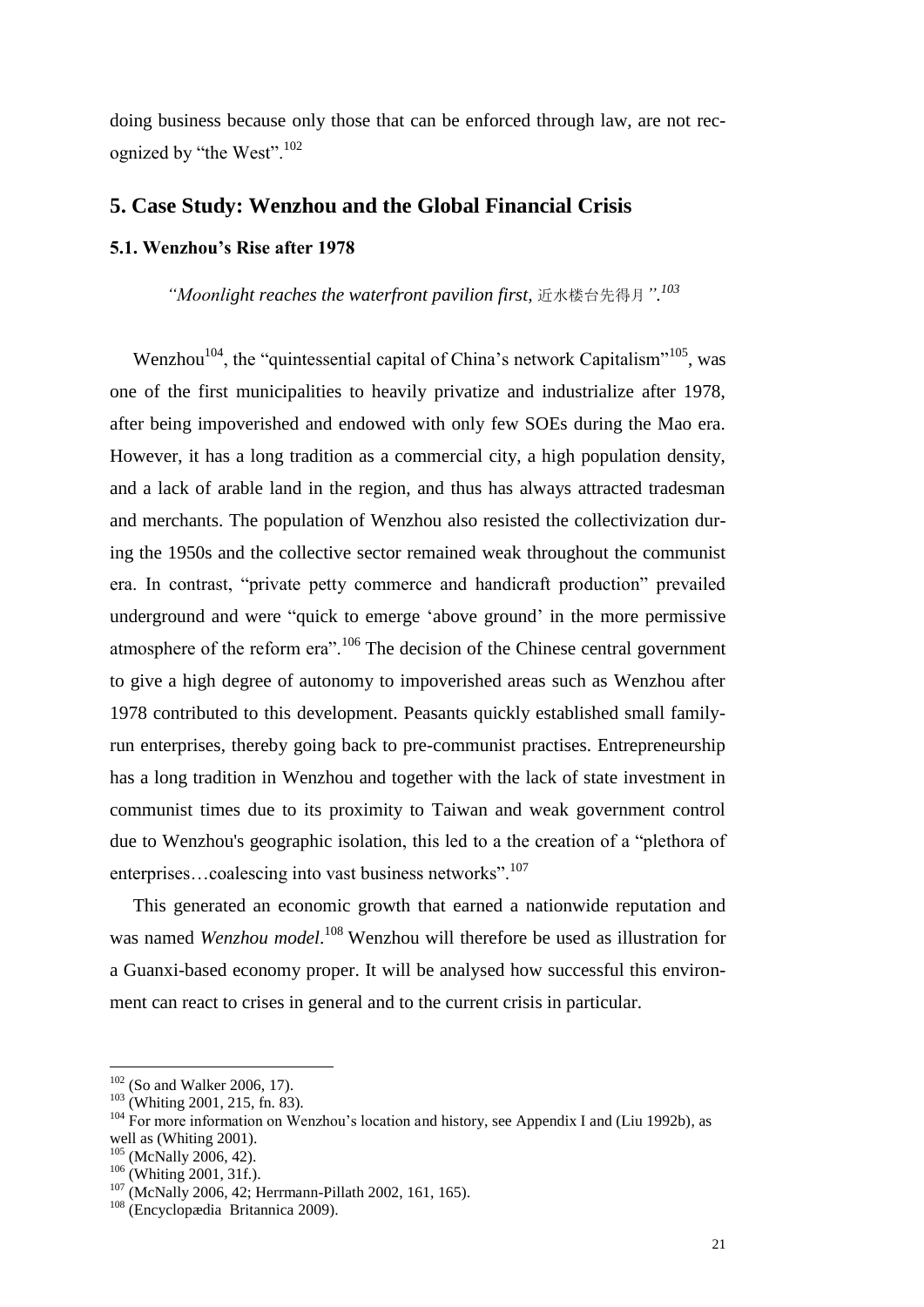From 1980 to 1988, the growth of industrial output of Wenzhou increased from 1 to 41% and in 2002 was with 366.7 RMB (or 47.1% of total provincial output) higher than in most other provinces. From 2002 to 2007 the average yearly growth of GDP in Wenzhou was 13.8%. Its tax revenue put it among the top 5 percent of counties during the late 1980s and early  $1990s$ .<sup>109</sup> During the same time, the number of private firms increased from 28.430 to 50.317 and the individually-owned units from 202.458 to 559.400, not including the private firms disguised as collective enterprises. Major industrial products include: footwear, clothing, metal cigarette lighters, razors, locks and plastic products. Pens produced in Wenzhou are estimated to be  $30\%$ , footwear  $20\%$  of China's market.<sup>110</sup> In addition, the media proudly claims, there are "about 500 factories that make almost two-thirds of the cigarette lighters on the planet".  $111$ 

Reasons for the immediate success of Wenzhou"s private sector was also that private rural households as primary productive unit produced goods that at the same time could be easily assembled and were commodities disregarded by the SOEs, such as plastic shoes and polyacrylic-fiber clothing. Those products could be manufactured in small-scale production and with simple labour-intensive technology, which required only small start-up capital and gave small profits but a quick turnover. Thus, Wenzhou firms used voids in the Chinese economic structures, exploiting niches for selling these products, which was supported by "benign neglect" from the state. $112$ 

 FDI has not been very important for Wenzhou because of the difficult transportation situation and firms being small in size in lower-end production.<sup>113</sup> In contrast, entrepreneurs in Wenzhou reactivated commercial contacts and soon marketing agents and labourers spread all over the country, creating country-wide distribution and information networks and sending back remittances that helped to kick-start many private enterprises.<sup>114</sup> These transnational networks stemmed from the old Wenzhou tradition of migration. Migrants thus served as important source of financing and creators of stable social networks over great distances. After 1978, "lively smuggling trade arose between Wenzhou and Taiwan fisher-

 $109$  (Whiting 2001, 35).

 $110$  (Kanamori and Zhao 2004, 30f.).

 $111$  (Mavin 2009).

 $^{112}$  (Zhu 2007, 1512).

<sup>&</sup>lt;sup>113</sup> In 2004, it was only \$209 million. This is very low even compared to other cities in Zhejiang with Ningbo having \$2.1 billion and Hangzhou \$1.4 billion. (Yehua, Li, and Wang 2007, 440).

<sup>114</sup> (Whiting 2001, 35, 131).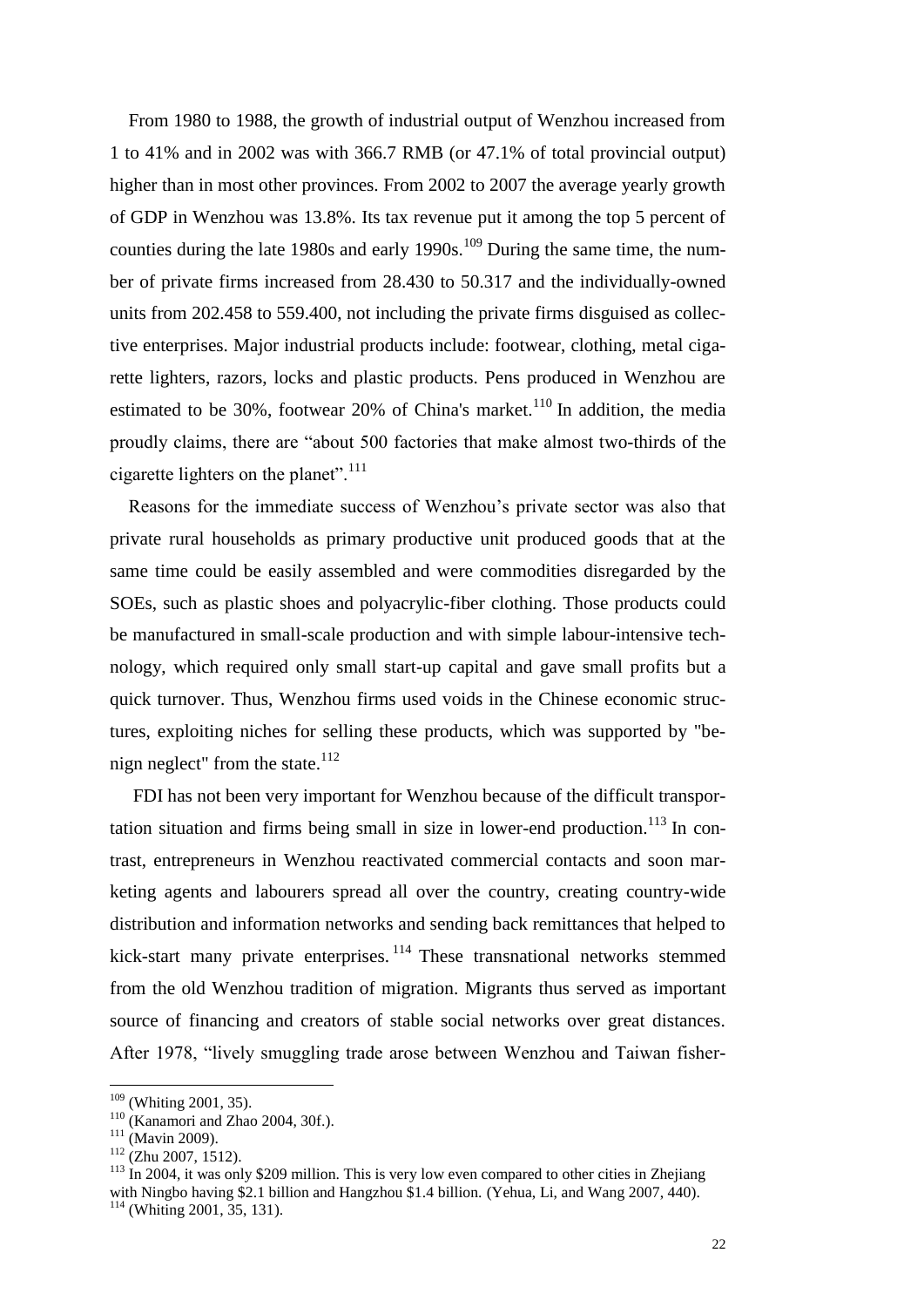men….Wenzhou traders profited by marketing transistor radios and tape recorders produced in Taiwan in exchange for antiques and other valuables; […] networks provided private resources of raw material outside plan channels. [...] Both local government official and private entrepreneur identified [smuggling] as one important early source of capital".<sup>115</sup> These informal markets were complemented by private purchasing agents who organized scarce materials from state enterprises around the country.<sup>116</sup> Moreover, networks on a local level enabled the cooperation between otherwise independent family enterprises, allowing for specialization and division of work and thus overcoming the limitations of a traditional family firm.<sup>117</sup> As official loans were difficult to obtain, entrepreneurs relied on informal sources of finance and the result was "the rapid development of an underground financial market in which various forms of informal networks act as financial intermediaries…30% of all lending in 2003 was extended through such networks" (see also next section).  $^{118}$ 

 Hence, the success of the *Wenzhou Model* can be attributed to the dynamics of private entrepreneurs and the distribution networks between producers and consumers. Private firms were able to flourish because of the "evolution of a symbiotic relationship between local officials and entrepreneurs. This created a "political subculture" and semi-formal collective institutions which took advantage of the gaps in the rapidly changing Chinese economy and society and lags in government control.<sup>119</sup> However, this collaboration is part of an old tradition as well. Wenzhouese were known to be notoriously insubordinate: skilled in smuggling throughout their history and never willing to give up trade and household industries, even during communist times.<sup>120</sup> It is also said that the liberation by an independent local guerrilla force in 1949 created a structure of local cadres that are willing to protect local private initiatives against central government policies and discrimination. This pragmatism and the will to take risks enabled local deviation from state policies and made government control and also tax collection harder to realize. Apart from the fact that its geographical distance and thus its difficult ac-

 $115$  (Whiting 2001, 131, fn. 14).

<sup>&</sup>lt;sup>116</sup> (Peng 2004, 1059; Whiting 2001, 140f.).

 $117$  (Herrmann-Pillath 2002, 166ff.).

 $118$  (McNally 2006, 34).

<sup>119</sup> (Herrmann-Pillath 2002, 168; Liu 1992b, 700ff.).

<sup>&</sup>lt;sup>120</sup> The contempt towards authorities was often also expressed with the common saying, "the mountains are high and the emperor is far away" (shan gao huangdi yuan, 山 高 皇帝 远). (Forster 1990, 56).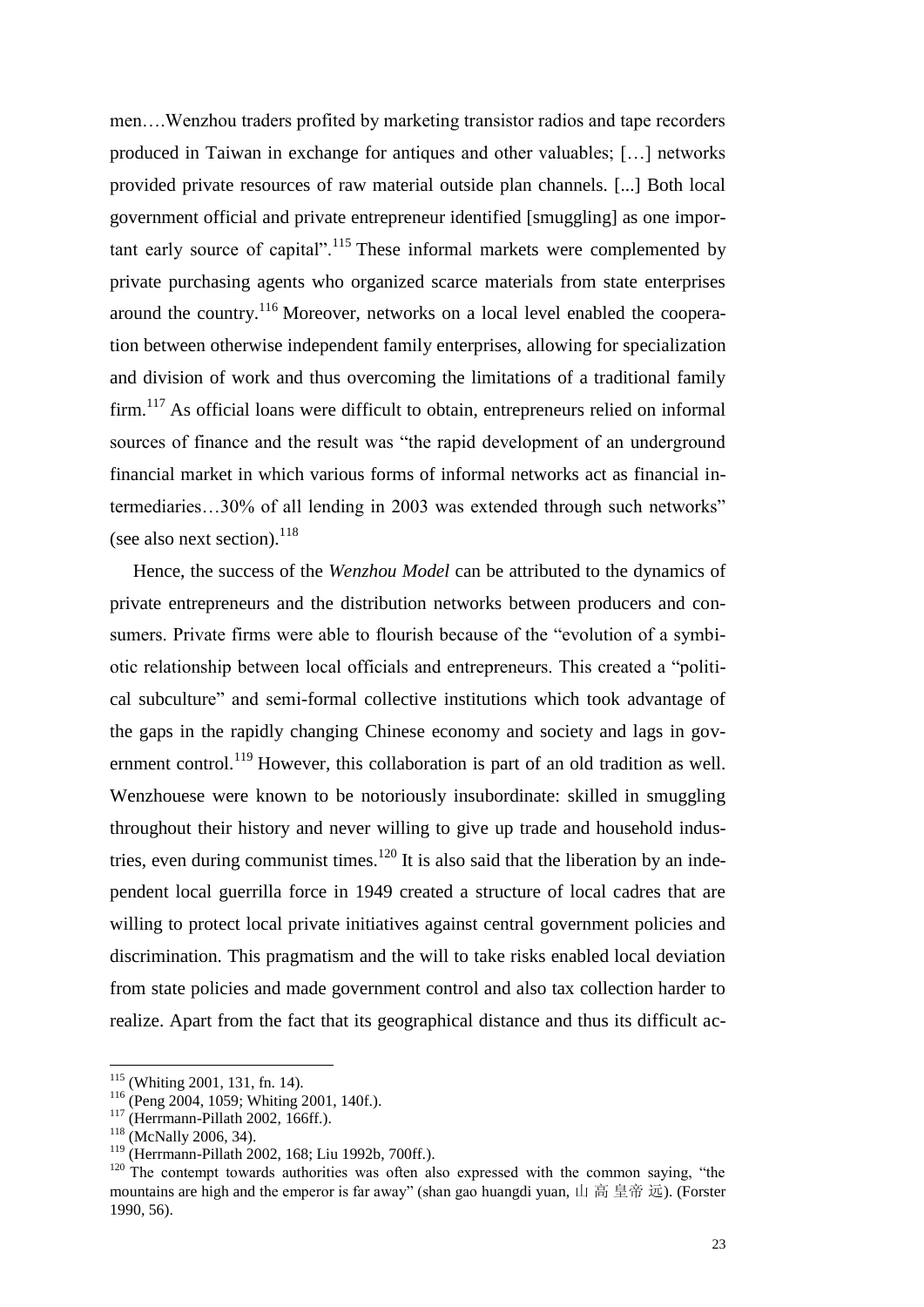cessibility added to the autonomy given to the private sector already, the cooperation with local authorities facilitated the rise of the private sector long before it was officially sanctioned. For example, as early as in 1986 the Wenzhou industrial and commercial bureau proposed the relaxation of policies toward the private sector, also including the limit of employees (until then a maximum of 8) allowed for individual enterprises.<sup>121</sup> Many of the laws concerning the private sector were also formulated with the Wenzhou model in mind. The passing of those laws was thus "a rather belated attempt to enshrine in statute practises which had been in operation for several years".<sup>122</sup> The predatory practises of local cadres described in the section above were met by giving many leading positions of the local government to natives. Hence, they were embedded into the social structure of Wenzhou through personal ties to family, friends and neighbours and were more likely to take local interests into account when implementing - or deviating from – state policies.<sup>123</sup> Officials helped enterprises to obtain land and bank loans and reduced taxes and states fees for them.

 Enterprises in Wenzhou work in a nexus of dense social networks centred on family firms and historically rooted trust and culture. Even today it is shaped by the traditional labour-intensive industries with their low level of processing and low added value as it has been from its beginning in the  $1970s$ .<sup>124</sup> Its economy is reconstituted of "local kinship relations and structures, in contrast to most understandings of Capitalism as the destruction of kinship by the mobility and fragmentation of wage labour".<sup>125</sup> This obviously contradicts Weber's prediction that industrialization and thus rationalization will supplant traditional feudal institutions to be successful.

 Wenzhou is besides its impressive growth also known for its extravagant consumption and spending on weddings, funerals and similar occasions instead of reinvesting in their enterprises. Beside the fact that the shifting from investment to savings and consumption was a result of the high risk connected with investment over one million yuan due to tax regulations and other legislation concerning the private sector. Entrepreneurs "preferred to dismiss workers while spending their

 $121$  (Whiting 2001, 135).

 $122$  (Forster 1990, 59).

<sup>123 (</sup>Liu 1992b, 294, 298ff.; Parris 1993).

 $124$  (Jinchuan 2004, 48).

 $125$  (Yang 2000, 484).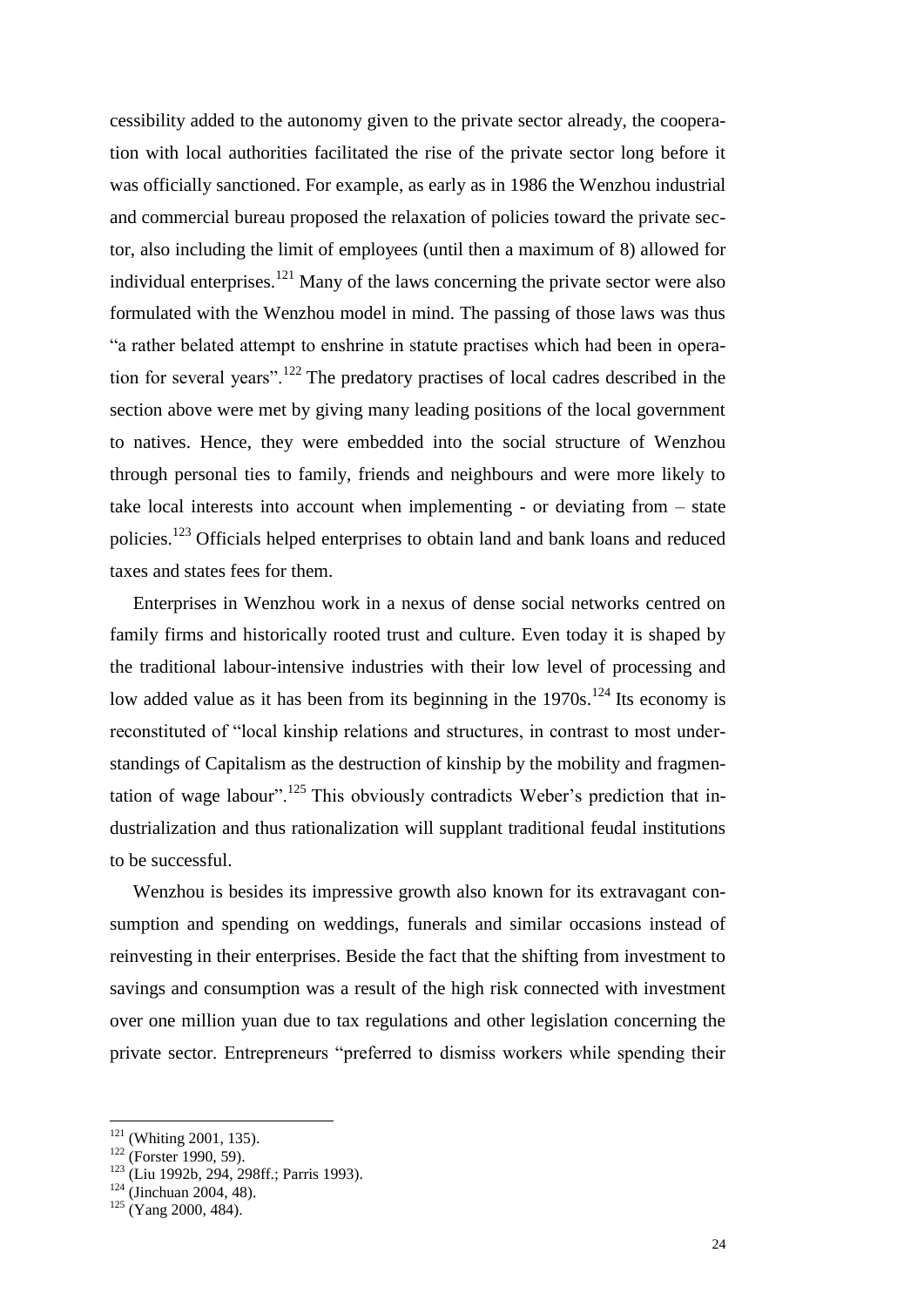money on extravagant homes or even ancestral tombs".<sup>126</sup> Excessive consumption like that also displayed wealth and demonstrated the generosity towards their networks, earning prestige and "face". Especially local cadres who are rooted in local networks are expected to show their status by spending a lot at festive occasions in order to share and redistribute their wealth and to maintain their influence.<sup>127</sup> Contrary to Western capitalistic thinking, there is a gain of giving away. The more generous businessmen prove to be, the more symbolic capital - social status and face - they gain. This can also be a means to channel monetary means to protect them from being confiscated.<sup>128</sup>

 Although Wenzhouese networks form an "untouched net" and thus impede the intrusion of people from outside Wenzhou and contacts to the "outside world", this is at the same time a protection in times of crises. They share the knowledge of the local business culture and of joint distribution and sale channels. These patterns had helped them to start privatization without the support and even against directives from the government, forcing them to invest in labour-intensive industries that only required little capital. They are able to quickly adapt products and designs and thus succeeded to become suppliers for major European brands.<sup>129</sup>

#### <span id="page-24-0"></span>**5.2. Wenzhou in the Current Crisis**

 Since 1978, Wenzhou underwent several restructuring processes to be able to keep up its pace of growth and productivity. However, most enterprises are still family-controlled, small and low tech and are involved in a nexus of "local networks and gift culture".<sup>130</sup> Even though there were slowdowns in its development, the consistent growth of Wenzhou is often seen in its success to face economic challenges.

 The current global financial crisis turned into a serious crisis for the Chinese real economy and specifically the export sector. The Chinese government reacted to that with implementing massive stimulus packages.<sup>131</sup> Thus, economic growth did only decrease from 9.6% in 2008 to 8.7% in 2009 (exceeding the goal of the

<sup>&</sup>lt;sup>126</sup> "The Privately run enterprises, China News Analysis No 1382 (April 1, 1989), p.5, cited in (Whiting 2001, 148).

 $127$  (Yang 2000, 476ff.).

 $128$  (Parris 1993, 259).

 $129$  (Zeng and Williamson 2003, 98).

 $^{130}$  (Yehua, Li, and Wang 2007, 440).

<sup>&</sup>lt;sup>131</sup> Recently, these policies have been criticized as reinforcing the dominance of state-owned enterprises and to crowd out the private sector (China Stakes, Aug. 7, 2009, accessed June 8, 2010), http://www.chinastakes.com/2009/6/chinas-economy-in-turmoil-bubbles-in-a-downturn.html. See also (Schüller and Schüler-Zhou 2009).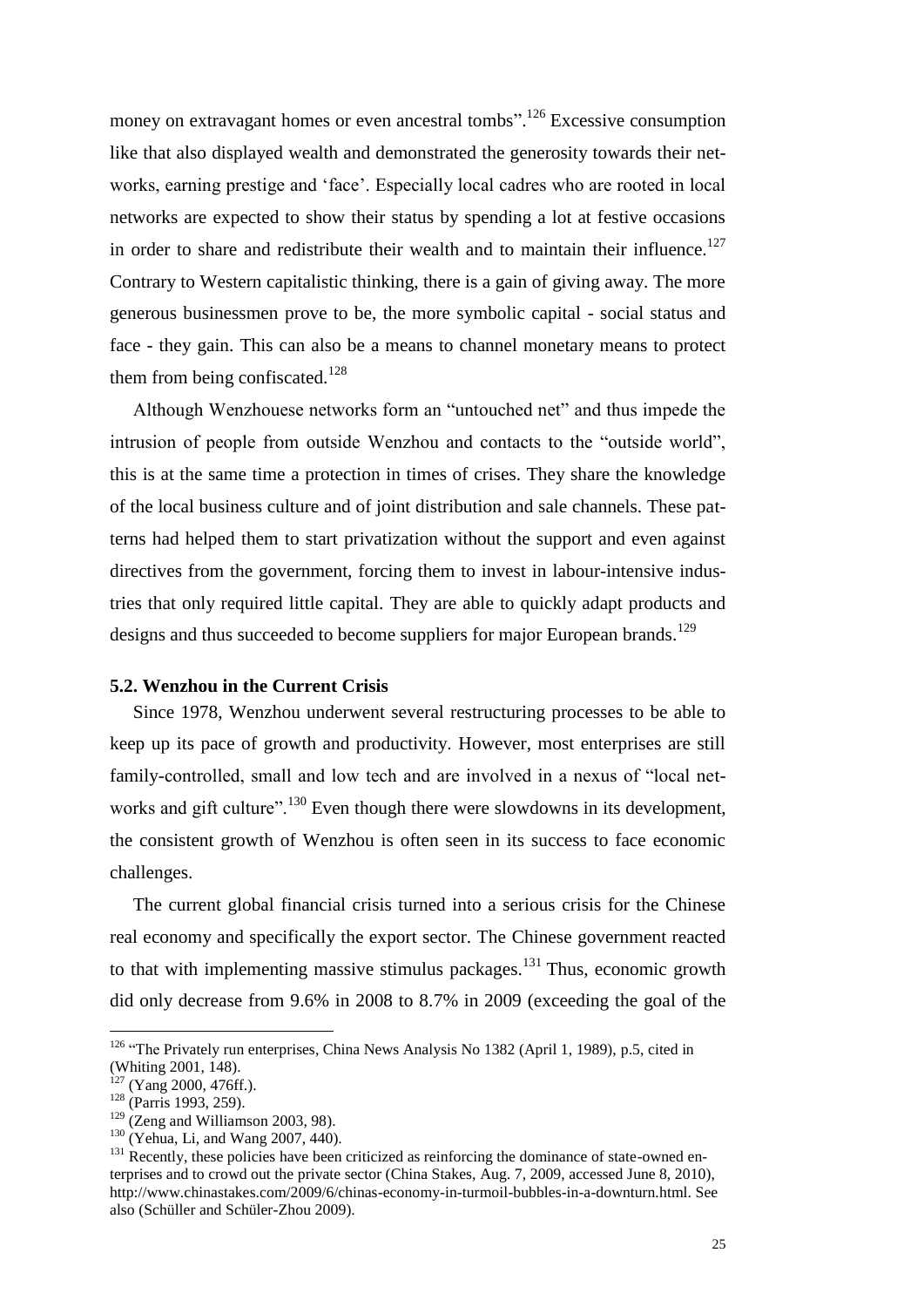Chinese government of 8%) and (estimated) 9.9% in 2010, again declining in 2011 to 8.2%, reflecting the gradual impact of tightening economic policy.<sup>132</sup> Still, this information visibly contrasts the fact that the growth rate of 2007 has been revised upward to 13%, from 11.9% previously. (In contrast, the world"s GDP is assumed to be 4.1% in 2010 and EU27  $0.8\%$ ).<sup>133</sup> After an average annual growth of 27% between 2003 and 2008, exports contracted by 8.8% in 2009, but are expected to recover to around 8% in real terms in 2010-11 due to recovery of global demand. 134



 Figure 1: Real GDP growth (% change) Source: Economist Intelligence Unit 2010a, 23.

Credit quotas were widely used which disadvantaged small and medium-sized companies compared to SOEs. Small businesses were severely affected by the slowdown and approximately at least 20% went bankrupt, another 20% immensely affected by the lack of access to credit. $135$ 

 To complement this data, a look into newspapers gives an impression on how the crisis impacts the Chinese economy and more specifically, the Wenzhou private sector. In (Yin and Ng 2008) the authors state:

*"About 67,000 SMEs have gone belly up in the first half of this year alone, many located in southern China where many industries churned out goods for the US and the European Union. Many complain that they are starved of credit as even the cash-rich local banks turned cautious about lending".*

 It gives the example of Mingda Luggage, an SME based in Zhejiang province. Mingda produces Swiss Army knife bags, for example for Walmart and Kmart,

<sup>&</sup>lt;sup>132</sup> (Economist Intelligence Unit 2010a, 8, 11).

 $133$  (Economist Intelligence Unit 2010a, 7).

<sup>&</sup>lt;sup>134</sup> (Economist Intelligence Unit 2010a, 19).

<sup>&</sup>lt;sup>135</sup> (Economist Intelligence Unit 2010b, 6ff.).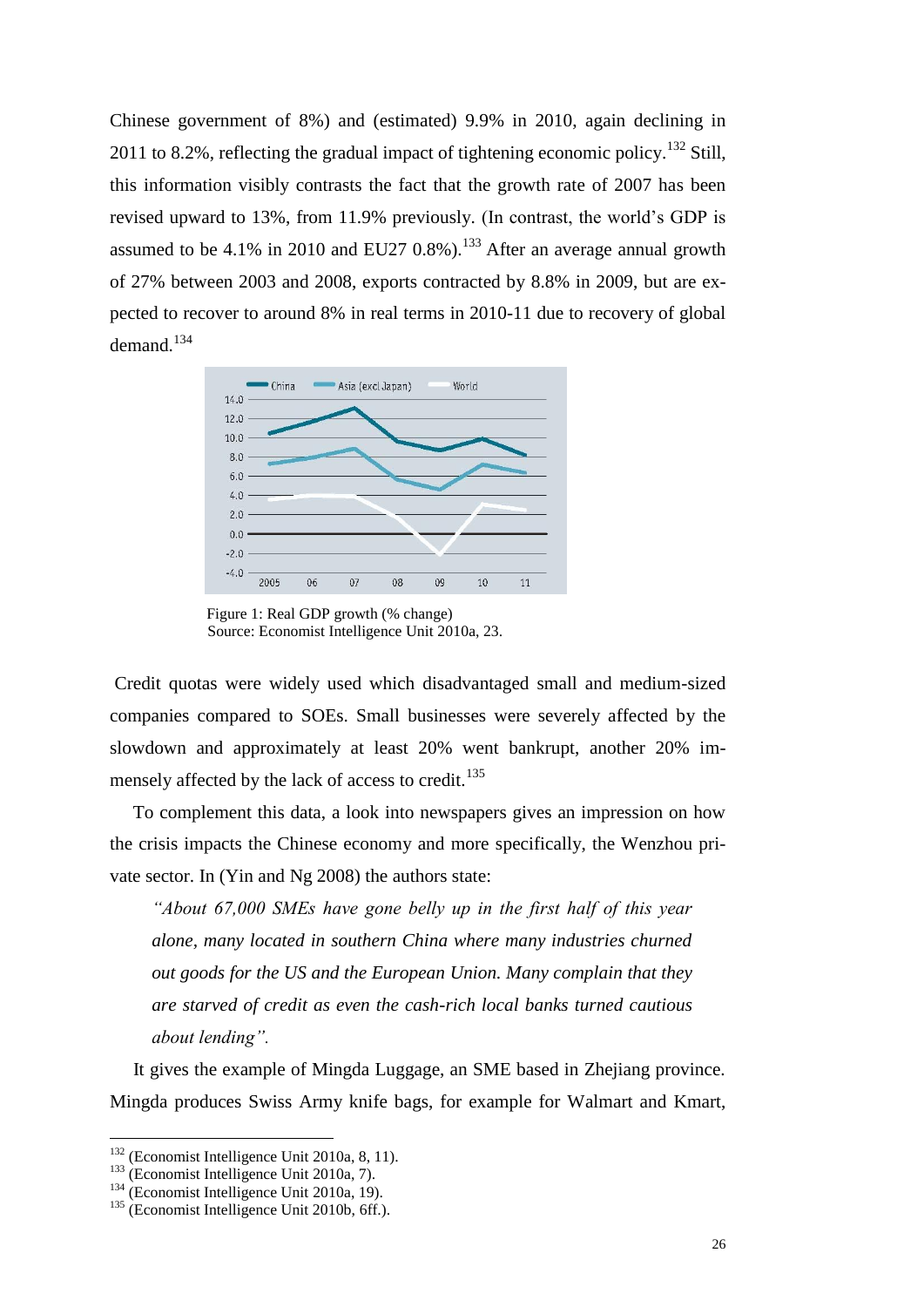with 80 per cent of its customers being from the US. Orders from the US started to decline in 2008, and instead of the planned increase of staff to 800, 200 were laid off. The owner was unable to get a loan from two local banks but had to sell a new factory building that he had built for 'a few tens of millions Yuan'.<sup>136</sup> Other articles give similar information:

*"Feiyue Group used to be the sewing machine manufacturing leader in China, and the model of township-enterprise in Taizhou, Zhejiang province.[…]Feiyue's export value in the first quarter of this year was only \$18.48 million, down 44 percent over the same period last year[…]. The reduced loans to SMEs from banks have made the situation even worse: Feiyue had to turn to underground private lenders to maintain its cash flow, but the higher interest rates left Feiyue struggling to pay the debts. […] In Wenzhou, China's largest manufacturer of small goods, about 20 percent the enterprises have stopped production".<sup>137</sup>*

 Well connected entrepreneurs turn to informal, underground private funding channels which will provide them with the necessary credits to bridge the time until the economy will recover. Especially small enterprises have strong difficulties in receiving loans over official sources which in a crisis situation is a particularly severe disadvantage.

*"According to an investigation by the SME bureau of Zhejiang province, during the first quarter of this year, new loans from four Stateowned banks, namely the Industrial and Commercial Bank of China (ICBC), the Agricultural Bank of China, Bank of China, and the China Construction Bank, were reduced by 25 percent compared to the same period last year. During the same period, the ICBC alone reduced loans to SMEs by 87.5 percent, down from 9.8 billion yuan last year to 1.3 billion this year".<sup>138</sup>*

 $136$  (Yin and Ng 2008).

<sup>&</sup>lt;sup>137</sup> (Business daily update 2008), similar example (Zhang 2008): "In Zhejing province, Wenzhou is the bank. […] A prominent politician of one city in Zhejiang [...] stressed that there was no way they could clamp down because businesses had to survive and that locals had to remain employed".

<sup>&</sup>lt;sup>138</sup> (Business daily update 2008).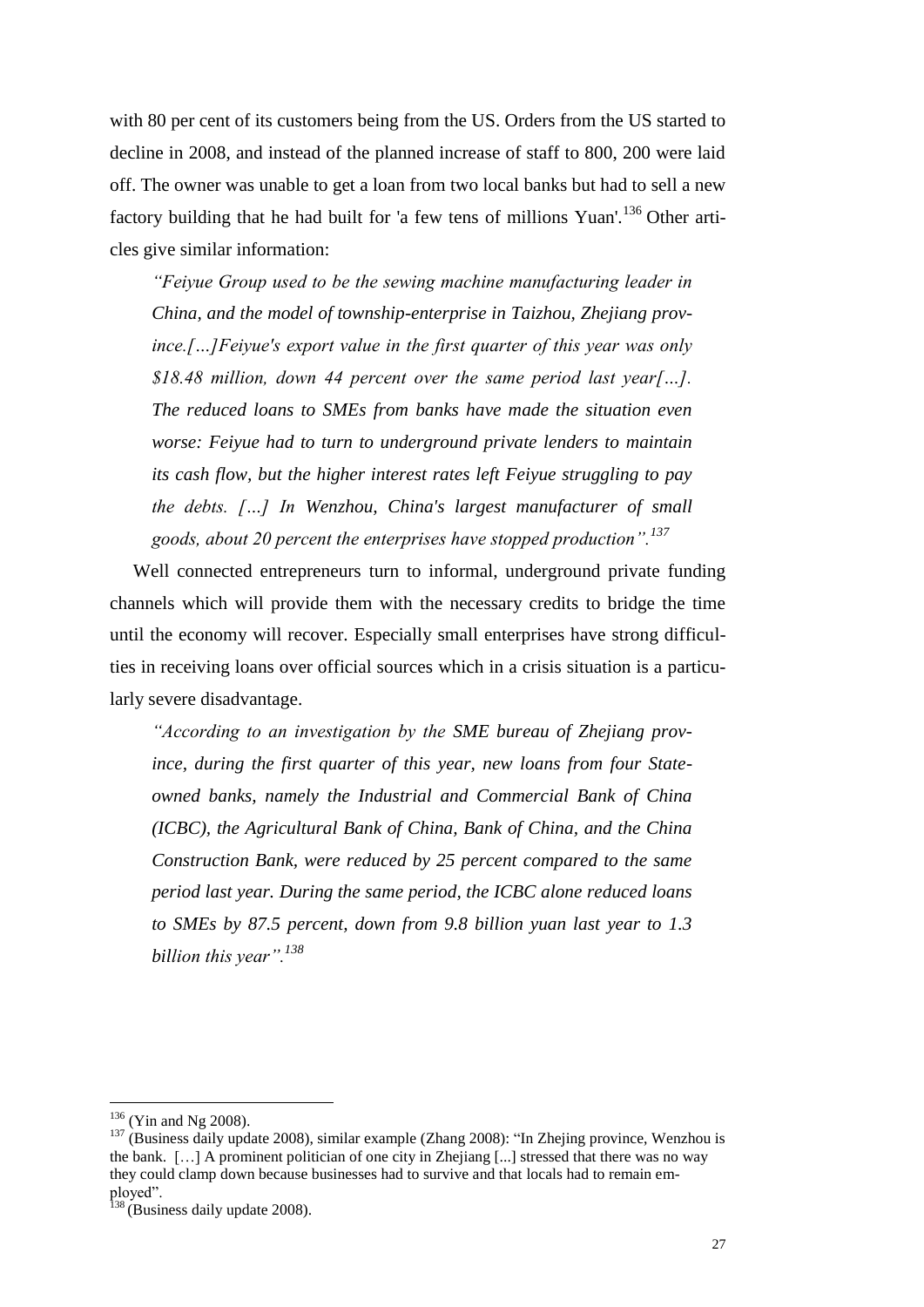Still, Wenzhou recovered much faster than other regions in China: "In the first half [of 2008], Zhejiang's economy expanded 11.4 percent from a year earlier, much higher than the nation's average of 10.5 percent".<sup>139</sup>

 One reason might be the routine of ex-post sanctioning of practises already in use: "What's more encouraging for Zhejiang Province is that the CBRC [China Banking Regulatory Commission] is considering legitimizing its underground private lending, and setting up a limited amount of micro-credit companies to connect private capital with SMEs".<sup>140</sup>

*"In Wenzhou, where some of the country's biggest underground lenders operate, a similar trend is being seen. Zhou Dewen, chairman of the Wenzhou SME Development Promotion Federation, estimates that 5 billion yuan entered the underground system as investors divested plants, property and other projects recently, making about 25 billion yuan available for loans to small and medium-sized enterprises.*

*Though yet to be legitimised, underground lenders have become more integral to the operations of cash-strapped SMEs, which used to absorb 85 per cent of the 20 million people entering the job market each year".<sup>141</sup>*

 These unofficial bankers describe themselves not as underground or private bankers because unlike normal bankers they do not make money from interest payments, losing money in times of financial crisis, instead they make their "biggest profits when borrowers go bust".<sup>142</sup> This sector "remains the lifeblood of entrepreneurial China". State-controlled banks tend to confine their lending to SOEs, informal bankers take great risks to supply credit to small businesses. In Wenzhou, which is said to have China"s largest underground banking network, private bankers consider themselves not at risk.<sup>143</sup>

*"Wenzhou's webs of private lending are held together by a gentleman's code. Borrowers are introduced and implicitly guaranteed by friends and relatives. Huang Weijin […] explains why local business people would rather lose their lives than default on a private loan. "I can fly to Europe or Africa with only 300 yuan because other Wenzhou business-*

<sup>&</sup>lt;sup>139</sup> (Business daily update 2008).

 $140$  (Business daily update 2008).

 $^{141}$  (Cai 2008a).

 $142$  (Garnaut 2008a).

<sup>143</sup> (Garnaut 2008a).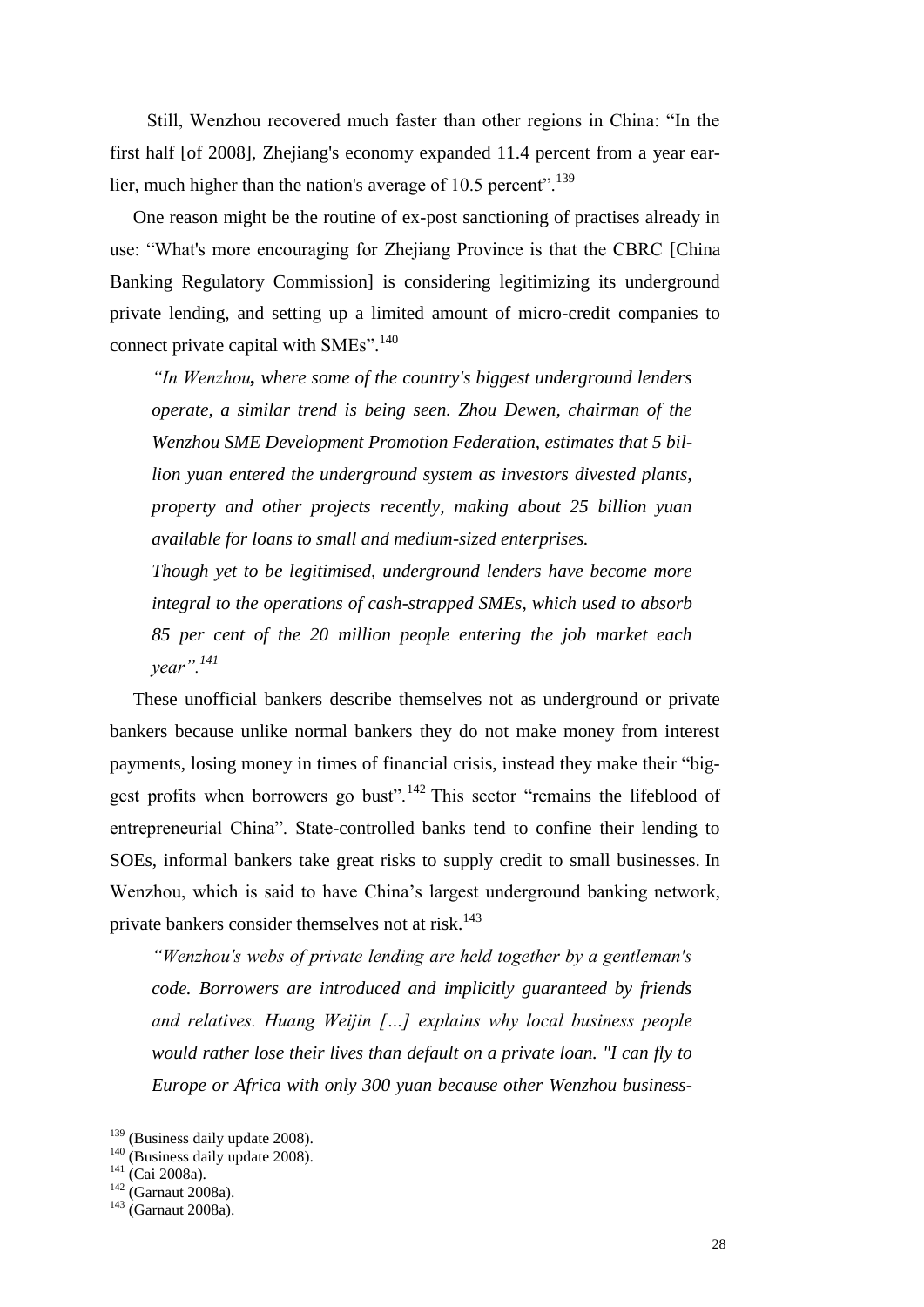*men will look after me. They drive to Germany from Italy to pick me up, and I would do the same. It doesn't matter if you lose money. But if you lose trust, you lose everything."*

*Those bonds of business kinship, extending across China and the global Wenzhou diaspora, are far stronger than the contracts that bind borrowers to faceless state-owned banks. "It's more secure than a statecontrolled bank because if someone doesn't repay they have no place to play in Wenzhou any more"".*<sup>144</sup>

There is also evidence for alliances of Wenzhouese entrepreneurs with local officials:

*"Juyi is a well-run enterprise, but no successful Chinese entrepreneur can display such confidence without earning the patronage of the gatekeepers of China's land, finance, labour and government largesse. These patrons are prominently exhibited throughout the elaborate corridors of Juyi's corporate headquarters. Some photos show Ms Li and her son with local government officials. […] the company has a luxurious Communist Party Members Room, which is lined with portraits of […] Joseph Stalin, Mao Zedong and Deng Xiaoping...The room...is a shrine of corporate loyalty to the party rather than any indication of ideological bent".<sup>145</sup>*

Also, there is proof for the diversification strategy of Wenzhou entrepreneurs: *"Wenzhou people don't give up easily. The business climate isn't good this year and many manufacturers are struggling to survive. Some have halted operations, but they are actively seeking chances to make a change - to enter other fields".<sup>146</sup>*

*""Wenzhou is suffering less [than other export-oriented cities] as*  businesspeople are very flexible and have shifted to other industries'. *[…]"If I had stayed in machinery, I would be in difficulty because of* 

<sup>&</sup>lt;sup>144</sup> (Garnaut 2008a).

<sup>&</sup>lt;sup>145</sup> (Garnaut 2008b).

<sup>146</sup> (Cai 2008b).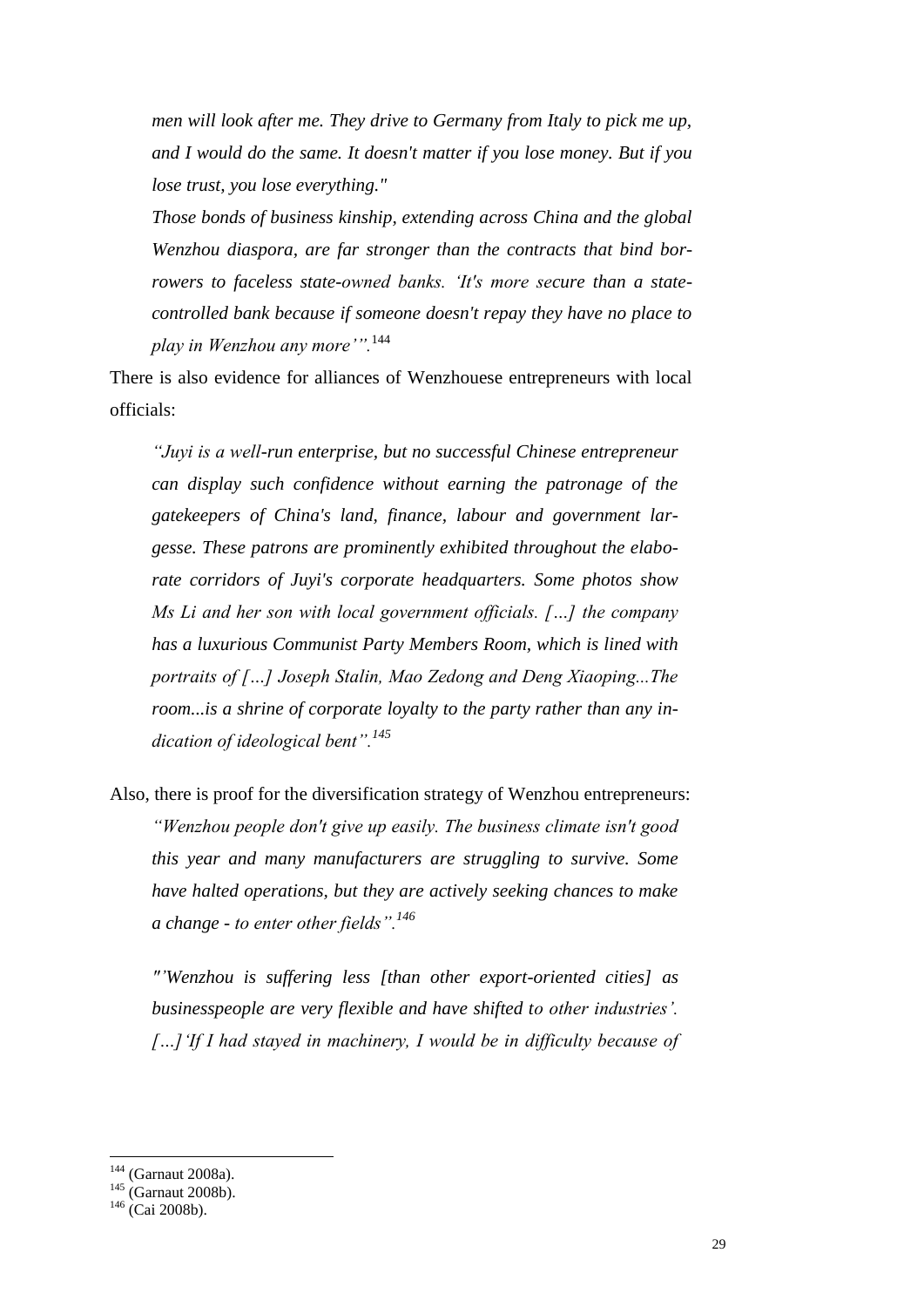*the overall environment" […]. "But our children's clothes business is making a significant profit now"".<sup>147</sup>*

 Wenzhou"s entrepreneurs seem to have survived the crises without substantial losses. Not least, because they "prefer being head of a cock than tail of a phoenix", as a Chinese saying describing a preference for decisionmaking power goes. One article even claims that only about 2 per cent of businesses failed. "The figure is not significant. It would be similar at normal times."<sup>148</sup>

*Many companies made decisions before the most difficult time. The widely travelled Wenzhou people smelled the downtown early and the message spread quickly through their network of family, friends and business acquaintances, enabling those at home to prepare for the worst. "Because we noticed the crisis early, there was no panic or bewilderment when it really landed," says Xu. "We were very clear about what we should do. We had a strategic plan and took countermeasures.[…]At the forefront of China's development of small private enterprises, Wenzhou's economy was affected early and deeply by the global turmoil. But the city maintained growth of 8.1 per cent in gross industrial product value last year. In January, bank loans to businesses rose markedly, electricity demand rose, and employment, especially of technical skilled workers, was high. For most companies, it was business as usual.[…]"They are signs of an upcoming economic revival. Wenzhou has stood the test. It is likely to walk out of the economic difficulty ahead of other cities in this country".<sup>149</sup>*

 Firms can survive economically difficult times because "family and close friends were willing to work without salary and benefits for months, in some cases even putting up money to prevent cash flow problems".<sup>150</sup> On the other hand, extensive political Guanxi networks are a key element for success. As one entrepreneur argues: "Guanxi are more important than capital. If you have Guanxi, you will have access to capital. However, if an entrepreneur has capital

<sup>147</sup> (Ma 2008).

 $148$  (Asia Pulse 2009).

 $^{149}$  (Asia Pulse 2009).

<sup>&</sup>lt;sup>150</sup> (McNally, Guo, and Hu 2007, 14).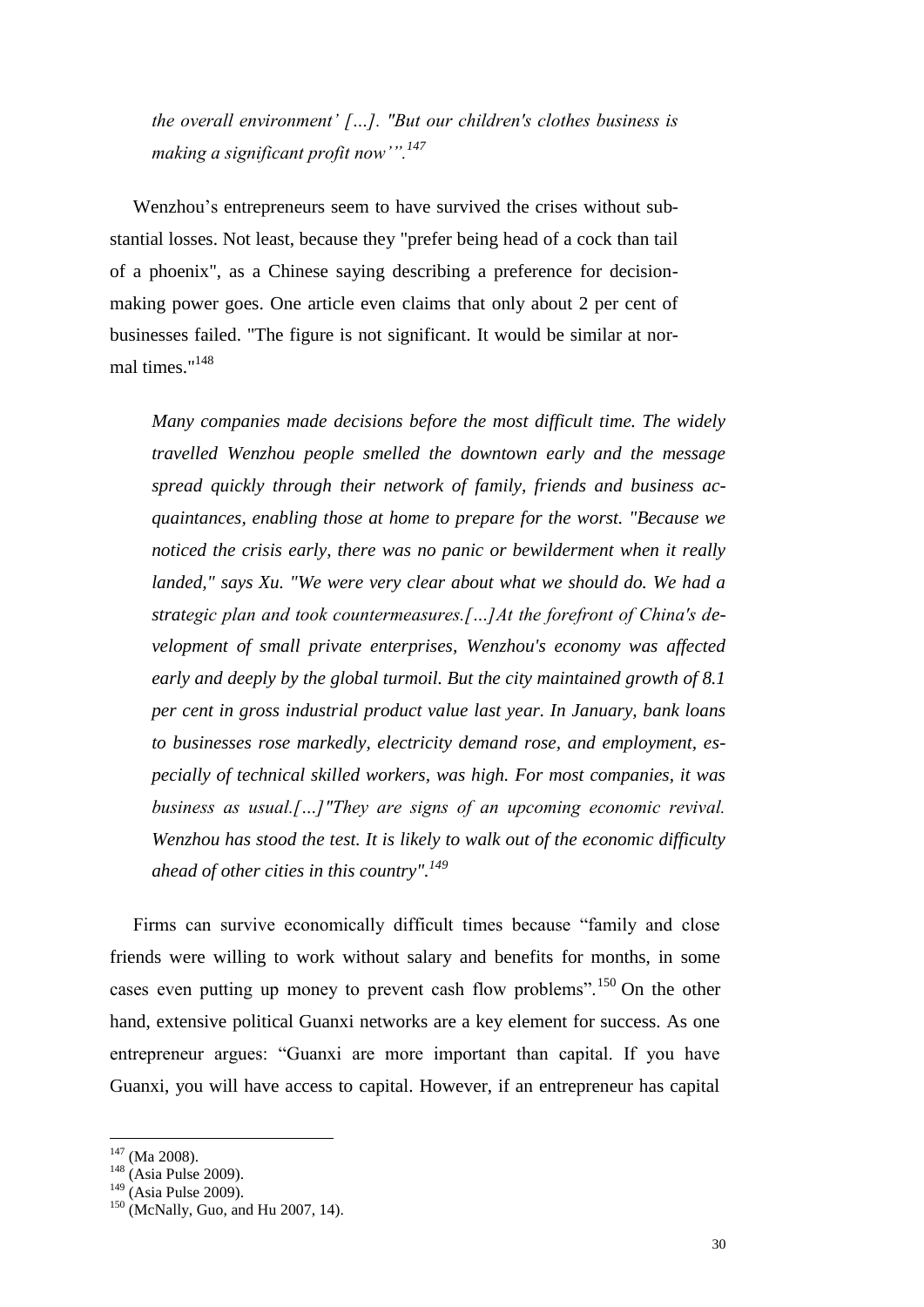but no Guanxi, his/her business cannot survive". He adds that he spends approximately half of his time cultivating Guanxi ties, particularly with government officials.<sup>151</sup>

 All in all, there is evidence that all features of Guanxi Capitalism described before, which can help to survive economic crises, are being actually used in Wenzhou. This shows that Guanxi Capitalism can be as stable and sustainable as Western Capitalism.

## <span id="page-30-0"></span>**6. Conclusion**

*"The difference between Chinese and westerners is not that one is relational and the other rational. Both are rational and relational. The difference is that western rationality is more based on universalistic principles and individual rights (jurisdiction) the Chinese rationality is based on particularistic principles and obligations and patronclientelism (the opposite of clearly defined individual rights).<sup>152</sup>*

 This paper gives evidence for the stable character of Chinese Capitalism. Assuming that a permanent type of Capitalism should be able to overcome crises, it has been shown that certain features of Guanxi help entrepreneurs to survive. Taking Wenzhou as example, it was demonstrated that entrepreneurs not only employ their contacts to local officials but also that their embeddedness in dense networks facilitates maintaining their business or starting new if failing in one specific sector. Due to their extreme flexibility, the forgiveness and experiences of their networks, investing in a whole portfolio of products and the usage of underground banking facilities together help entrepreneurs survive. This is not equal to the survival of a specific enterprise, which might be forgone, because the failure of one business is not considered as failure as person. It is rather the existence of networks that gives the necessary stability and security, especially in times of economic turmoil. The connections to politicians proved to be extremely helpful. People utilized their ties to local cadres, which in turn due to their local embeddedness were compliant to support private enterprises.

 $151$  (McNally, Guo, and Hu 2007, 14).

 $152$  (Peng 2003, 3).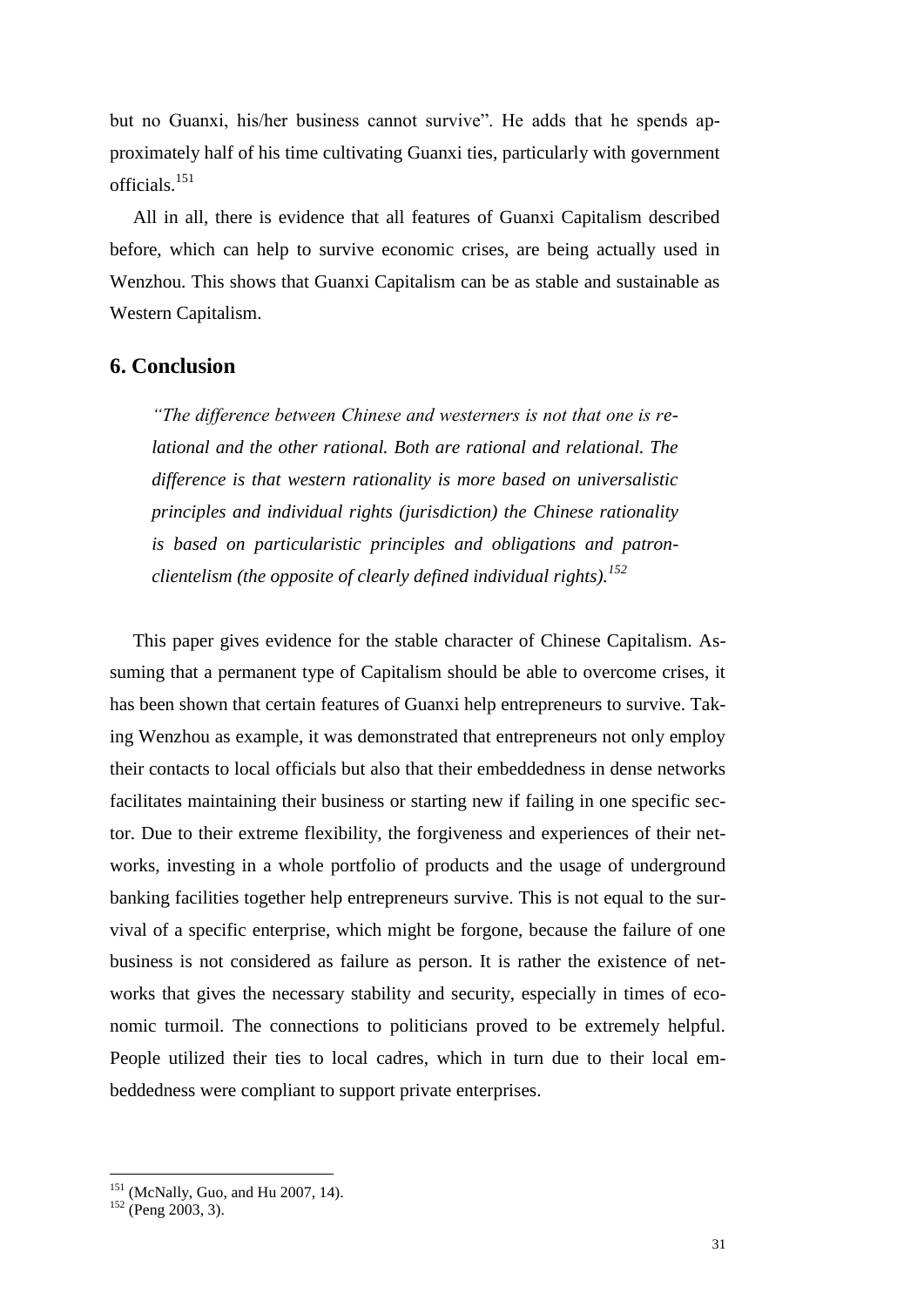Although Wenzhou serves as an illuminating example and similar ones can be found throughout China, it is very important to keep in mind that "China is a continental system which contains a large number of different social and cultural practices. Its 34 provincial-level jurisdictions are most usually country-sized by the standards of the rest of the world."<sup>153</sup> Still, industrial clusters in rural China developed spontaneously in various places depending on local traditional culture, local resources and also "local capable persons".<sup>154</sup> Thus, within China there surely are different strategies at work to cope with the impact of the crisis, especially in regions with a large collective sector. However, although mainstream macro policies, such as the stimulus package, is of significance for the recovery of the Chinese economy (even if more directed towards the state sector), this paper stresses the importance of the private sector and hence the influence of informal connections and Guanxi of entrepreneurs as indispensable and vital factors for the successful restoration and stabilization of the Chinese economy.

 Nevertheless, the reality of an increasingly flexible global economy favours not only mass production, but even more so subcontracting and small-business production, which is most effectively done in cities that create clusters of production for certain products, like for example in Wenzhou for shoes or lighters.<sup>155</sup> Small Chinese private firms are able to respond to rapidly changing market conditions which especially in difficult conditions is a comparative advantage compared to large-scale multi-national corporations. This fits to the Chinese tendency to only do business with people they know or have relations to. If entrepreneurs in the same business are in a dense network together, rather than competing each other they will support each other, exchanging resources and know-how. Networks not only serve as shelter to protect private property, but through that also increasing security and reducing transaction costs, additionally providing information on supplies or business opportunities. All in all, networks "lower entry barriers and raise the survival and success rates of private entrepreneurs", which is especially important during crises.<sup>156</sup>

<sup>153</sup> (Goodman 2007, 176f.).

 $154$  (Li and Li 2007, 49).

<sup>&</sup>lt;sup>155</sup> Of course, this is also the case in some locations in Europe, which also developed cluster of small-scale businesses connected over networks. However, the relevance and quality of these networks differ from their Chinese counterparts, not least because they are also based on more formal, contractual relations. Unfortunately, it is beyond the scope of this paper to elaborate on this point more in-depth.

<sup>156</sup> (Yang 2002, 466ff.; Peng 2004, 1059).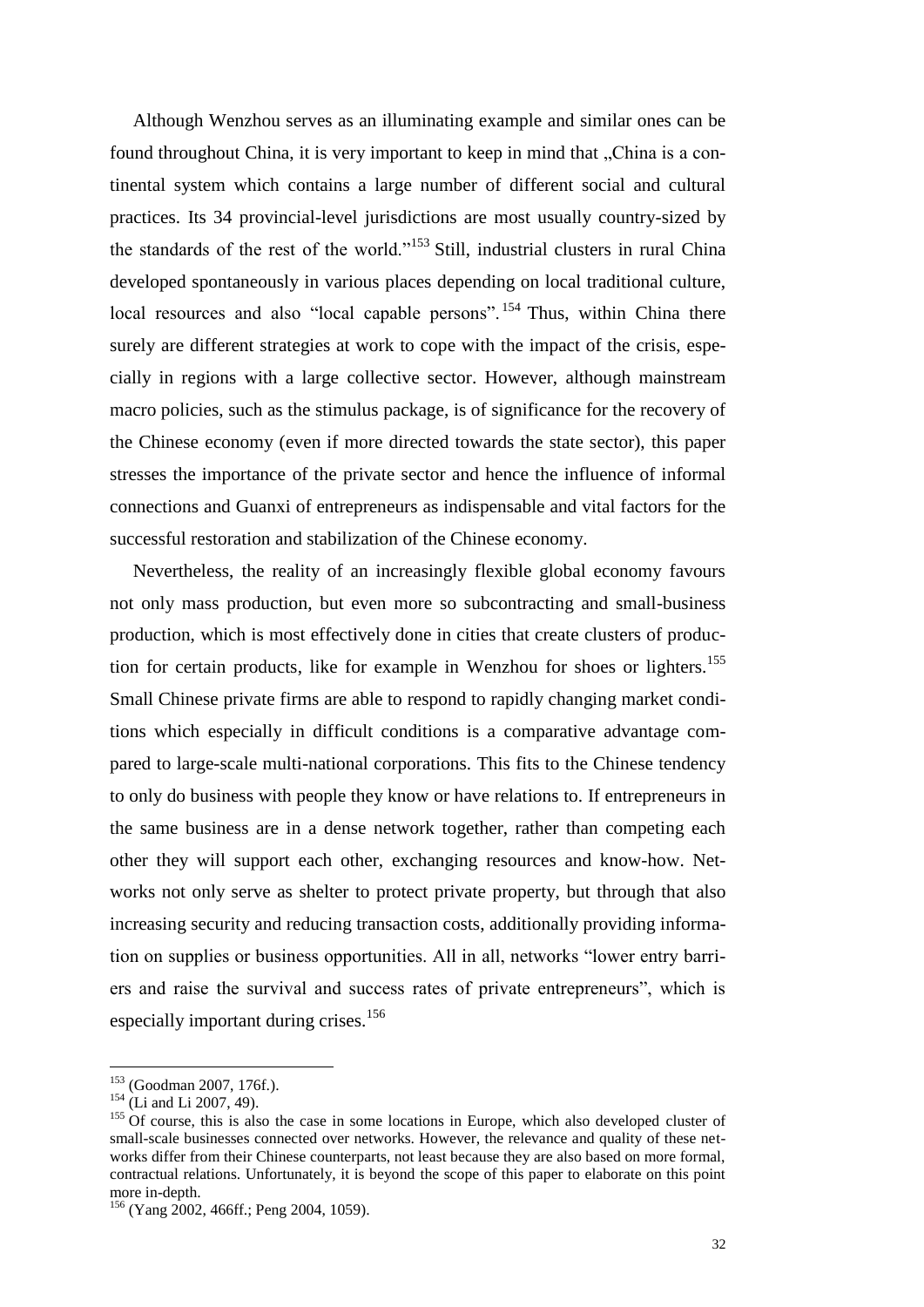In contrast to Weber's and Sombart's expectations on the growing rationalisation and bureaucratisation, instead of entrepreneurs losing significance in the Chinese economic system, they are still essential for the economic success of an enterprise. Entrepreneurs possess the necessary flexibility, the right instinct for profitable investments and the ability to mobilize connections and create alliances valuable assets for the global production environment. Personal relations are not separated into a private and a business sphere or exchanged by other, in Western thinking more rational, means of doing business because it includes factors like reputation and long-term benefits for their family. Personal relations expose comparative efficiency as they are chosen as the most capable instrument for the private sector in China. Guanxi is a permanent part of the Chinese society and thus also its economy system. It will complement and coexist with Western institutions and thus form a specific type of Capitalism based on Guanxi.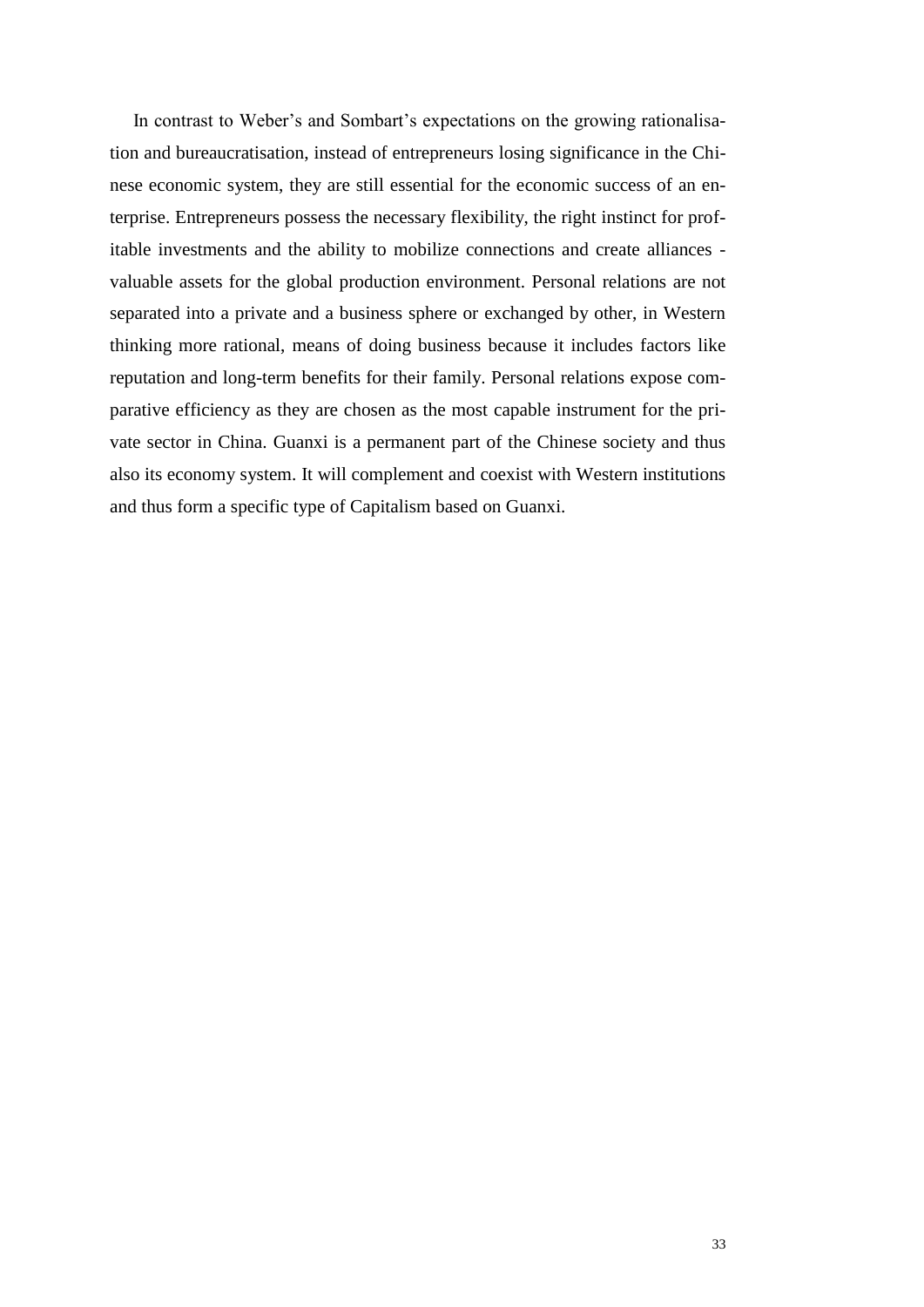#### <span id="page-33-0"></span>**Appendix I: Some Details on Wenzhou**

 Wenzhou is located in Zhejiang province, almost at the midpoint of China"s eastern coast. It is situated on the south bank of the Ou River, about 30 km from its mouth. The Ou long provided the main transport route for this south-eastern section of Zhejiang as 78% of the territory is mountainous, isolating the municipality from the rest of Chinese mainland. Wenzhou consists today of an urbanized area (488 square kilometres, 4% of the municipalities 11500 square kilometres) and a large rural region, divided into eight counties.

 In 999, the Song dynasty sanctioned Wenzhou to be a foreign-trade port and the Wenzhou people became very skilled in long-distance trade (but also smuggling). Rural household industries thrived and local markets were developed. At that time it had a flourishing shipbuilding industry, and its papermaking and lacquerware craft were well known. Many people migrated out of Wenzhou. After several closings, the Wenzhou's port was again opened to foreign trade as a treaty port in 1876, and for a while there was a considerable tea trade; however, the port never played a large part in China's foreign trade, and there was no foreign settlement. Wenzhou's trade flourished again during the early part of the Sino-Japanese War, as from 1937 to 1942 it was one of the few ports left in Chinese hands; trade subsequently declined toward the end of the war, however. The Mao administration invested little in Wenzhou"s economic development. Not until 1955 was sea transport along the Zhejiang coast fully restored, after which Wenzhou rapidly recovered.

 The Wenzhou people never totally abandoned their way of specialized production and long-distance trade under Mao"s rule. Its citizens started their own household businesses and workshops in the early 1970s, and their efforts redoubled later in the decade as China officially began to liberalize economic policy and to move toward more of a market system. By the end of Mao"s era, rural Wenzhou had, by and large, gone back to pre-communist practises. This became known as the *Wenzhou model*; there are now tens of thousands of Wenzhou merchants doing business around the country and abroad.

 In 1984 Wenzhou was designated one of China's "open" cities in the new policy of inviting foreign investment, and there was considerable economic growth. Local products now include ceramics, machinery, chemicals, electronics, proc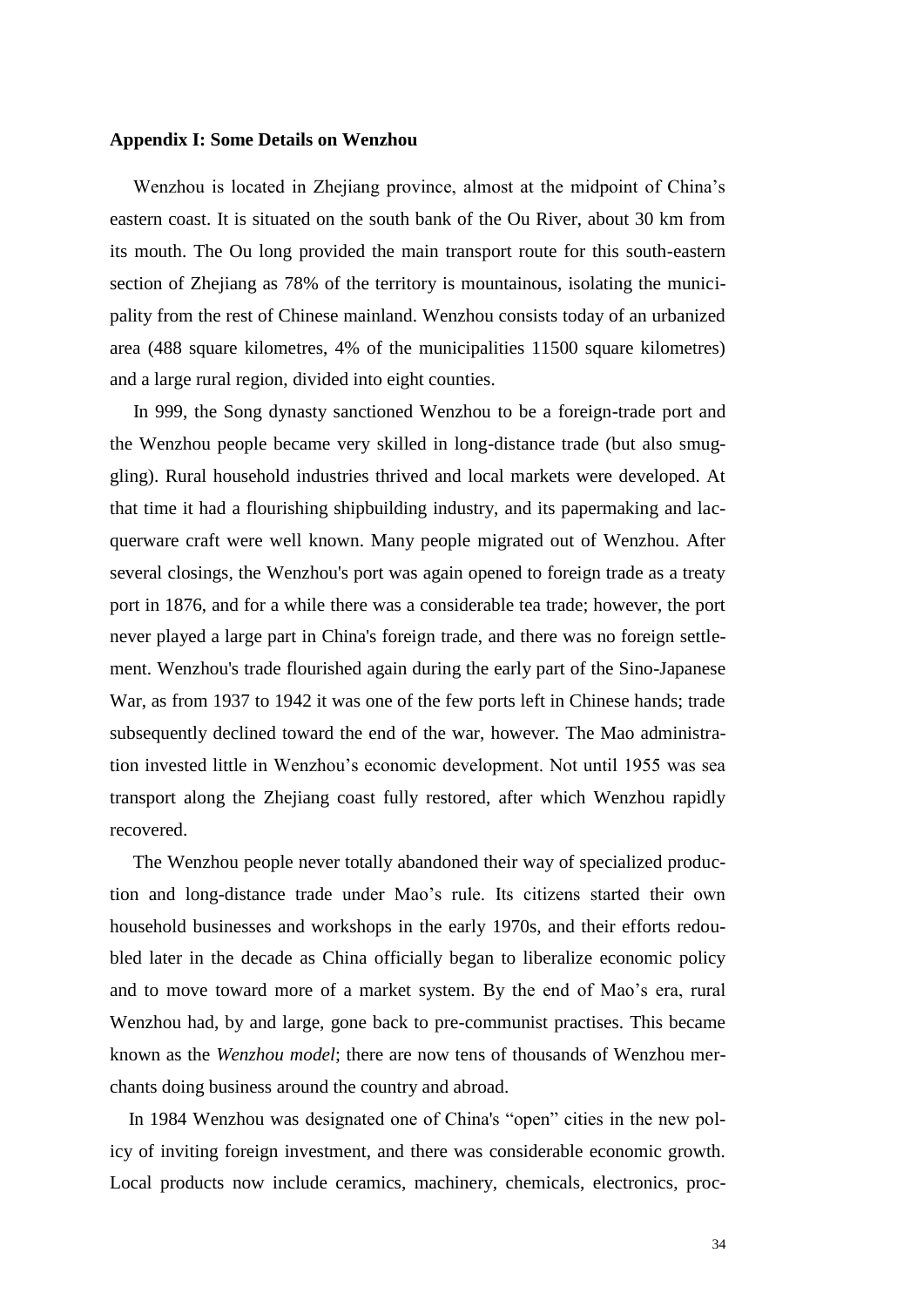essed foods, and wearing apparel; shipbuilding is also important. The total product of society (sum of gross output value of industry, agriculture and commerce) increased from 3 billion yuan in 1980 to 13 billion in 1988. From 1978 to 1989, the industrial output rose from 1 to 8.9 billion yuan. The average income of Wenzhou peasants, which before 1980 was among the lowest in China, was 50% above the national average in 1989 (924 compared to 601 yuan).

 The region's transportation infrastructure has been greatly improved. A branch rail line, completed in the late 1990s, links the city with the Zhejiang-Jiangxi trunk line at Jinhua. Expressways northeast to Ningbo and northwest to Jinhua opened for traffic in the early 21st century. Newer and larger port facilities also have been constructed, including docks near the mouth of the Ou River with berths capable of accommodating 10,000-ton ships. The city's airport, on the seacoast, provides scheduled flights to many cities in the country.

Sources: (Encyclopaedia Britannica 2009; Liu 1992b).



Figure 2: Index of real GDP per capita in the Yueqing Cluster, Wenzhou City, and China, 1978 to 2001 (China in 1978 = 100). *Sources*: *China Statistical Yearbook 2002, Comprehensive Statistical Data and Materials on 50 Years of New Zhejiang,* Statistical Bureau of Zhejiang Province, 2000, and *various years of Zhejiang Statistical Yearbook*. In: (Sonobe, Hu, and Otsuka 2004, 547).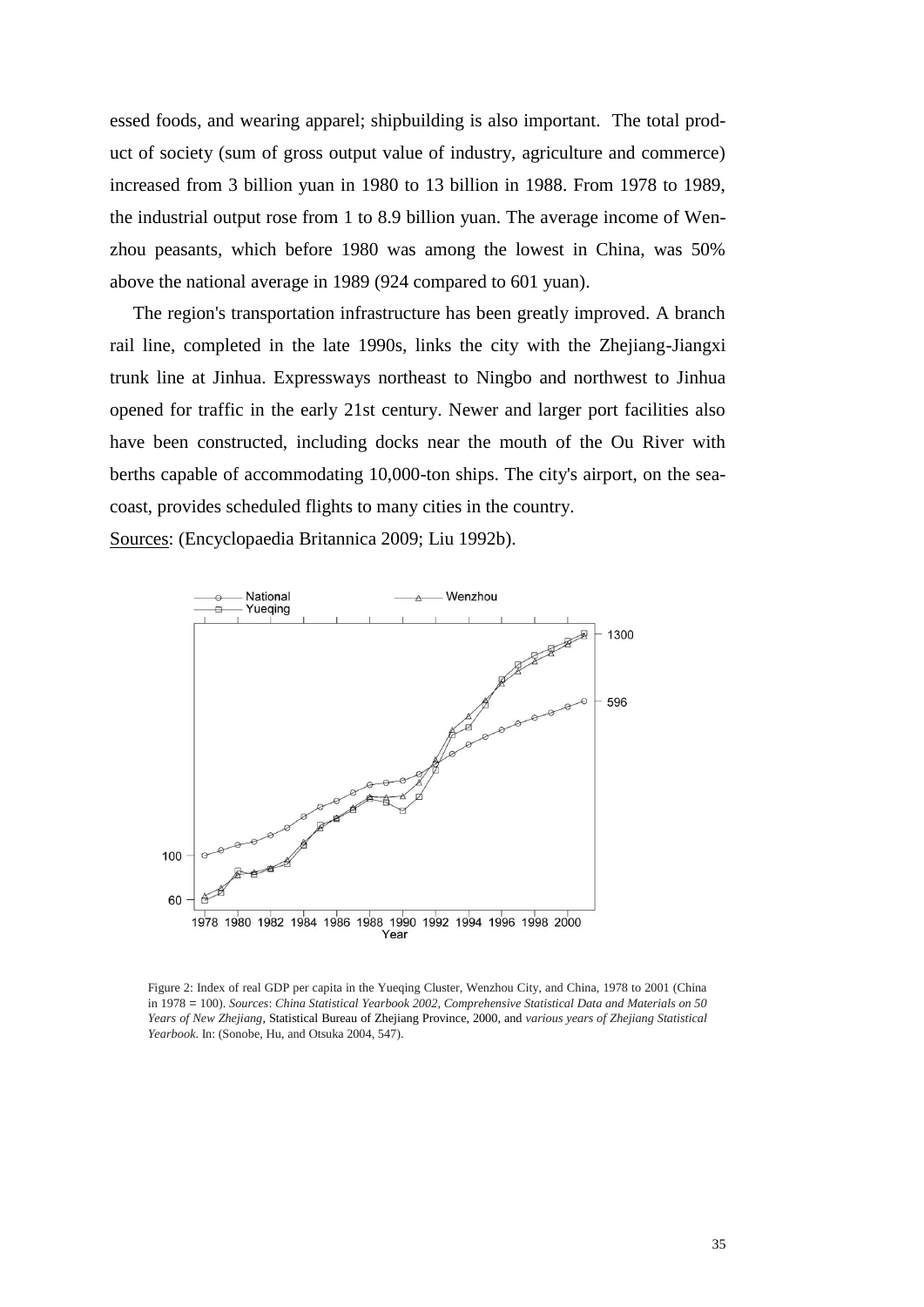## **References**

Ai, J. 2006. Guanxi Networks in China: Its Importance and Future Trends. *China & World Economy* 14 (5): 105 – 118.

*Asia Pulse*. 2009. China"s Wenzhou city strives for early economic revival. 17 March, http://www.asiapulse.com/.

Balfour, F. 2007. You say guanxi, I say schmoozing. *Business Week online* 4059: 84-85, November 8. http://www.businessweek.com/globalbiz/content/nov2007/ gb2007118\_431130.htm, retrieved June 11 2010.

*Business Daily Update*. 2008. Gloom, doom and hope. August 19, http://www. chinadaily.com.cn.

Cai, Jane. 2008a. Underground banks in legal twilight zone: Trial scheme to legitimise operations hits bumps. *South China Morning Post* 16 December.

Cai, Jane. 2008b. Wenzhou investors in search of bargains: Entrepreneurs see opportunities amid downturn. *South China Morning Post* 26 November*.*

Casson, M. 1993. Cultural determinants of economic performance. *Journal of Comparative Economics* 17: 418-442.

Chen, X.-P., and Chao C. C. 2004. On the Intricacies of the Chinese Guanxi: A Process Model of Guanxi development. *Asia Pacific Journal of Management* 21: 305-324.

Economist Intelligence Unit. 2010a. *Country Report China: June 2010.* London: EIU.

Economist Intelligence Unit. 2010b. *Country Report China: February 2010.* London: EIU.

Encyclopædia Britannica. 2010. Wenzhou, *http://www.britannica.com/ EBchecked/topic/639622/Wenzhou,* retrieved 11 June 2010.

Forster, K. 1990. The Wenzhou Model for Economic Development: Impressions. *China Information* 5: 53-64.

Fukuyama, Francis. 1995. *Konfuzius und Marktwirtschaft.* München: Kindler.

Garnaut, John. 2008a. Informal lending threatens China's financial stability. *Sydney Morning Herald (Australia)* November 17, http://www.smh.com.au/business/ informal-lending-threatens-chinas-financial-stability-20081116-683a.html

Garnaut, John. 2008b. China to the rescue and loyalty is rewarded. *Sydney Morning Herald (Australia)* November 15, http://www.smh.com.au/business/china-tothe-rescue-and-loyalty-is-rewarded-20081114-677b.html.

Gold, T. B. 1985. After Comradeship: Personal relationships in China since the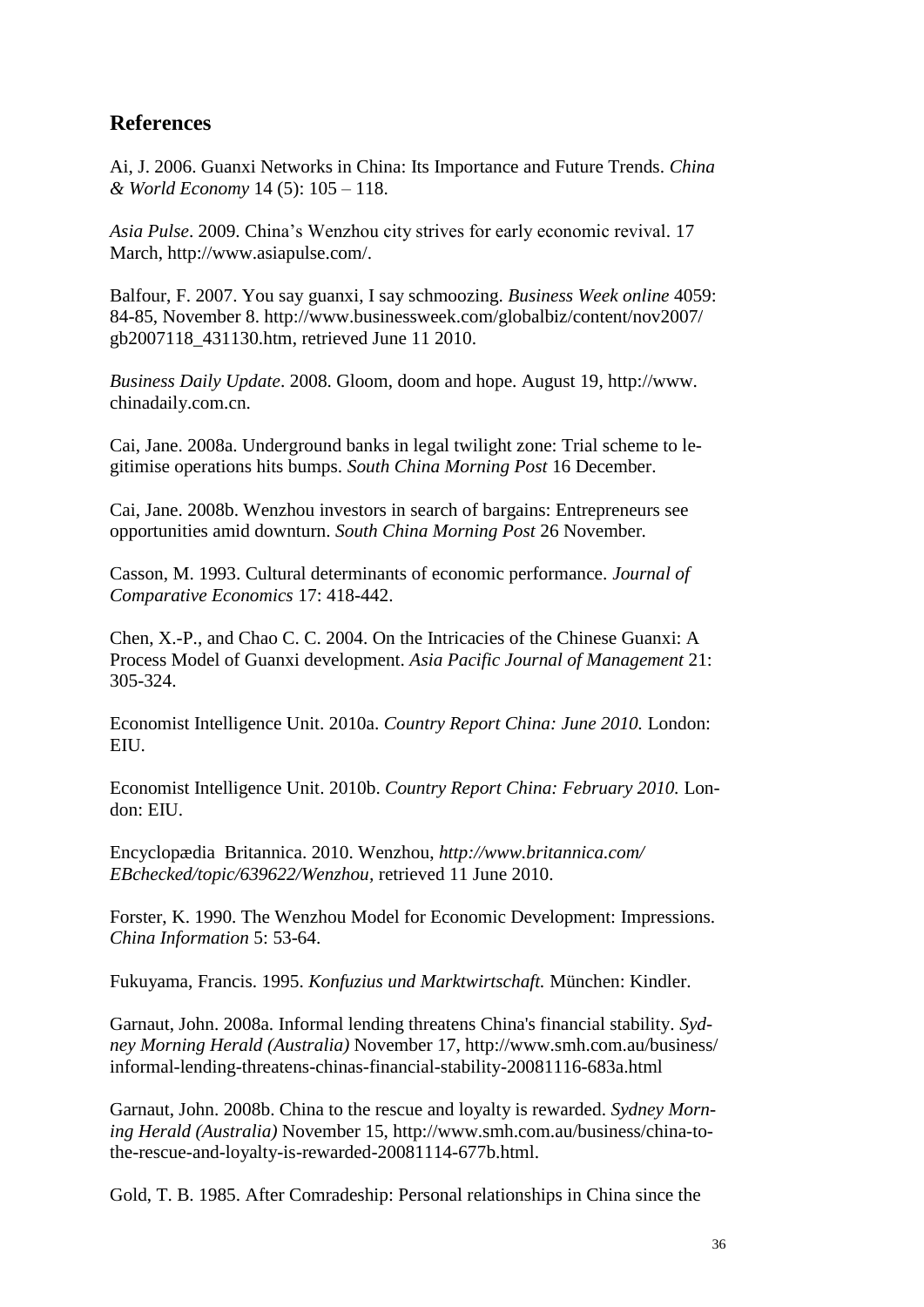Cultural Revolution. *The China Quarterly* 104(Dec): 657-675.

Goodman, David S. G. 2007. Narratives of Change Culture and Local Economic Development. In *The Chinese economy in the 21st century: enterprise and business behavior,* ed. Barbara Krug, and Hans J. Hendrischke, 175-201, Cheltenham: Elgar.

Granovetter, M. S. 1985. Economic action and social structure. *The American Journal of Sociology* 91(3): 481-510.

Guthrie, D. 1998. The declining significance of Guanxi in China's economic transition. *The China Quarterly* 154 (June): 254-282.

Hamilton, G. G., William Zeile, Wan-Jin Kim, and Wan-Jin Kim. 1990. The network structures in East Asian economies, in *Capitalism in contrasting cultures,* ed. Stewart R. Clegg, and S. Gordon Redding, 105-129, New York: de Gruyter.

Harrell, S. 1985. Why do the Chinese work so hard? Reflections on an Entrepreneurial Ethic. *Modern China* 11(2): 203-226.

Herrmann-Pillath, C. 2002. Dekonstruktion von Kultur als Determinante wirtschaftlicher Entwicklung: eine chinesische Fallstudie, in *Kulturelle Prägungen wirtschaftlicher Institutionen und wirtschaftspolitischer Reformen,* ed. Thomas Eger, 149-187, Berlin: Duncker & Humblot.

Herrmann-Pillath, Carsten. 2000. Eine Krise der Wirtschaft als Krise der Kultur: Der ''asiatische'' Kapitalismus und seine Beobachtung, in *Kapitalismus, Krisen, Kultur,* ed. Birger P. Priddat, 81-130, Marburg: Metropolis.

Holbig, H. 2002. The party and private entrepreneurs in the PRC. *Copenhagen Journal of Asian Studies* 16: 30-56.

Hong Kong Trade Development Council. 2009. *Market profiles on Chinese cities and provinces.* http://info.hktdc.com/mktprof/china/wenzhou.htm, accessed March 9.

Hu, Biliang. 2007. *Informal institutions and rural development in China.* London: Routledge.

Hwang, K.-K. 1987. Face and Favor. *The American Journal of Sociology* 92 (4): 944-974.

Hwang, K.-K. 2006. Moral face and social face: Contigent self-esteem in Confucian society. *International Journal of Psychology* 41 (4): 276-281.

Jacobs, B. J. 1979. A preliminary model of particularistic ties in Chinese political alliances. *China Quarterly* 78: 237-273.

Jinchuan, S. 2004. Analysis of the Historical System of the Wenzhou Model: A View from the Perspective of Personalized Transaction and Nonpersonalized Transaction. *The Chinese Economy* 37 (2): 47-55.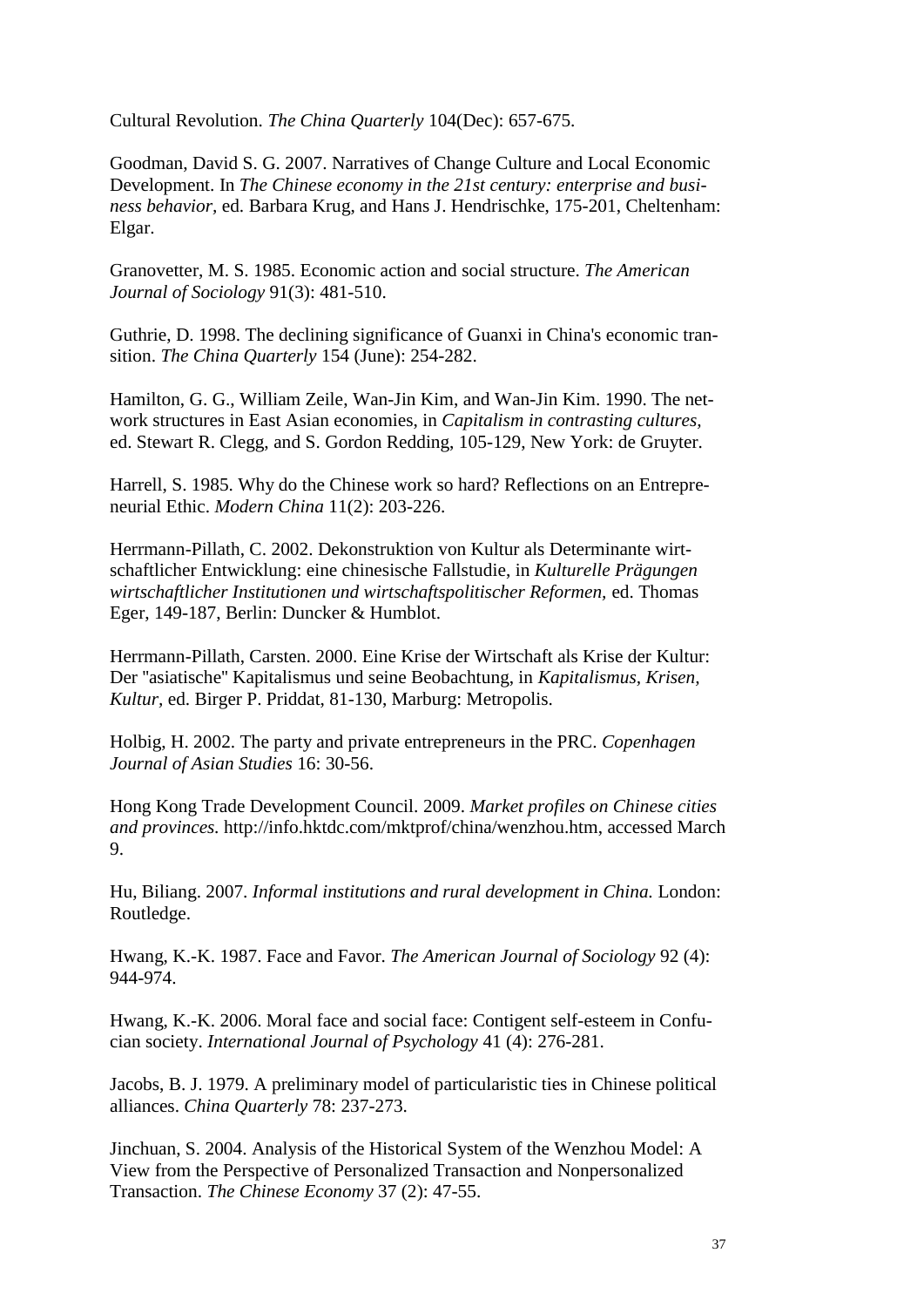Joy, A. 2001. Gift giving in Hong Kong and the Continuum of Social Ties. *The Journal of Consumer Research* 28 (2): 239-256.

Kanamori, Toshiki, and Zhijun Zhao. 2004. *Private Sector Development in the People"s Republic of China.* Asian Development Bank Institute.

King, A. Y.-c. 1991. Kuan-hsi and Network Building. *Daedalus* 120 (2): 63-84.

Kiong, T. C., and Y. P. Kee. 1998. Guanxi Bases, Xinyong and Chinese Business Networks. *The British Journal of Sociology* 49 (1): 75-96.

Krug, Barbara, and Judith Mehta. 2004. Entrepreneurship by Alliance, in *China's Rational Entrepreneurs: The development of the new private business sector,* ed. Barbara Krug, 50-71, London: RoutledgeCurzon.

Krug, Barbara. 2002. Kultur und wirtschaftliche Entwicklung in China. *Religion, Werte und Wirtschaft. China und der Transformationsprozess in Asien,* ed. Hans G. Nutzinger, 129-146, Marburg: Metropolis.

Lever-Tracy, C. 2002. The impact of the Asian Crisis on diaspora Chinese tycoons. *Geoforum* 33: 509-533.

Li, X., and E. Li. 2007. Competitive Advantage and Rural Industrial Clustering: The Case of Steel Measuring Tape Production in a Chinese Village. *The China Review* 7 (1): 27-52.

Lin, J. Y. 1992. Rural reforms and agricultural growth in China. *American Economic Review* 82(1): 34-51.

Liu, A. P. L. 1992b. The ''Wenzhou Model'' of Development and China's Modernization. *Asian Survey* 32 (8): 696-711.

Liu, Y.-L. 1992a. Reform from below: The Private Economy and Local Politics in the Rural Industrialization of Wenzhou. *The China Quarterly* 130: 293-316.

Lovett, S., L. C. Simmons, and Raja Kali. 1999. Guanxi versus Market: Ethics and Efficiency. *Journal of International Business Studies* 30 (2): 231-247.

Ma, Josephine. 2008. *Wenzhou looks back in wonder at times it could do no wrong. South China Morning Post*, December 2.

Marx, Karl. 1970 [1887]. *Capital : a critique of political economy.* Progress Publ: Moscow.

Mauss, Marcel. 1966. *The Gift.* London: Cohen&West.

Mavin, Duncan. 2009. *China's overseas order books thinning. National Post's Financial Post & FP Investing (Canada)*, January 14.

McNally, Christopher, Guo, Hong, and Guangwei Hu. 2007. *Entrepreneurship*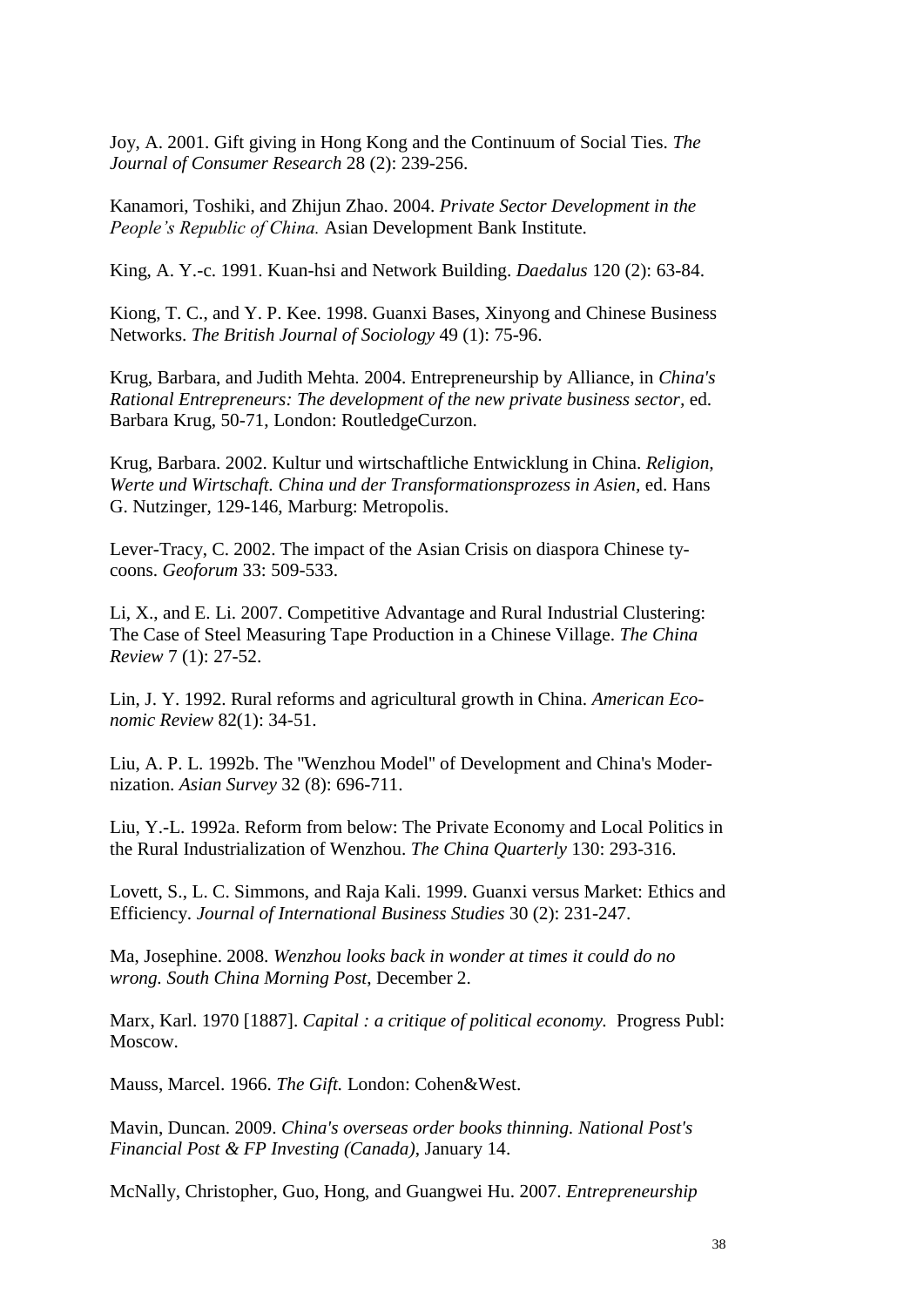*and Political Guanxi Networks in China's Private Sector.* East-West Center Working Papers.

McNally, Christopher. 2006. *Insinuations on China"s Emergent Capitalism.* East-West Center Working Papers.

Nee, V. 1996. The emergence of a market society: Changing mechanisms of stratification in China. *American Journal of Sociology* 101 (4): 908-949.

Parris, K. 1993. Local Initiative and National Reform: The Wenzhou Model of Development. *The China Quarterly* 134: 242-263.

Peng, Yusheng. 2003. *Kinship Networks, Village Industry, and Max Weber.* The Chinese University of Hong Kong, Department of Sociology.

Peng, Y. 2004. Kinship Networks and Entrepreneurs in China's Transitional Economy. *American Journal of Sociology* 109 (5): 1045-74.

Schüller, M., and Y. Schüler-Zhou. 2009. China"s economic policy in the time of the global financial crisis: which way out? *Journal of current Chinese affairs* 3: 165-181.

Siu, W.-s., and Q. Bao. 2008. Network Strategies of Small Chinese High-Technology Firms: A Qualitative Study. *Journal of Product Innovation Management* 25: 79–102.

Smart, A. 1993. Gifts, Bribes, and Guanxi. *Cultural Anthropology* 8 (3): 388-408.

So, Ying Lun, and Anthony Walker. 2006. *Explaining Guanxi.* London: Routledge.

Sombart, W. 1909. Der kapitalistische Unternehmer. *Archiv für Sozialwissenschaft und Sozialpolitik* 29: 689-758.

Sombart, Werner. 1978 [1930]. *The Quintessence of Capitalism.* New York: Routledge.

Sombart, Werner. 1987 [1908-1927]. *Der Moderne Kapitalismus*, Vol. I-III. München: Dt. Taschenbuchverl.

Sonobe, T., and Hu, D., and Otsuka, K. 2004. From inferior to superior products: an inquiry into the Wenzhou model of industrial development in China. *Journal of Comparative Economics* 32: 542-563.

Tilly, Richard. 1995. Unternehmermoral und -verhalten im 19. Jahrhundert: Indizien deutscher Bürgerlichkeit, in *Bürgertum im 19. Jahrhundert: Deutschland im europäischen Vergleich; eine Auswahl,* Bd. 2*: Wirtschaftsbürger und Bildungsbürger,* ed. Jürgen Kocka, 35-64, Göttingen: Vandenhoeck Ruprecht.

Wang Q., and Razzaque, M. A., Kau A. K. 2007. Chinese cultural values and giftgiving behavior. *Journal of Consumer Marketing* 24(4): 214-228.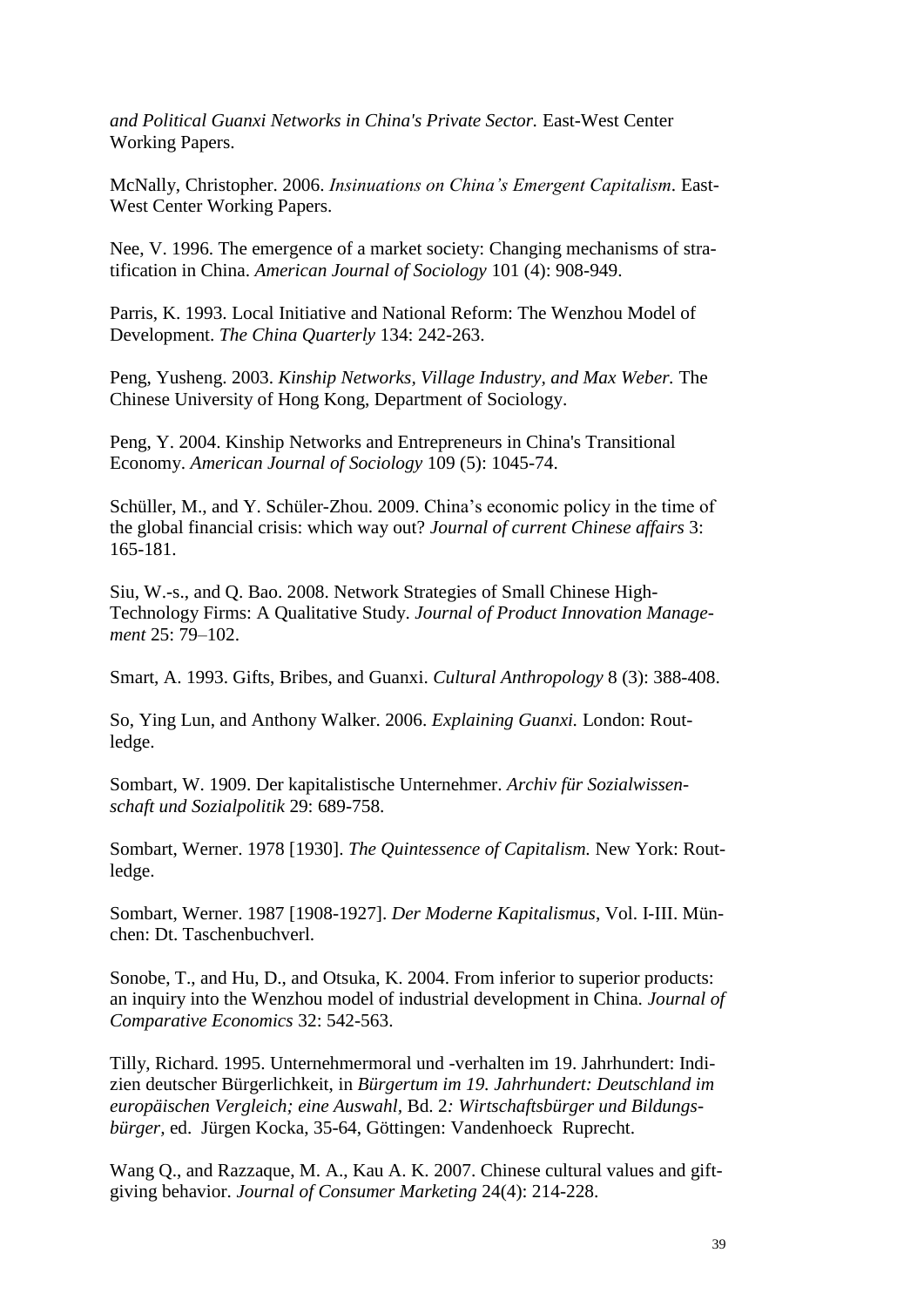Wang, Zhenghua. 2009. Reality bites at economic powerhouse. *China Daily*, January 19, http://www.chinadaily.com.cn/bizchina/2009-01/19/content\_ 7408142.htm.

Wank, D. L. 1996. The institutional process of market clientelism: Guanxi and private business in a South China city. *The China Quarterly* 147: 820-838.

Wank, David L. 1999. Producing property rights: Strategies, networks, and efficiency in urban China's nonstate firms, in *Property Rights and Economic Reform in China,* ed Jean C. Oi, and Andrew G. Walder, 248-272, Stanford: Stanford University Press.

Weber, Max. 1976 [1930]. *The Protestant Ethic and the Spirit of Capitalism.*  London: Allen & Unwin.

Weber, Max, A. M. Henderson, and Parsons, Talcott. 1947. *The theory of social and economic organization.* New York: Oxford Univ. Press.

Whiting, Susan H. 2001. *Power and wealth in rural China: the political economy of institutional change.* Cambridge: Cambridge Univ. Press.

Whyte, M. K. 1995. The social roots of China's economic developement. *China Quarterly* 144 (Special Issue): 999-1019.

Whyte, M. K. 1996. The Chinese Family and Economic Development. *Economic Development and Cultural Change* 45(1): 1-30.

Yan, Y. 1996. The culture of Guanxi in a North China village. *The China Quarterly* 35, Jan.: 1-25.

Yang, Kae-Cherng. 1999. *Die Logik von Guanxi.* Bielefeld.

Yang, M. M. 1988. The modernity of power in the Chinese socialist order. *Cultural Anthropology* 3: 408-427.

Yang, Mayfair Mei-hui. 1994. *Gifts, Favors and Banquets.* Ithaca: Cornell Univ. Press.

Yang, M. M. 2000. Putting global Capitalism in its place: Economic hybridity, Bataille, and ritual expenditure. *Current Anthropology* 41(4): 477-509.

Yang, M. M. 2002. The resilience of Guanxi and its new deployments. *The China Quarterly 170*: 460-476.

Yehua D.-W., and Li, W., and Wang, C. 2007. Restructuring Industrial Districts, Scaling Up Regional Development: A Study of the Wenzhou Model, China. *Economic Geography* 83(4): 421–444.

Yin, Sim Chi. 2008. Factory of the world hit by sharp fall in orders; China's SMEs closing by the thousands; situation worse in recent weeks. *The Straits Times (Sin-*